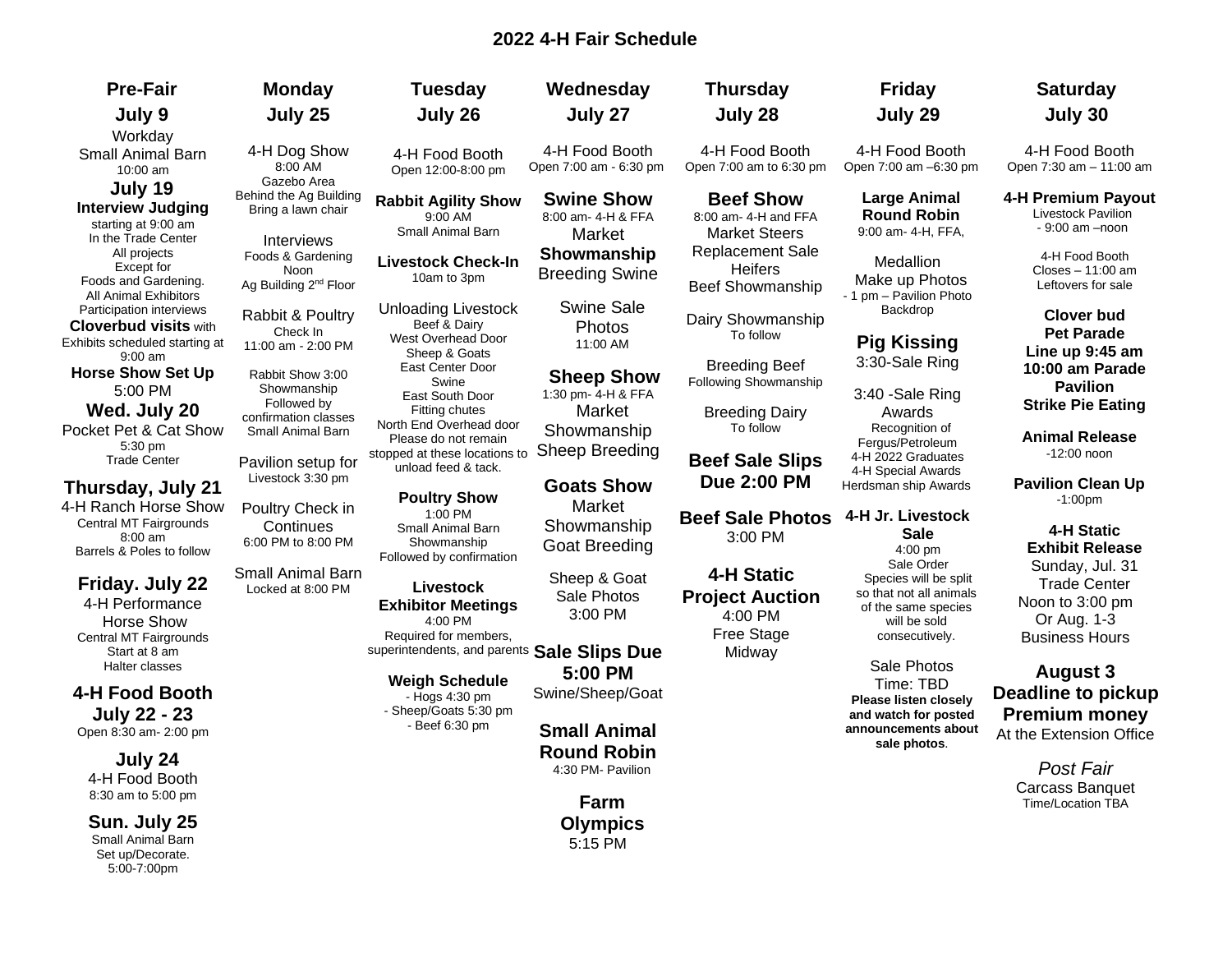**4-H Division Superintendents-** Sarah Bock, Cody Ream, and Jennifer Saunders

#### **Division 1 CENTRAL MONTANA 4-H**

#### **Eligibility to Enter in the 4-H Static Division**

- 1. All youth entering must meet the age requirements for the Fergus/Petroleum County 4-H Program. Cloverbuds are between 5 and 7 years of age on Oct. 1 of the previous year. All other youth were at least 8 years old on October 1 of the previous year and were still enrolled in high school.
- 2. All youth must be enrolled in a 4-H Club or FFA Chapter Fergus, Petroleum, Judith Basin, Wheatland, Musselshell, Golden Valley, Phillips or Choutea County.

#### General Rules and Regulations for Exhibitors

- 1. All the 4-H Division and the FFA Livestock Division of the Central Montana Fair will enter with the FairEntry online fair management system. Beginning May 1, 2022, go to [http://www.fairentry.com](http://www.fairentry.com/) and click "Find Your Fair", filter by State and then Click on Lewistown, Central Montana Fair. From there you will create a new account, add all information and your entries. Online entries will be required for all exhibitors. The deadline for online entries with no fee is June 1, from June 2 to June 15 you may enter for a \$5 late fee. No entry's will be accepted after June 15. This deadline will be strictly enforced since the system will close entries at 11:59 p.m. CT on this date. Late entries will not be allowed. If you do not have internet access or need assistance with the entry process, the Fergus County Extension Office will be open at the following times for exhibitors to come in, set up their accounts and ask any questions. Monday through Friday 8:00 AM to Noon and 1:00 PM to 5:00 PM. If you have any questions about the process, feel free to stop in or give us a call during regular business hours for assistance. We look forward streamlining these processes to make your fair experience the best yet!
- 2. All Static Entries are judged in an interview process. Judging results based 40% on interview, 60% on project. No parents are allowed in the interview judging area.
- 3. All 4-H exhibits will be judged on the Danish or group system of placing. The group will be designated by colored ribbons. First group - blue; second group - red; third group white. If no exhibit in a lot merits a blue ribbon, none will be given. Those exhibits not qualifying or which are below standard will not receive ribbons award rating. Medallion winners will be selected from the Blue Ribbons. Medallions to be awarded on this system, 1 medallion for 1 to 4 participants, 2 for 5 to 10, 3 for 11-15, 4 for 16-20, 5 for 21-40, 6 for 41 and over 4-H exhibits will be interview judged July 19 or foods and gardening on July 25th. Static entries will be arranged for display in the Trade Center after judging is completed. Appointments for "absentee interviews" must be made with the Extension Office and completed prior to July 15, call the office, 535-3919, in May or June to make this appointment.
- 4. Exhibits will be awarded premium money as follows: \$1.00 white, \$2.00 red, \$3.00 blue and \$4.00 Grand Champion (Grand Champion does not receive premium for blue ribbon, only the Grand Champion premium.) 4-H premiums will be paid in cash from 9:00 a.m. to noon., Saturday, July 30 in the Livestock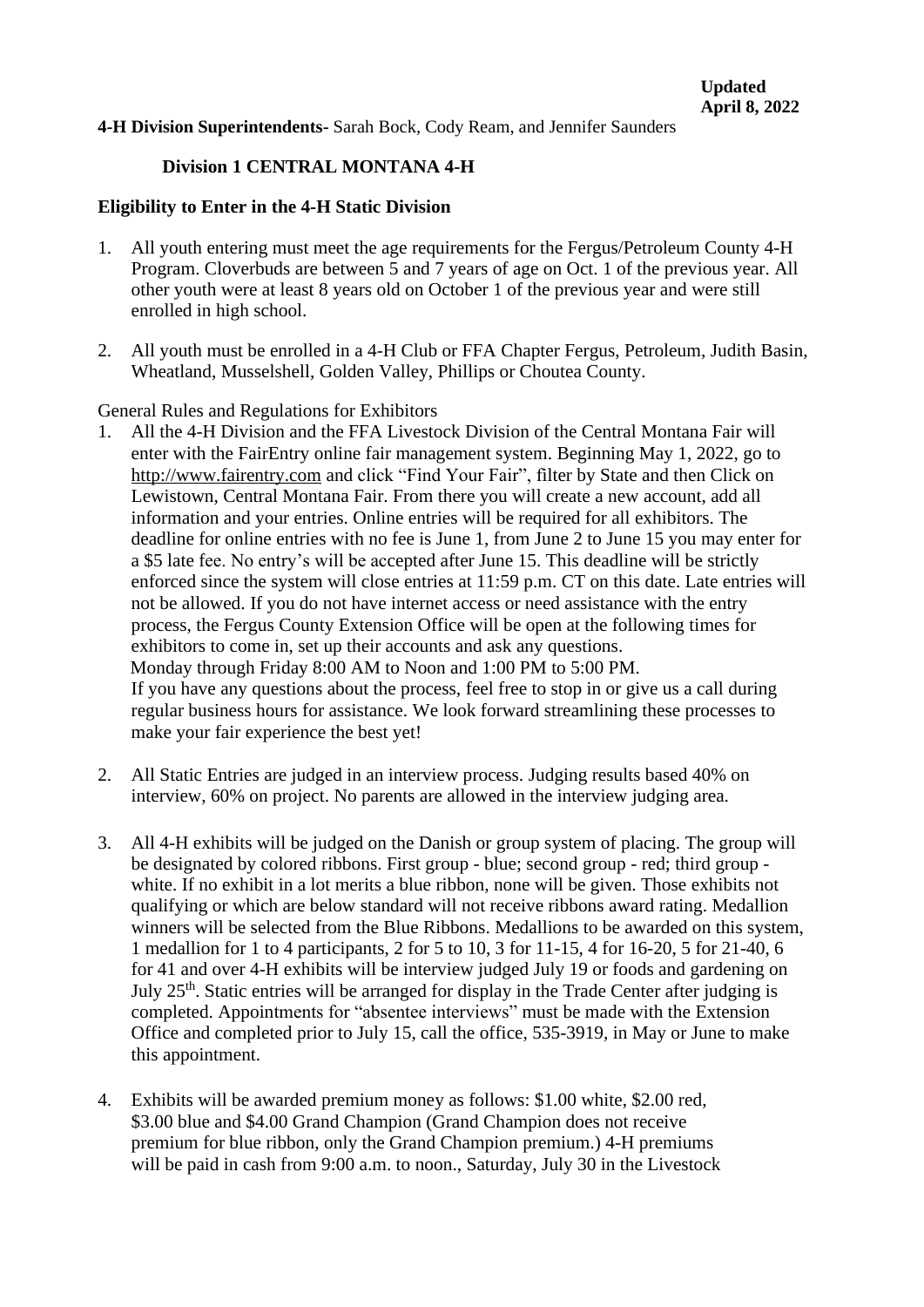Pavilion, or you may pick them up at the Fergus County Extension Office during business hours between Monday, August 1 and Wed. August 3.

#### **YOU MAY ONLY ENTER AS MANY ITEMS AS INDICATED UNDER EACH CLASS.**

- 5. Exhibit one item per lot. (You may not enter two items in the same lot)
- 6. For exhibit ideas see 4-H member project book for that project item and lot descriptions in fair book.
- 7. Exhibit tags are to be picked-up from the club organizational leader after July  $5<sup>th</sup>$ . These tags must be firmly attached to indoor exhibit items that are to be exhibited at the fair.
- 8. Schedule of events: see **4-H** Fair Schedule page in this fair book.

#### **DEFINITION OF A 4-H CLUB**

The term "4-H Club," used in the premium List of the Central Montana Fair refers to those 4- H Clubs organized, directed, and approved by MSU Extension Service. All extension programs are conducted on a non-discriminatory basis.

#### **RESPONSIBILITY FOR EXHIBITS**

The Central Montana Fair, Fergus County Extension, or anyone associated with the fair in the management of this department will not be held responsible for the loss or damage of any article exhibited at the Fair either during the progress of the Fair, or while it is inroad to or from the Fair; nor will the above parties be held responsible' for the safe return of any exhibit to its owner, although due care and caution will be exercised to prevent loss or damage.

#### **RETURN OF EXHIBITS**

All exhibitors are responsible for retrieving their exhibits or delegating someone to do so. All exhibits of foods and vegetables will become the property of the Fair management and be disposed of as the superintendent of the Department sees fit unless the superintendent has been requested to return such exhibits or the exhibits have been removed by the owner. **No indoor exhibits are to be removed until noon. on Sunday of the fair.** You may pick up your exhibits between noon and 3:00 PM on Sunday, July 31 or during business hours Monday, Aug. 1 through Wed. Aug 3 You may ask another club member to pick up your exhibits. All exhibits must be removed from the Trade Center by 5:00 PM Wed. Aug. 3.

#### **4-H Club Indoor Exhibit Area**

Volunteers will be needed to help set up the 4-H Exhibit area in the Trade Center on both July 19<sup>th</sup> and July 25<sup>th</sup>- watch for sign up announcement in the newsletter. Volunteers will also be needed to provide security during the fair in the Exhibit Area from 10:00 am on July 27 through 9:00 PM Saturday when the Trade Center is open to the public. Watch for sign up in the newsletter and on pre-fair interview day.

**Exhibit Posters** - Appropriate size for display. Please consult with your organizational leader about available space in the club booth.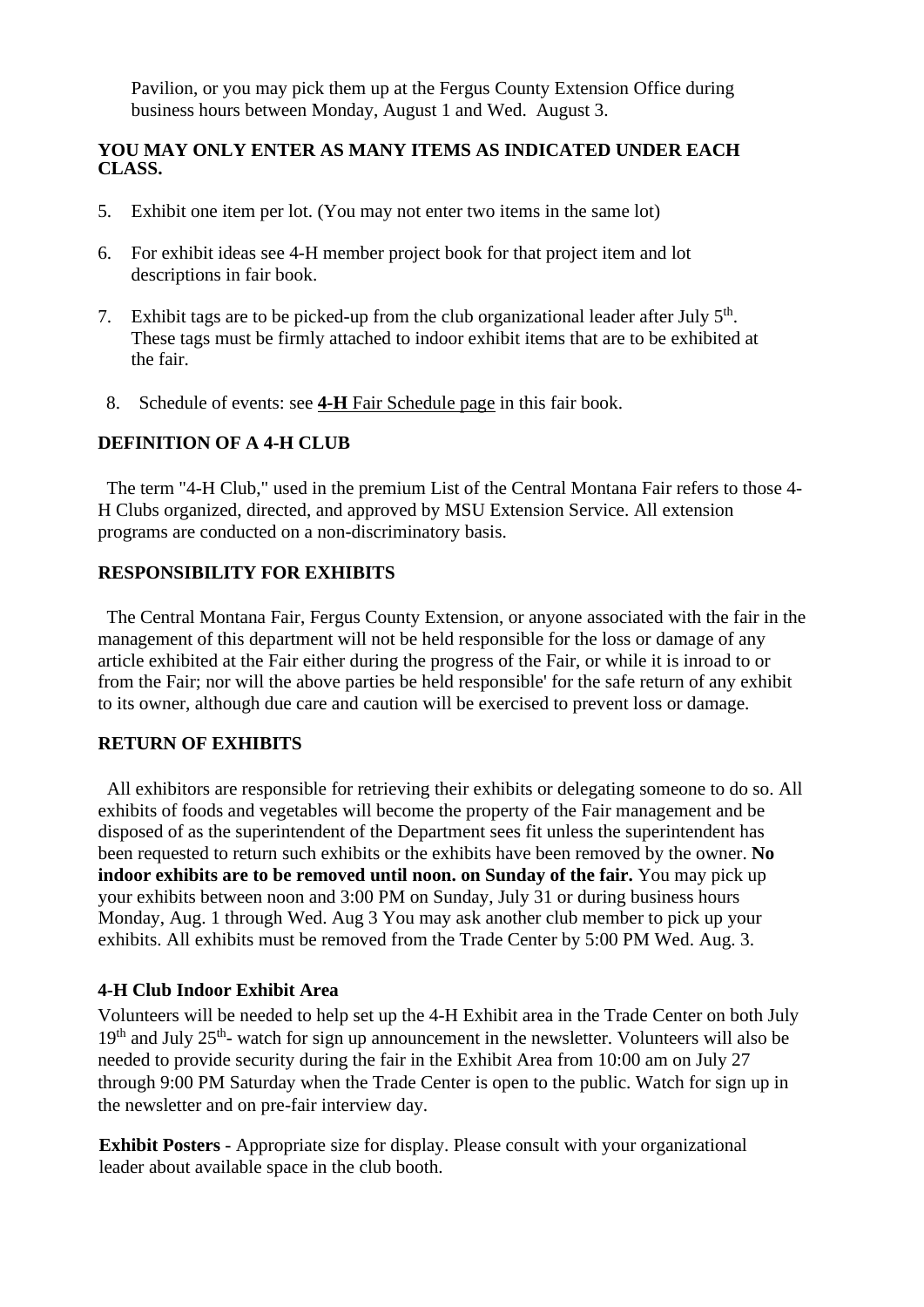#### **Demonstration Poster Entry's**

Must have been used in a current year's demonstration. (Demonstration posters will be interview judged on July 20) Open only to members in Fergus/Petroleum County.

**POSTERS & BOOKS** - Class 1796 - open to any 4-H member in Fergus and Petroleum Counties.

## **Guidelines for 4-H "Static" Project Auction**

Date: Thursday, July 28, 2021

#### Time: 4:00 PM

Location: Free Stage on the Mid-way north of the Grandstands

- 1. Exhibitors
	- a. Fergus/Petroleum County 4-H Members (Cloverbuds are not eligible)
- 2. Auction Items
	- a. Must have been entered in the current fair under a 4-H Project.
	- b.Must have received a blue ribbon.
	- c. Foods projects- Baked goods only. Example- if the member entered a cherry pie, they would bake a fresh cherry pie for the auction on Thursday.
	- d.Horticulture Projects-If a member entered carrots and got a blue, they may pick fresh carrots to auction. Or put together a vegetable basket of all variety's they received a blue for.
- 3. Auction
	- a. The auction committee will make every attempt to have the auction finish in 1 to 1 ½ hours. The total number of items will be approximately 25.
	- b.**Members will turn in completed intent to sell forms by May 15**.
	- c. The committee will notify members how many projects they will be allowed to sell by June 1.
	- d.After judging is completed on pre-fair interview day, members that turned in intent to sell forms will check in at the auction committee table with their blueribbon sale item(s). Their photo will be taken with the item, the description will be completed, and a number will be drawn for each item to determine sale order.
	- e. The auction committee will prepare a sale catalog with photos and item descriptions that will be posted on the Fergus County Extension website, prior to the auction on July 28.
	- f. Sale order
		- i. First place rosette winners will sell  $1<sup>st</sup>$  arranged by the number they drew.
		- ii. All other items will be in order by the number drawn.
	- g. The auction committee will secure an auctioneer.
	- h.Other Volunteers
		- i. Two clerks to register buyers.
		- ii. Two clerks to check out buyers, collect money and delivery instructions.
		- iii. One sale clerk- record buyers and amount of winning bid.
		- iv. Three bid callers
		- v. One sale ring clerk to line up sellers.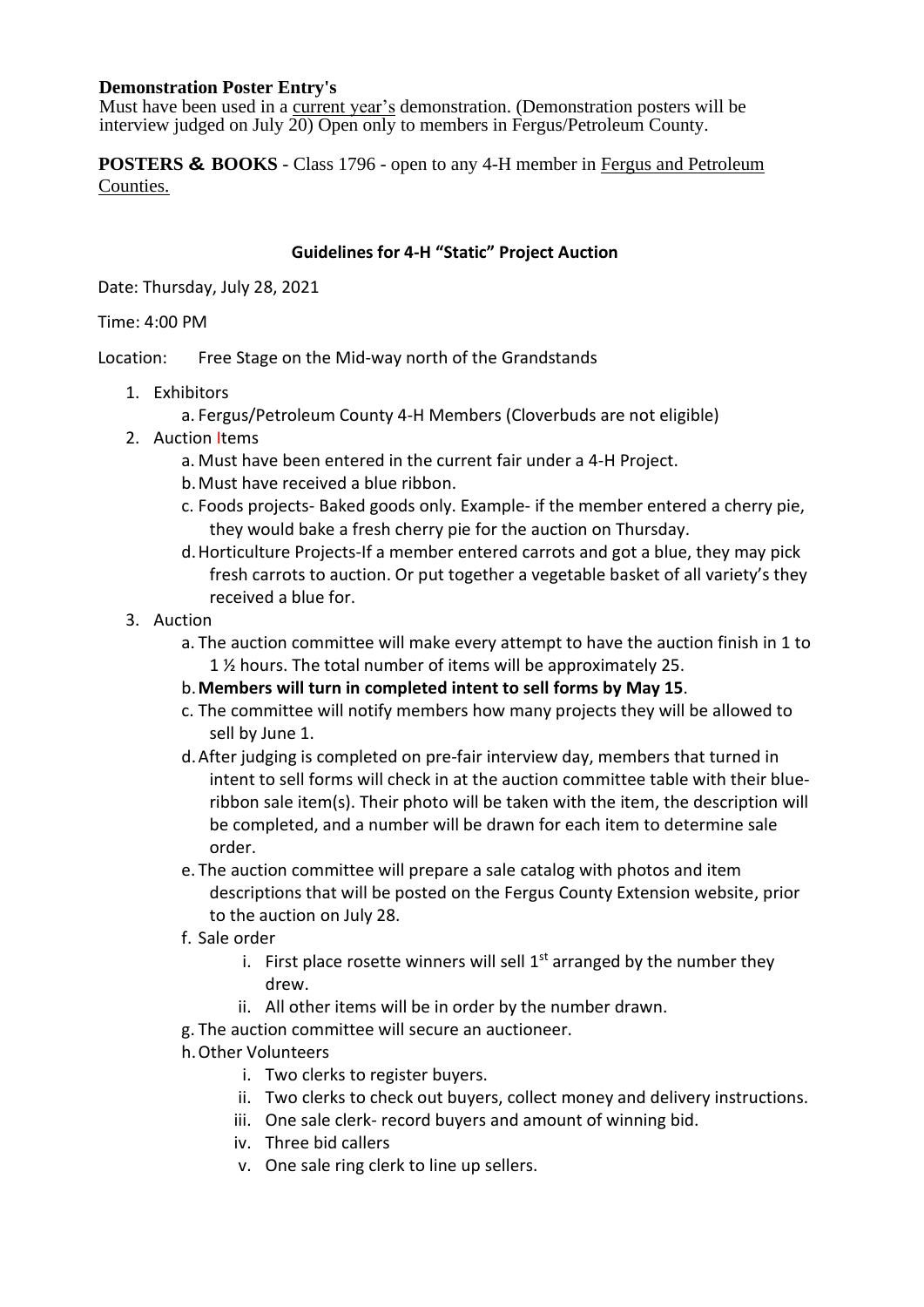- vi. Two clerks to check out sellers- have them write a thank you note, assure delivery of sale item, and give payment.
- vii. One Filer
	- 1. Will take Buyer Reg. Forms from the buyer check in table to create and file an envelope for each buyer.
	- 2. Will take Sale Clerk Sheets and file in buyers' envelopes for the Buyer Check out table.
	- 3. After Buyers Check out the filer will get the copy of the Sale Clerk Sheet and file in the pre-made Sellers envelopes.
- 4. Auction Payments
	- a. Buyers will register and pick up a number.
	- b.The buyers will pay by cash or check before leaving the auction and complete pickup information.
	- c. Payments will be made and receipted at the payment table.
	- d.Checks will be written to the member. The member is responsible for writing a thank you note to the buyer immediately after the auction and then picking up their money.
	- e. The member is responsible for making sure the buyers' pickup instructions are followed.
- 5. Auction Promotion
	- a. The sale committee will compile an online catalog with members name, age, item description and photo, that will be uploaded to the Fergus County Extension Office website.
	- b.The sale committee will advertise the auction on Facebook.

The members are responsible for any additional publicity and will be encouraged to make posters, social media posts and visit potential buyers in person.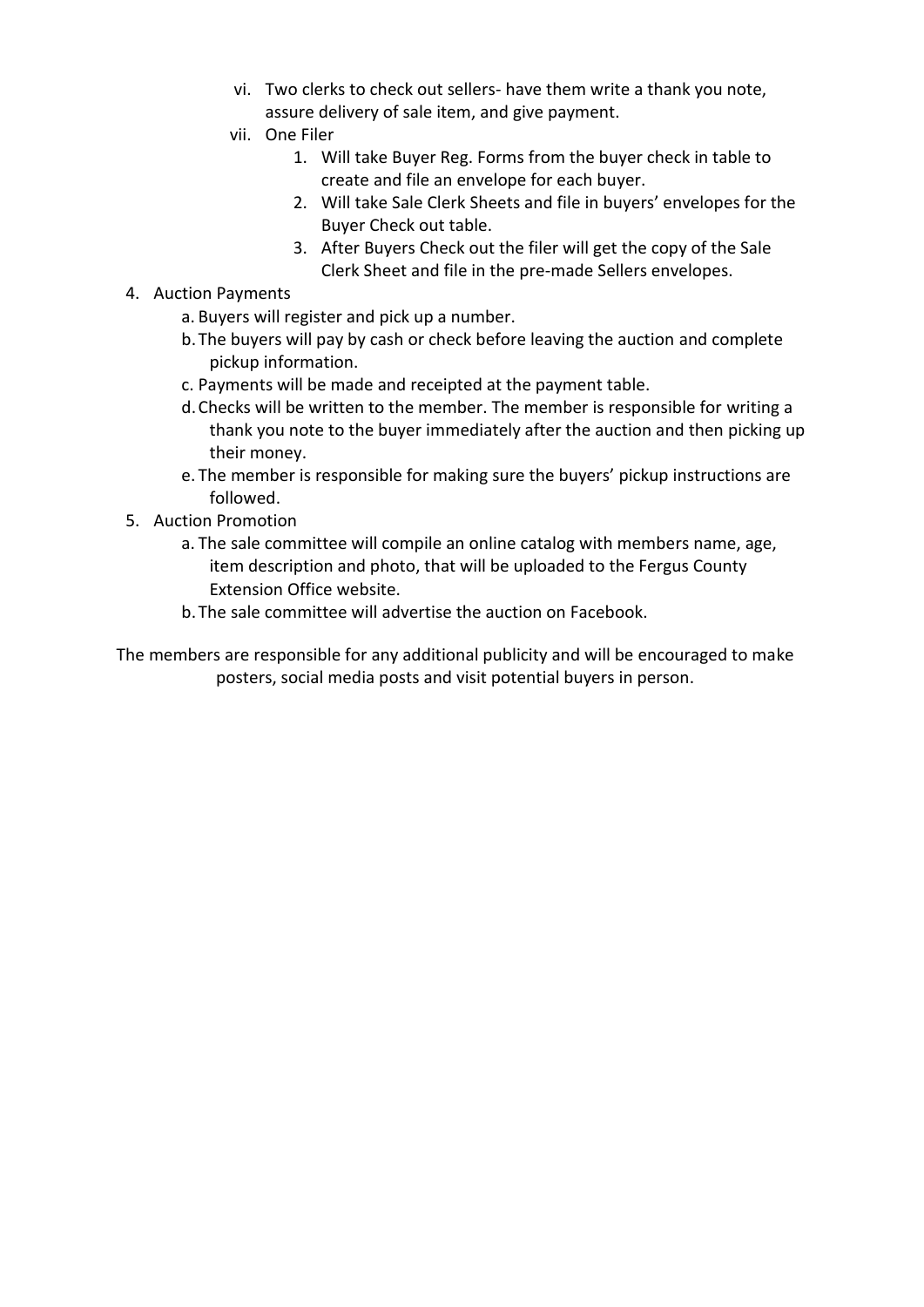# **Division 1 - 4-H Indoor**

## **DEPARTMENT 1**

## **COUNTY PROJECTS**

## **CLASS 1796 - Posters and Books – All Fergus/Petroleum County 4-H MEMBERS are eligible to enter**

- Lot 1 Demonstration Poster used in current 4-H Year
	- 2 Members 4-H Scrapbook

*(Entered by the member holding this office)* 

- 3 Club Secretary Book
- 4 Club Treasurer Book
- 5 4-H Club Scrapbook
- 6 Other Officers Book

## **DEPARTMENT 076 THEATER ARTS**

#### **CLASS 003- Level 1 Theater Arts** - *Exhibit in no more than six* (6) *different lots*

Lot 1 Display of tongue twisters you made up (page 15)

- 2 Scene you have written with directions indicating voice tone (page 17)
- 3 Script you have written with flashback scenes (page 21)
- 4 Photos of the clown character you created (page 23)
- 5 Picture story created for a script (page 24)
- 6 Series of stage pictures for a story (page 27)
- 7 Critic's review of a musical you reviewed (page 33)
- 8 Any other unlike item related to level 1

## **CLASS 004- Level 2 Theater Arts** - *Exhibit in no more than six* (6) *different lots*

- Lot 1 Sock puppet you made (page 10) 2 Rod puppet you made (page 12)
	- 3 Everyday found object puppet (page 16)
	-
	- 4 Puppet character you built (page 20)
	- 5 Puppet stage you built (page
	- 24)

6 Any other unlike item related to level 2

## **CLASS 005- Level 3 Theater Arts** - *Exhibit in no more than six* (6) *different lots*

- Lot 1 Costume you designed (page 8)
	- 2 Photos of a set you designed and built (page 12)
	- 3 Color wheel you designed (page 16)
	- 4 Play prompt book you created (page 30)
	- 5 Any other unlike item related to level 3
	- 6 Any other unlike item related to level 3

# **DEPARTMENT 077 VISUAL ARTS**

**CLASS 0771- Get Started in Art** - *Exhibit in no more than six* (6) *different lots* 

Lot 1 Activity from: Art is Expression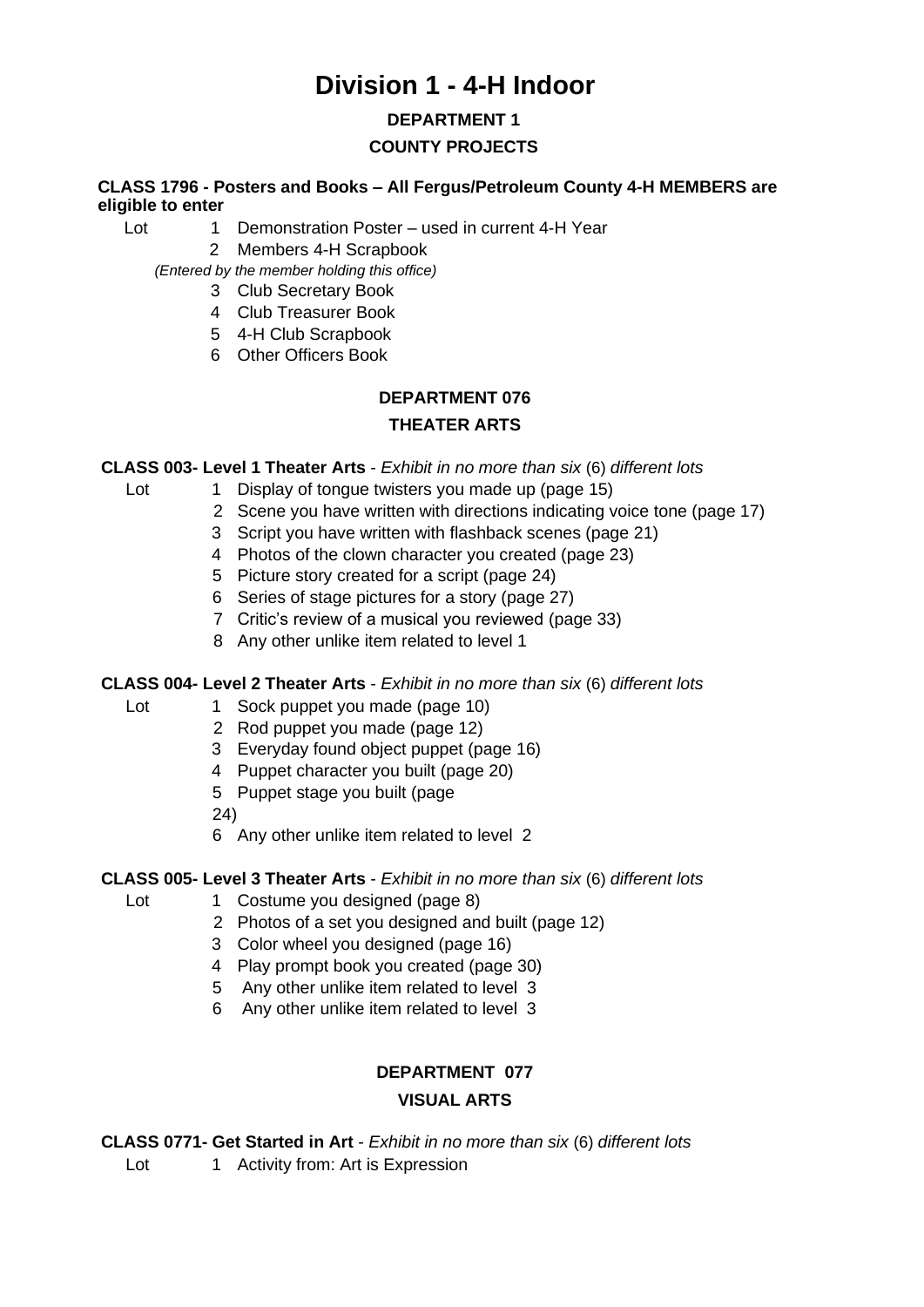- 2 Activity from: Color, Value, Hue
- 3 Activity from: Line, Form
- and Texture
- 4 Activity from: Space and
- **Movement**
- 5 Activity from: Balance, Rhythm,
- Harmony & Unity
- 6 Activity from: Proportion,
- Emphasis and Variety
- 7 Any other unlike item related to this project
- 8 Any other unlike item related to this project

## **CLASS 0779- Drawing Fiber & Sculpture** - *Exhibit in no more than six* (6) *different lots*

- Lot 1 Unlike Drawing
	- 2 Unlike Drawing
	- 3 Unlike Drawing
	- 4 Unlike Drawing
	- 5 Unlike Fiber Arts
	- 6 Unlike Fiber Arts
	- 7 Unlike Fiber Arts
	- 8 Uline Fiber Arts
	- 9 Unlike Sculpture
	- 10 Unlike Sculpture
	- 11 Unlike Sculpture
	- 12 Unlike Sculpture
	- 13 Any other unlike item related to this project
	- 14 Any other unlike item related to this project

#### **CLASS 0785- Painting Printing & Graphic Design** - *Exhibit in no more than six* (6) *different lots*

- Lot 1 Unlike Painting
	- 2 Unlike Painting
	- 3 Unlike Painting
	- 4 Unlike Painting
	- 5 Unlike Printing
	- 6 Unlike Printing
	- 7 Unlike Printing
	- 8 Unlike Printing
	- 9 Unlike Graphic Design
	- 10 Unlike Graphic Design
	- 11 Unlike Graphic Design
	- 12 Unlike Graphic Design
	- 13 Any other unlike item related to this project
	- 14 Any other unlike item related to this project

#### **CLASS 009- Independent Visual Arts**

- Lot 1 Educational Display
	- 2 Leadership Display
	- 3 Any other unlike item
	- 4 Any other unlike item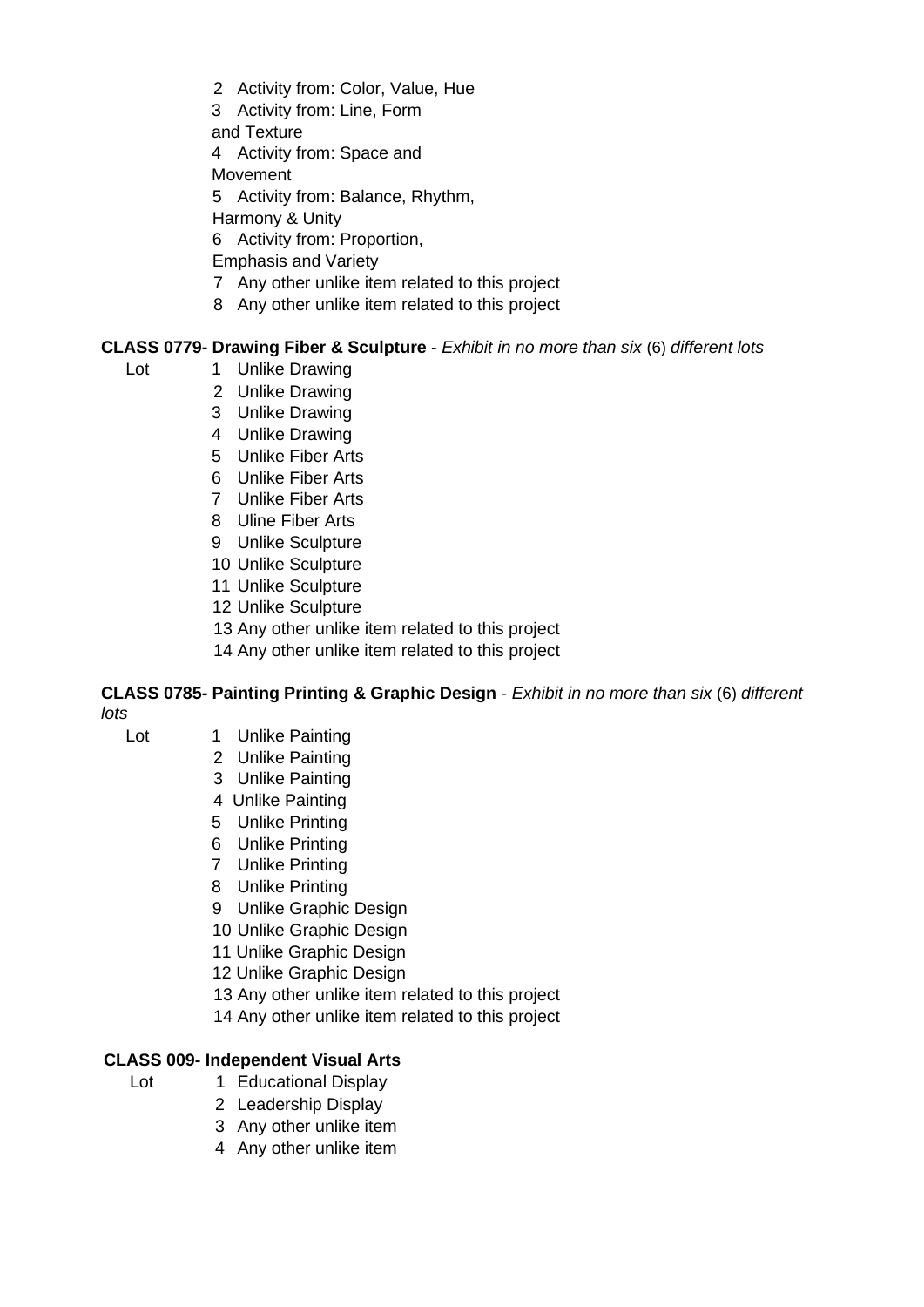# **DEPARTMENT 008 CITIZENSHIP/SERVICE LEARNING**

## **CLASS 006- Exploring Citizenship** - *Exhibit in no more than six* (6) *different lots*

- Lot 1 Journal created from activities in Navigating Citizenship
	- 2 Diorama depicting the three branches of government
	- 3 An advertisement you have created
	- 4 A letter to the editor you have written
	- 5 A lobbying plan you have written
	- 6 A bill you have written
	- 7 A book of careers
	- 8 Any other unlike item related to this project
	- 9 Any other unlike item related to this project

## **CLASS 007- Global Citizenship** - *Exhibit in no more than six* (6) *different lots*

- Lot 1 Posters, Power Points or Video of another country
	- 2 Any other unlike item related to this project

#### **CLASS 008- Service Learning, Agents of Change** - *Exhibit in no more than six* (6) *different lots*

- - Lot 1 Model of what you see out your window (page 7)
		- 2 Newspaper you created featuring stories about service (page 9)
		- 3 Index cards for a mission project (page10)
		- 4 Pinnacles and Pitfalls game your created (page 17)
		- 5 Trophy made from objects collected at your mission site (page 29)
		- 6 Any other unlike item related to this project

#### **CLASS 009- Service Learning, Raise Your Voice** - *Exhibit in no more than six* (6) *different lots*

- Lot 1 Map and research of a need identified in your community (page 12)
	- 2 Video of a community panel (page 14)
	- 3 Survey you created to gather information about a need in your community
	- 4 Your action steps to meet a need in your community
	- 5 Presentation of your project and its results
	- 6 A public service announcement you created to raise awareness of a community need
	- 7 Any other unlike item related to this project

#### **DEPARTMENT 83**

#### **COMMUNICATIONS**

#### **CLASS 003- Level 1 Communications** - *Exhibit in no more than six* (6) *different lots*

- Lot 1 Comic strip you created (page 11)
	- 2 Copy of the survey you created (page 12)
		- 3 Code you created (page

23)

4 Jingle you created (page

27)

- 5 Any other unlike item related to level 1
- 6 Any other unlike item related to level 1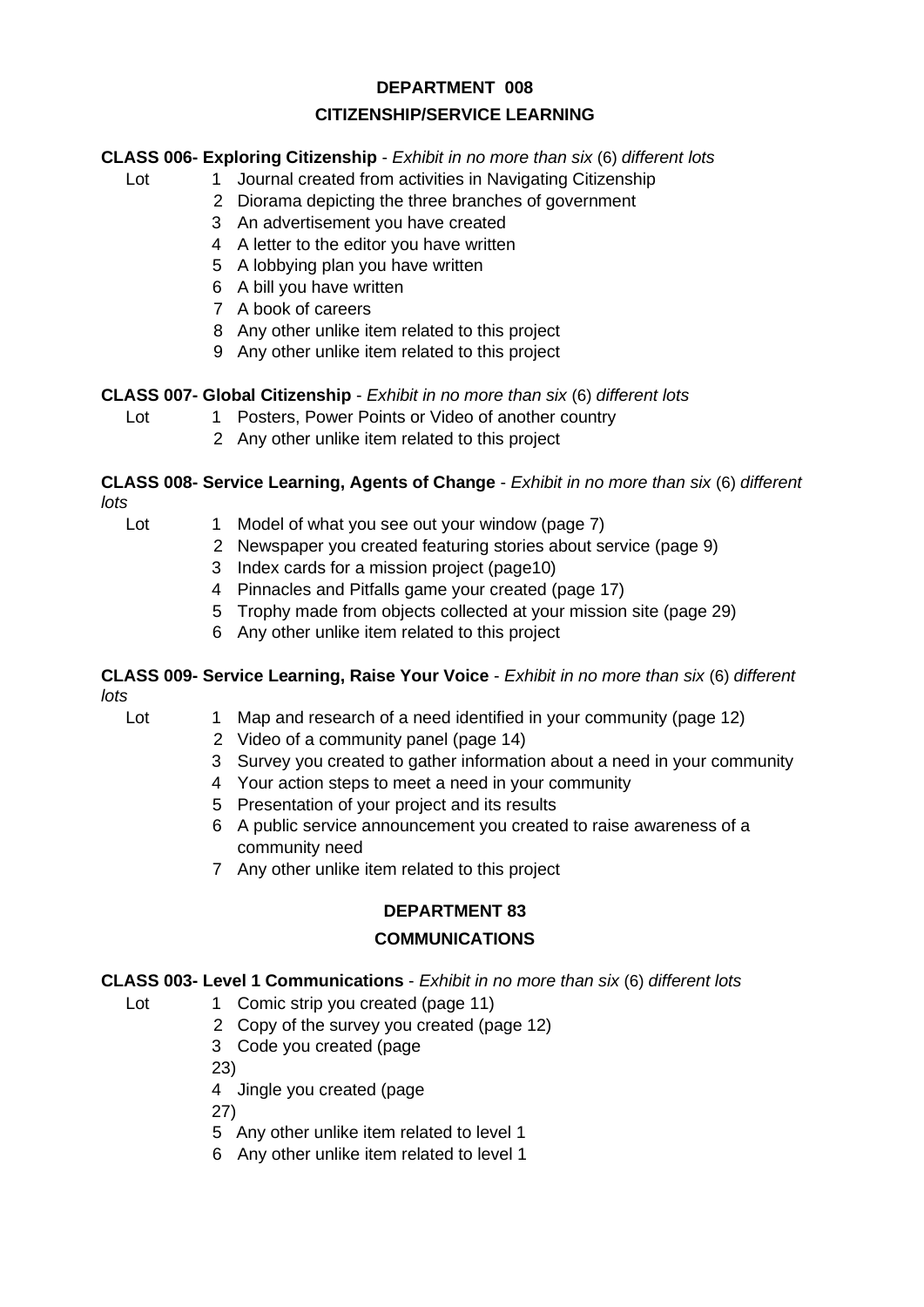## **CLASS 004- Level 2 Communications** - *Exhibit in no more than six* (6) *different lots*

- Lot 1 Display of first impressions (page 7)
	- 2 Display of your e-mail chat room etiquette rules (page 21)
	- 3 Public service announcement you created (page 27)
	- 4 Your demonstration outline (page 28)
	- 5 Video of your presentation
	- 6 Any other unlike item related to level

## **CLASS 005- Level 3 Communications** - *Exhibit in no more than six* (6) *different lots*

- Lot 1 Journal of positive feedback (page 7)
	- 2 Ad/flyer you developed (page 25)
	- 3 Cover letter you wrote (page 31)
	- 4 Video of you giving a
	- speech
	- 5 Careers in Communications

**Display** 

6 Any other unlike item related to level 2

## **DEPARTMENT 10**

## **CLASS 1040 Babysitting** - *Exhibit in no more than six* (6) *different lots*

- Lot 1 Exhibit from Lesson 2
	- 2 Exhibit from Lesson 3
	- 3 Exhibit from Lesson 4
	- 4 Exhibit from Lesson 5
	- 5 Exhibit from Lesson 6
	- 6 Exhibit from Lesson 7
	- 7 Any other unlike item for this project

## **DEPARTMENT 11 CLOTHING**

Members will exhibit items from only the units in which they are enrolled**.** Exhibits will be judged on quality of construction, quality of workmanship, appearance and functionality. Learning expressed in the interview will also be considered. Please bring patterns/designs to interview.

## **CLASS 1110 Sewing Unit 1** - *Exhibit in no more than six* (6) *different lots*

- Lot 1 Sewing Kit
	- 2 Poster of Sewing Tools
	- 3 Poster of Sewing Machine Parts
	- 4 Apron
	- 5 Scrunchie
	- 6 Tote Bag
	- 7 Any other sewn item
	- 8 Any other sewn item

## **CLASS 1120 Sewing Unit 2** - *Exhibit in no more than six* (6) *different lots*

- Lot 1 Fabric Facts Poster
	- 2 Clothing Care and/or Spot Removal Poster
	- 3 Patchwork Pillow
	- 4 Apron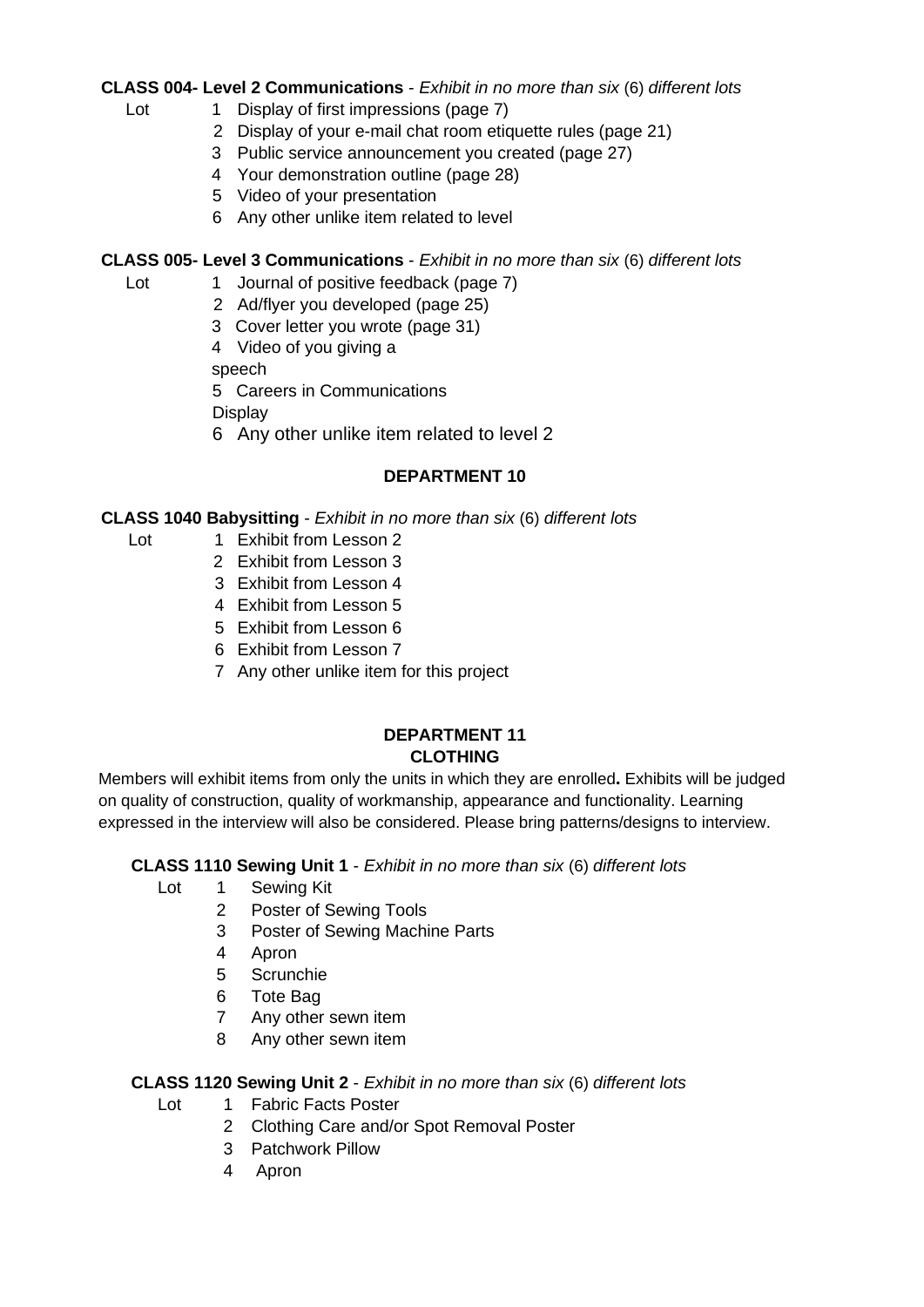- 5 Pants
- 6 Shirt
- 7 Any other sewn item
- 8 Any other sewn item

## **CLASS 1130 Advanced Sewing Skills** *Exhibit in no more than six* (6) *different lots*

- Lot 1 Formal Dress
	- 2 Tailored Jacket
	- 3 Any other sewed item
	- 4 Any other sewed item
	- 5 Any other sewed item
	- 6 Any other sewed item

## **CLASS 1140 Shopping in Style** *Exhibit in no more than six* (6) *different lots*

Lot  $1-6-6$  unlike items for this level

**\***You may exhibit in Beginning and Intermediate levels for two years each before advancing

**CLASS 1150 Beginning Knitting** Any **Item** - 6 unlike items

**CLASS 1151 Intermediate Knitting Any Item -** 6 unlike items

**CLASS 1152 Advanced Knitting Any Item-** 6 unlike items

**CLASS 1160 Beginning Crochet Any Item** - 6 unlike items

**CLASS 1161 Intermediate Crochet Any Item**- 6 unlike items

**CLASS 1162 Advanced Crochet Any Item** - 6 unlike items

**CLASS 1170 Beginning Embroidery/Cross Stitch** - 6 unlike items

**CLASS 1171 Intermediate Embroidery/Cross Stitch-** 6 unlike items

**CLASS 1172 Advanced Embroidery/Cross Stitch** - 6 unlike items

## **QUILTING, PATCHWORK, APPLIQUE**

Any size quilt will be accepted. Wall hangings and quilted garments will also be accepted. Quilts may be hand or machine quilted, or tied. All work must be completed by the 4-H member. Professionally machine quilted items will not be accepted.

**CLASS 1180 Junior** (13 and under on Oct. 1 of current 4-H year) **Beginning Quilting**  (1st & 2 nd year quilting members) - 6 unlike items

**CLASS 1181 Senior** (14 and over on Oct. 1 of current 4-H year) **Beginning Quilting** (1st & 2<sup>nd</sup> year quilting members) - 6 unlike items

**CLASS 1182 Junior** (13 and under on Oct. 1 of current 4-H year) **Intermediate Quilting**   $(3<sup>rd</sup>$  & 4<sup>th</sup> year quilting members) - 6 unlike items

**CLASS 1183 Senior** (14 and over on Oct. 1 of current 4-H year) **Intermediate Quilting**  (3<sup>rd</sup> & 4<sup>th</sup> year quilting members) - 6 unlike items

**CLASS 1184 Junior** (13 and under on Oct. 1 of current 4-H year) **Advanced Quilting**   $(5<sup>th</sup>$  year quilting members and up) - 6 unlike items

**CLASS 1185 Senior** (14 and over on Oct. 1 of current 4-H year) **Advanced Quilting** (5th year quilting members and up) - 6 unlike items

## **CLASS 1199 Sewing and Textile Independent Study** - *Exhibit in no more than six* (6) *different lots*

- Lot 1 Educational Display
	- 2 Leadership Display
	- 3 Community Service Display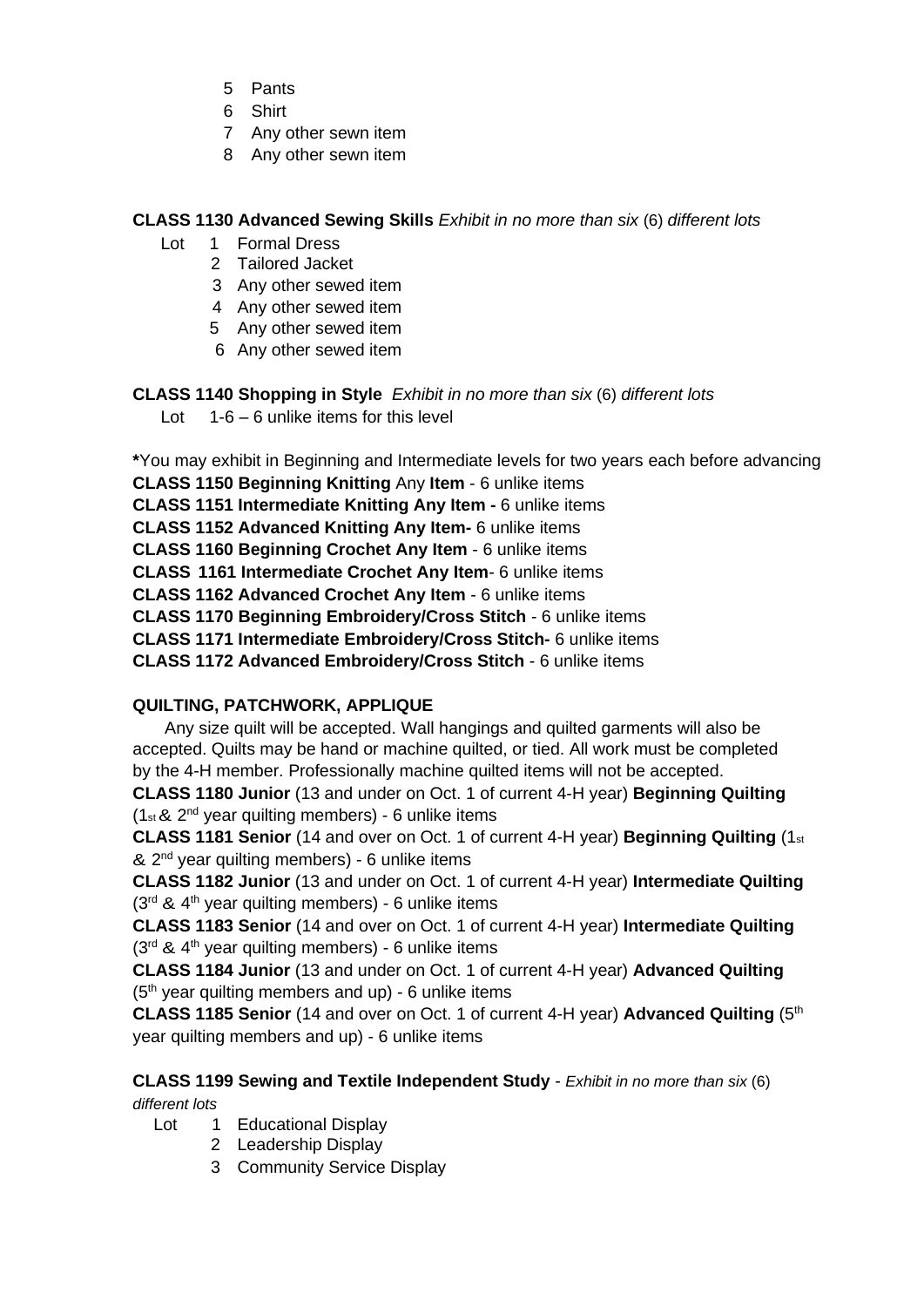- 4 Garment
- 5 Garment
- 6 Any Other Sewn Item

# **DEPARTMENT 13 FAMILY ADVENTURES**

#### **CLASS 1310- Family Adventures-** *enter up to six* (6) *different lots*

- Lot 1 Cooking Together Poster
	- 2 Family Story Journal
	- 3 Family Fun Time Display
	- 4 Outdoor Adventure Display
	- 5 Family Photo Stories
	- 6 There's Work to be Done Display
	- 7 Fire Safety Display
	- 8 Energy Adventures Display
	- 9 Adventures with Old Glory Display
	- 10 Shopping Adventures Display
	- 11 Family Tree Display
	- 12 Family Ritual Display
	- 13 Volunteering Display
	- 14 Your Own Adventure Display

## **CLASS 1399 - Family Life Independent Study** - up to 6 unlike items

## **DEPARTMENT 14 FOODS/NUTRITION**

Members must be currently enrolled in the foods unit to be eligible to exhibit. Entry tag should be secured to plate or to item exhibited.

#### **All Food Entries Require Recipe To Be Attached.**

Recipes need not be from your project books, however all exhibits must be made from scratch.

*Food Safety* - recipes that are not cooked should not contain raw eggs. Keep all perishable items cold until judging. A microwave will be available to re-warm entries before judging, if needed. Remember cleanliness when cooking.

Four cookies, doughnuts, muffins are to be placed on small disposable plate. Rolls, cakes, breads and tea rings can be placed on 8-10" disposable plate or cardboard cut to fit. All items should be placed in plastic bag. Exhibit inside, not corner pieces, of bar cookies. Bring whole loaf of bread, pie or cake. 3/4 of each exhibit may be picked-up after judging, leaving 1/4 for display. Food entries may be donated to the 4-H bake sale that is held at the Fair.

**CANNING EXHIBITS**: Exhibits must be in standard canning jars, with new metal lids and bands and be properly labeled with product name, date of preparation, processing method and processing time. See manual and contact the Extension Office for current processing times, methods and altitude information. Pickles, relishes, jams, jellies, etc.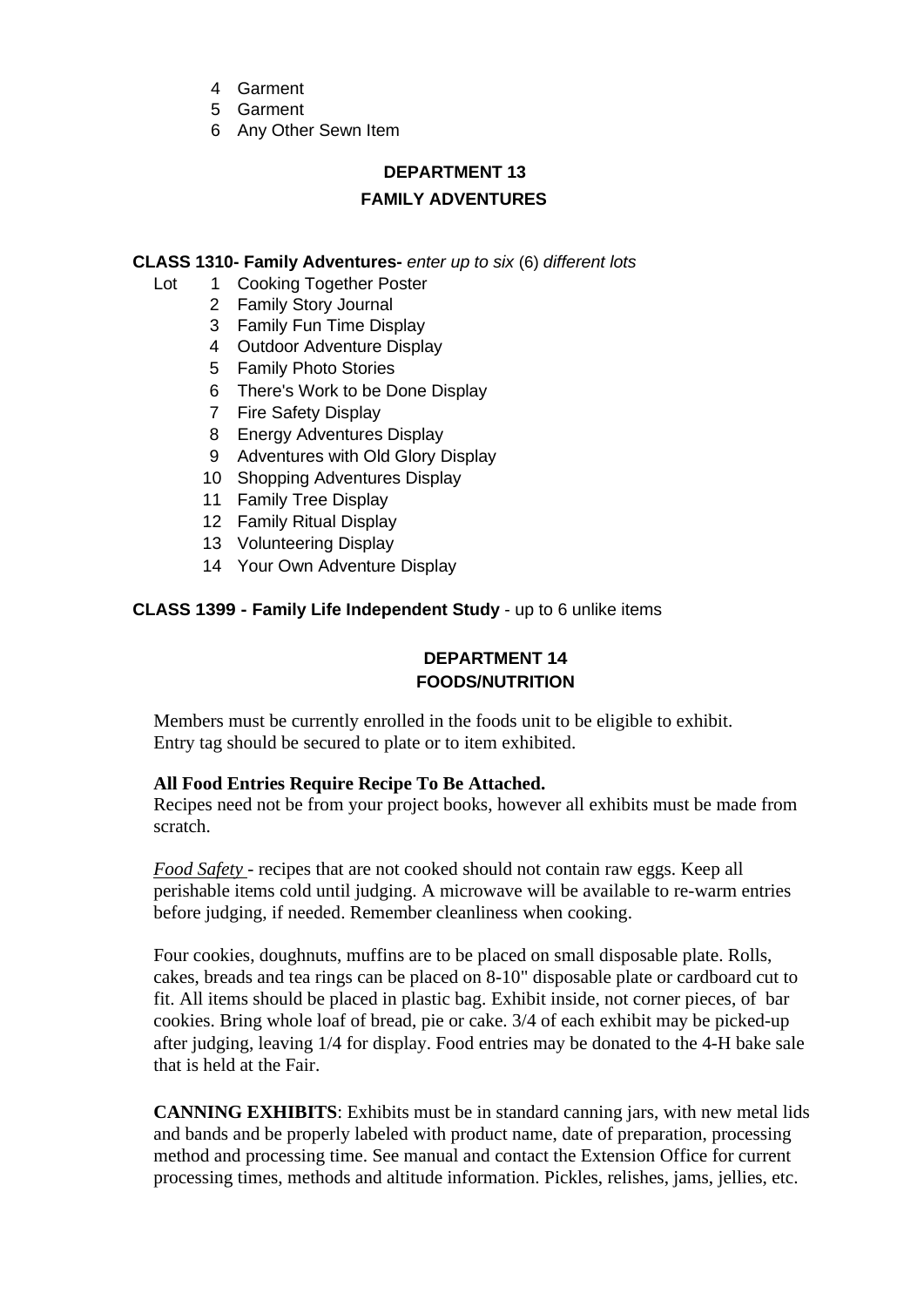are to be processed in boiling water canners. The use of paraffin is NOT recommended for jellies, jams, etc. Meats and low acid vegetables must be processed in pressure canner. Tomatoes may be processed in boiling water canners if lemon juice or citric acid is added.

**RECIPE FILE** - must contain 15 new recipes for each year that you have been enrolled in a food project. You must be currently enrolled in a foods project. (Exhibit is judged on; order, neatness, organization, good selections, and variety, appearance of the box itself is not considered)

**CLASS 1400-Recipe File** - 1 file (15 recipes per year you have been in the foods projects)

**CLASS 1411** - **Cooking 101** - 6 unlike items for this level **CLASS 1412** - **Cooking 201** - 6 unlike items for this level **CLASS 1413** - **Cooking 301** - 6 unlike items for this level **CLASS 1414** - **Cooking 401** - 6 unlike items for this level **CLASS 1441 – Baking 101** - 6 unlike items for this level **CLASS 1442 – Baking 102** - 6 unlike items for this level **CLASS 1443 – Baking 103** - 6 unlike items for this level **CLASS 1444 – Baking 104** - 6 unlike items for this level **CLASS 1451 – Cake Decorating Level 1**- 6 unlike items for this level **CLASS 1452 – Cake Decorating Level 2**- 6 unlike items for this level **CLASS 1453 – Cake Decorating Level 3**- 6 unlike items for this level **CLASS 1454 – Cake Decorating Level 4**- 6 unlike items for this level **CLASS 1455 – Cake Decorating Independent Study**- 6 unlike items for this level **CLASS 1460 – Food Preservation**- 6 unlike items for this level **CLASS 1499 - Foods Independent Study** - 6 unlike items for this level

#### **DEPARTMENT 15 HOME ENVIRONMENT**

**CLASS 1511 - Home Environment Level 1** - 6 unlike items for this level **CLASS 1512 - Home Environment Level 2** - 6 unlike items for this level **CLASS 1513 - Home Environment Level 3** - 6 unlike items for this level **CLASS 1514 - Home Environment Level 4** - 6 unlike items for this level **CLASS 1599 - Home Environment Independent Stud**y - 6 unlike items for this level *You may enter Beginning and Intermediate levels for 2 years each before advancing* **CLASS 1520 - Beg Dry/silk Flower Arrangements** - 6 unlike items **CLASS 1521 - Intermediate Dry/Silk Flower Arrangement** - 6 unlike items **CLASS 1522 - Advanced Dry/Silk Flower Arrangement** - 6 unlike items **CLASS 1530 - Beginning Ceramics** - 6 unlike items **CLASS 1531 - Intermediate Ceramics** - 6 unlike items **CLASS 1532 - Advanced Ceramic**s - 6 unlike items **CLASS 1540 - Beginning Stamping -** 6 unlike items **CLASS 1541 - Intermediate Stamping** - 6 unlike items **CLASS 1542 - Advanced Stamping** - 6 unlike items **CLASS 1543 - Stamping Scrapbook** - 1 unlike item *(Open only to members in the stamping project. Minimum of 5 new pages, one side is one page, per year you have entered your scrapbook.)* **CLASS 1551** – **Scrapbooking Level 1**- 6 unlike items

**CLASS 1552- Scrapbooking Independent Study**– 6 unlike items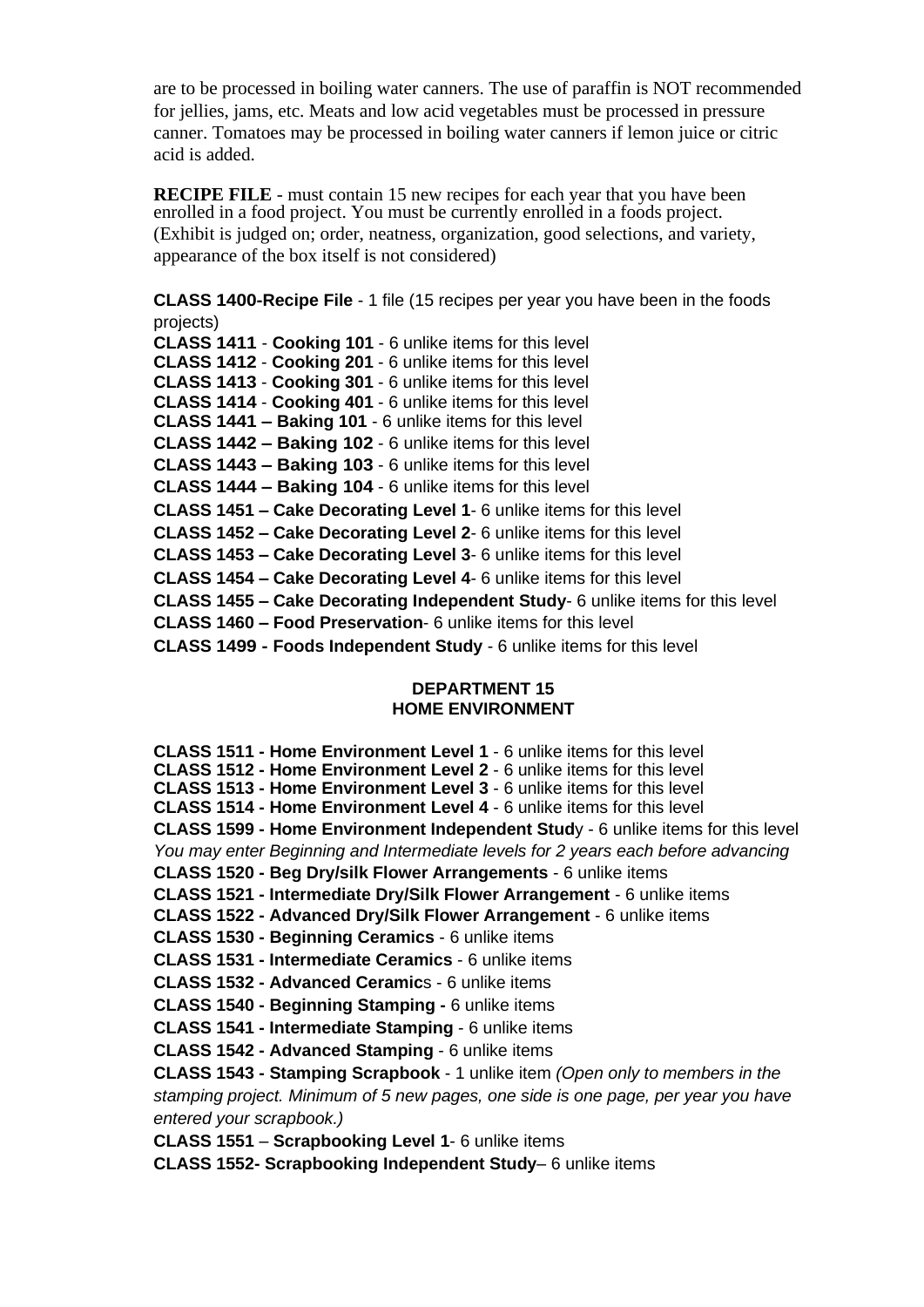## **DEPARTMENT 26 VETERINARY SCIENCE**

**CLASS 2610 – Vet Science Level l** - 6 unlike item for this level **CLASS 2620 –Vet Science Level 2 -** 6 unlike item for this level **CLASS 2630 – Vet Science Level 3 -** 6 unlike item for this level

**CLASS 2699 - Vet Science Independent Study** - 6 unlike item for this level

#### **DEPARTMENT 40 CROP SCIENCE**

**CLASS 4010 – Small Grains Wheat, Oats, Barley & Rye** - 6 unlike items for this level **CLASS 4099 – Crop Science Independent Study** - 6 unlike items for this level

#### **DEPARTMENT 41 WEED SCIENCE**

**CLASS 4110 - Weed Science Level 1** - 6 unlike items for this level **CLASS 4120 – Weed Science Level 2** - 6 unlike items for this level **CLASS 4130 - Weeds Science Level 3** - 6 unlike items for this level **CLASS 4199 – Weed Science Independent Study** - 6 unlike items for this level

#### **DEPARTMENT 42 GARDENING**

Exhibits will be judged for uniformity, maturity, varietals characteristics, and freed from disease, insects, and injury. See Vegetables at Fairs (Extension Circular 1096) for suggestions for exhibiting. There are also exhibition tips in each member manual for this project.

All vegetables must be placed on a white 9" paper/foam plate for exhibit. A plastic bag should be placed over the paper plate and exhibit.

Foliage on flowers should be removed unless it enhances blossom.

Vases/containers must be provided by the exhibitor. Use creativity as the type of container enhances your flower display; however, the container will not be considered in the judging. Foam cups or tin cans are not permissible containers. Exhibitors are responsible for seeing their plants and cut flowers are watered during the fair.

Related items for Classes 4210, 4220 and 4230 could include such things as garden structure, video tapes, planter with plants, carved or decorated vegetables or fruit, etc. All items need to reflect the level and the member's own work. For fair exhibits, exhibitors must use only flowers/vegetables grown in their own garden.

**CLASS 4210 – Gardening Level A** - *Exhibit in no more than six* (6) *different lots. Example: <sup>1</sup> annual flower,* 4 *different veg./fruit,1 house plant* 

- LOT<sub>1</sub> Annual Flowers
	- 2 Unlike Vegetable/Fruit
	- 3 Unlike Vegetable/Fruit
	- 4 Unlike Vegetable/Fruit
	- 5 Unlike Vegetable/Fruit
	- 6 Unlike Vegetable/Fruit
	- 7 Unlike Vegetable/Fruit

(Lots 2 thru 7 could be vegetables or fruits; could be plants growing in a container)

8 Dish Garden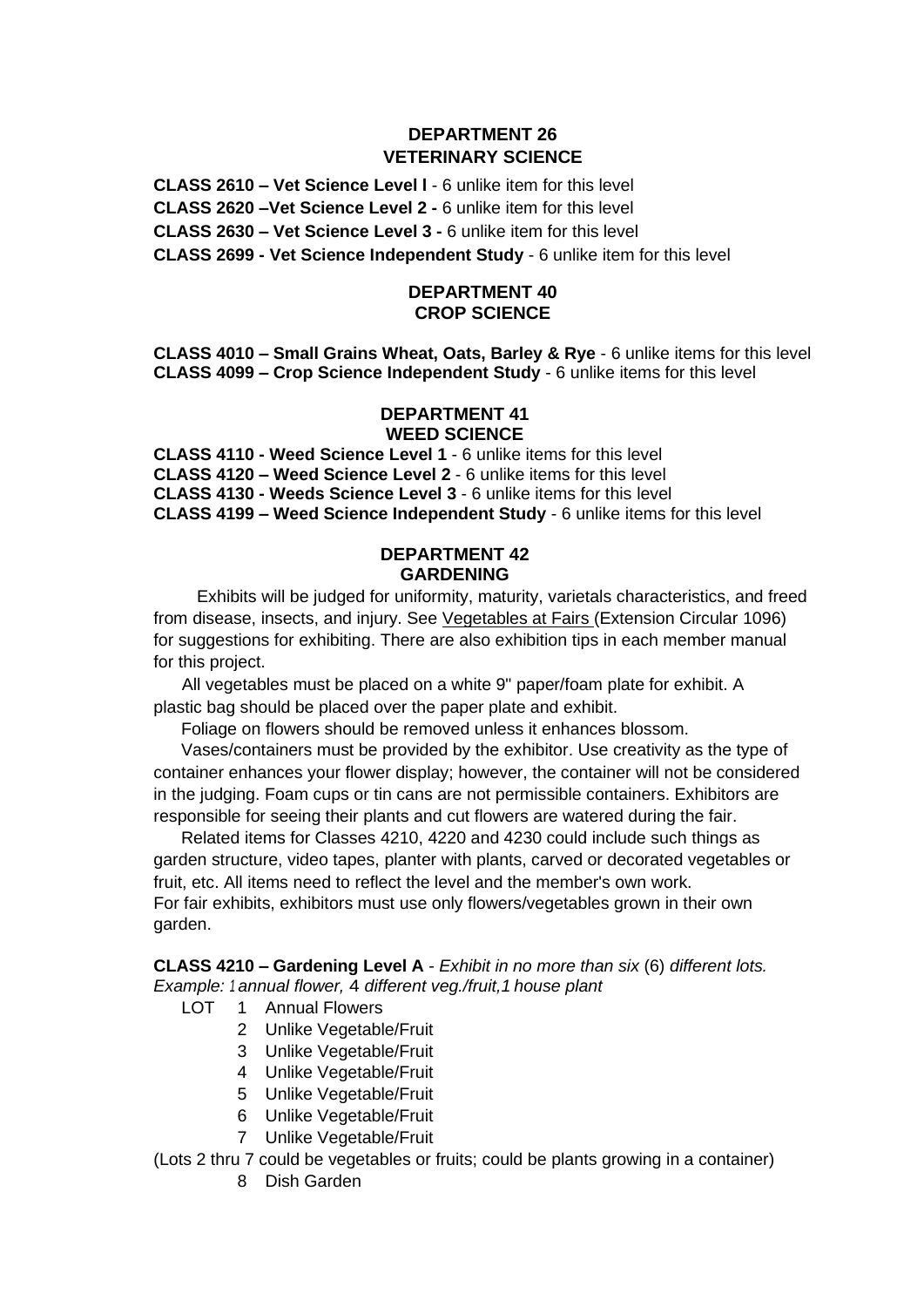- 9 Herbs
- 10 Perennial Flowers
- 11 House Plants
- 12 Landscape Project
- 13 Any Other Item for Level 1

**CLASS 4220 – Gardening Level B** - *Exhibit in no more than six* (6) *different lots.* 

## *Example:* 6 *different vegetables or fruits*

- Lot I Perennial Flower
	- 2 Unlike Vegetable/Fruit
	- 3 Unlike Vegetable/Fruit
	- 4 Unlike Vegetable/Fruit
	- 5 Unlike Vegetable/Fruit
	- 6 Unlike Vegetable/Fruit
	- 7 Unlike Vegetable/Fruit

(Lots 2 thru 7 could be vegetables or fruits; could be plants growing in a container)

- 8 Dish Garden
- 9 Herbs
- 10 Annual Flowers
- 11 House Plants
- 12 Landscape Project
- 13 Terrarium
- 14 Item Related to Level 2

**CLASS 4230- Gardening Level C** - *Exhibit in no more than six* (6) *different lots.* 

*Example: J perennial flower,* 3 *different vegetables or fruit, J herb, J house plant* 

- Lot 1 Perennial Flowers
	- 2 Unlike Vegetables/Fruit
	- 3 Unlike Vegetable/Fruit
	- 4 Unlike Vegetable/Fruit
	- 5 Unlike Vegetable/Fruit
	- 6 Unlike Vegetable/Fruit
	- 7 Unlike Vegetable/Fruit

(Lots 2 thru 7 could be vegetables or fruits; could be plants growing in a container)

- 8 Dish Garden
- 9 Herbs
- 10 Annual Flowers
- 11 House Plants
- 12 Landscape Project
- 13 Terrarium
- 14 Item Related to Level 3

**CLASS 4240- Gardening Level D** - *Exhibit in no more than six* (6) *different lots.* 

*Example: J perennial flower,* 3 *different vegetables or fruit, J herb, <sup>J</sup> house plant* 

- Lot 1 Perennial Flowers
	- 2 Unlike Vegetables/Fruit
	- 3 Unlike Vegetable/Fruit
	- 4 Unlike Vegetable/Fruit
	- 5 Unlike Vegetable/Fruit
	- 6 Unlike Vegetable/Fruit
	- 7 Unlike Vegetable/Fruit

(Lots 2 thru 7 could be vegetables or fruits; could be plants growing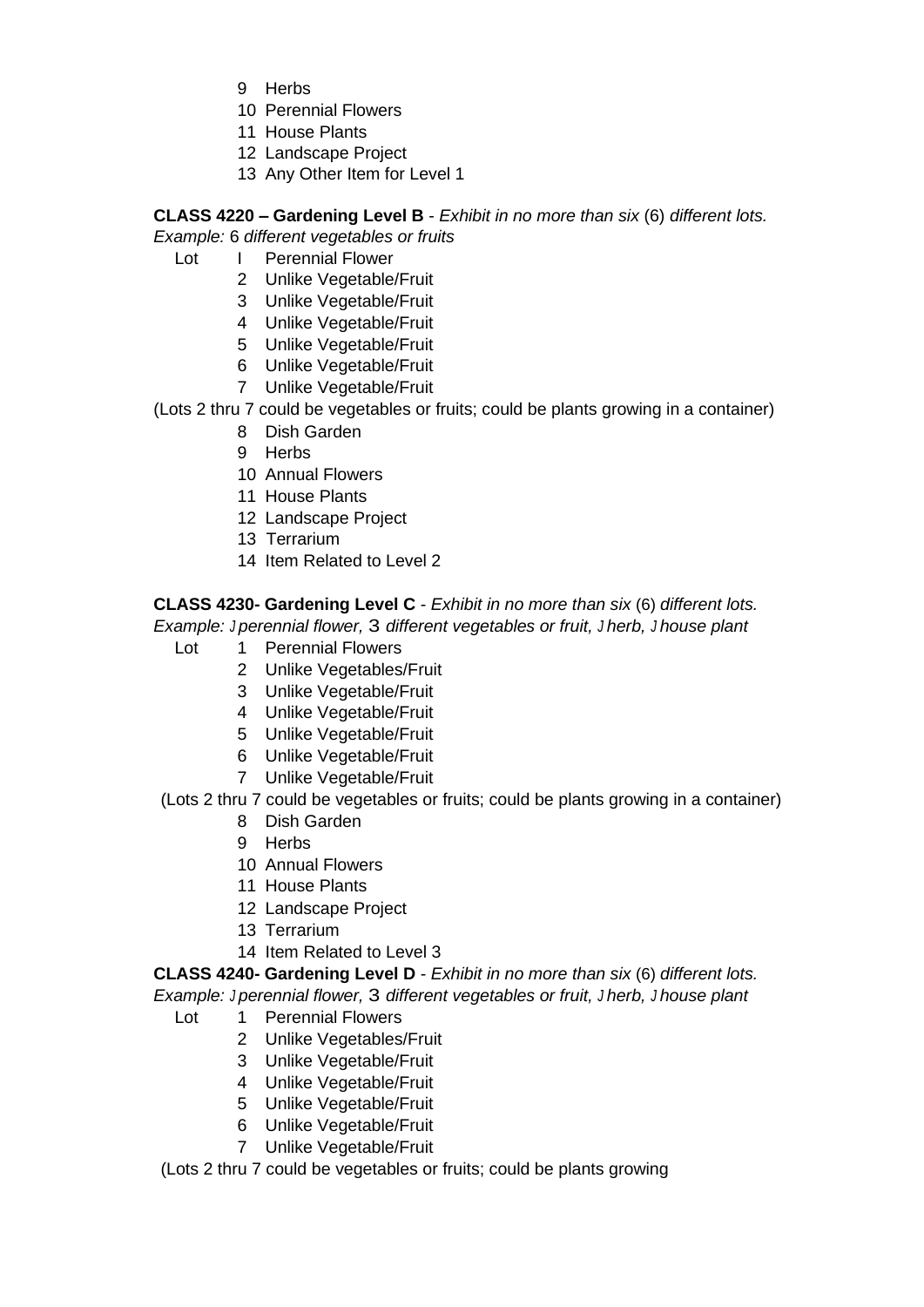in a container)

- 8 Plant Genetics Display
- 9 Pest Management Display
- 10 Gardening as a business Display
- 11 Plant Diversity Display
- 12 Harvesting Display
- 13 Preserving Your Harvest Display
- 14 Item Related to Level 3

## **CLASS 4299 Gardening Independent Study**

- Lot 1 Educational Display
	- 2 Any Other Item
	- 3 Leadership Display

#### **DEPARTMENT 50 AEROSPACE**

Exhibits will be judged on accuracy of construction or information, quality of craftsmanship and appearance. Displays should be neat and attractive. Exhibits of models must be uniformly painted, smoothly finished, have decals applied smoothly, and be properly assembled and painted according to the accompanying plans. Engines and igniter's are not permitted with the exhibit.

## **CLASS 5010 Level 2** - *Exhibit in no more than six* (6) *different lots*

- Lot 1 Skill Level 1 Rocket/Airplane Kit include plans
	- 2 Poster/Display Showing Parts of an Airplane
		- 3 Poster of Cloud Types
		- 4 Hand Made Kite include plan
		- 5 Educational Display relating to the International Phonetic Alphabet
	- 6 Rocket/Airplane not from Kit (can be drinking straw rocket) include plans
	- 7 Poster Showing Different Types of Airplanes
	- 8 Hot Air Balloon Poster or Model
	- 9 Paper Helicopter with flight record

## **CLASS 5020 Level 3** - *Exhibit in no more than six* (6) *different lots*

- Lot 1 Level 2 Rocket Kit include plans
	- 2 Paper Flight Simulator
	- 3 Feather Wing Glider
	- 4 Controllable Glider
	- 5 Fighter Kite include plans
	- 6 Model Airplane from Kit include plans
	- 7 Rocket/Airplane not from Kit include plans
	- 8 Control Panel Model
	- 9 Poster showing Remote Control Airplane Parts
	- 10 Poster showing Helicopter Parts

#### **CLASS 5030 Level 4** - *Exhibit in no more than six* (6) *different lots*

- Lot 1 Level 3 Rocket/Airplane from Kit include plans
	- 2 Educational Display
	- 3 Flat Style Box Kite include plans
	- 4 Remote Control Airplane-Kit include plans
	- 5 Rocket/Airplane not from Kit include plans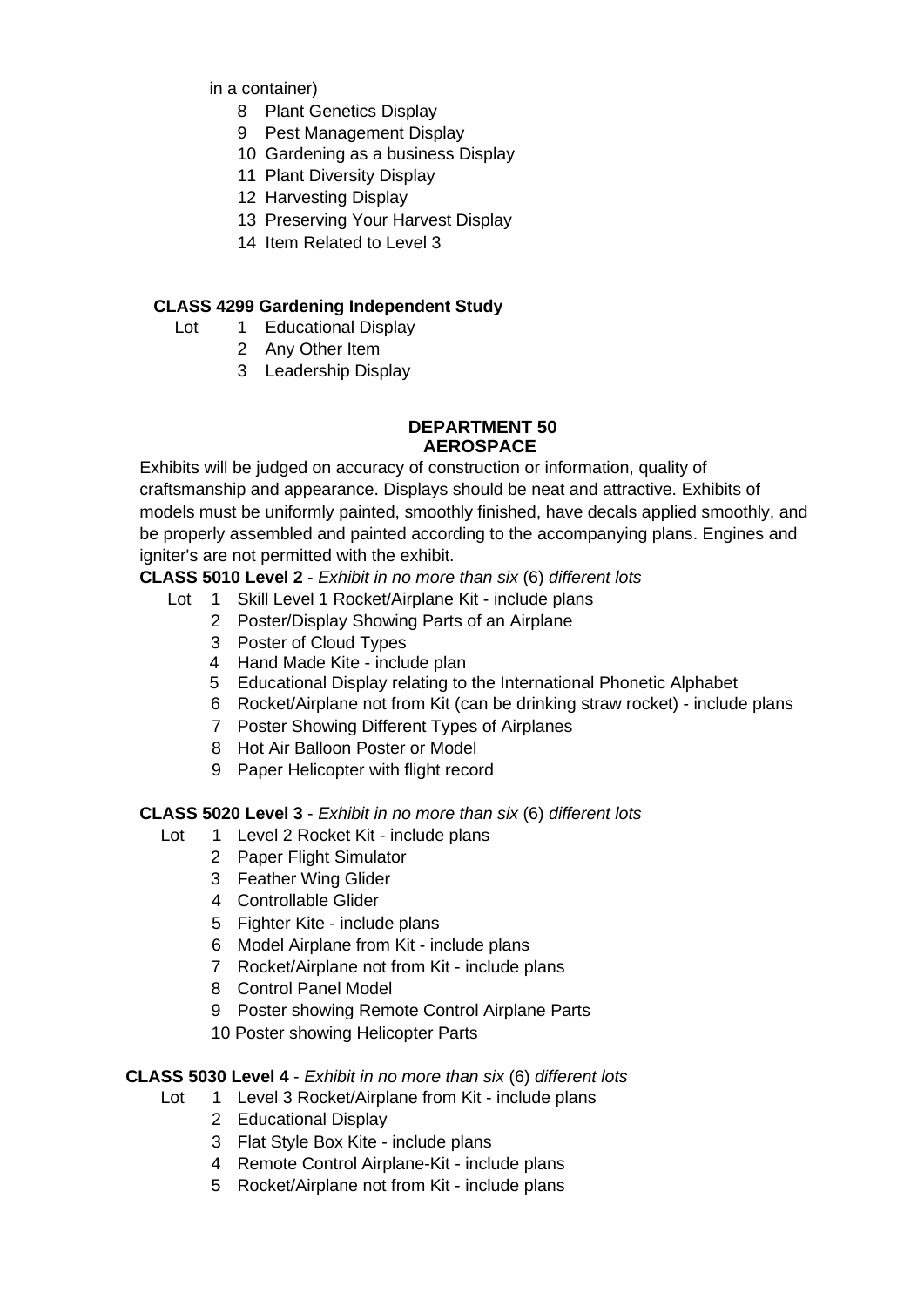- 6 Poster explaining different navigational methods
- 7 Altitude Tracker
- 8 A complete cost and feasibility analysis of establishing an EMS Helicopter service in your community
- 9 Aviation History Notebook
- 10 Photo story of Aerospace Workshop you conducted

## **CLASS 5099 - Aerospace Independent Study**

- Lot 1 Educational Display
	- 2 Any Other Item
	- 3 Leadership Display
	- 4 Rocket/Airplane from kit
	- 5 Rocket/Airplane not from a kit- include plans

## **DEPARTMENT 51 BICYCLE**

## **CLASS 5110 – Bicycle Level 1**- *enter in no more than six* (6) *different lots*

- Lot 1 Protective Gear Poster/Display
	- 2 Anatomy of a Bike Poster/Display
		- 3 Fitting a Bike Poster/Display
		- 4 ABC Bike Check Poster/Display
		- 5 Traffic Signs Poster/Display
		- 6 Bike Arm Signal Poster/Display
		- 7 Any other unlike item related to level 1
		- 8 Any other unlike item related to level 1

## **CLASS 5120 – Bicycle Level 2** *-enter in no more than six* (6) *different lots*

- Lot 1 Consumer Power Display
	- 2 Tire Repair display
	- 3 Chain Overhaul display
	- 4 Brake Cables display
	- 5 Emergency Turn photo story
	- 6 Shifty Maneuvers display
	- 7 Dark and Stormy Riding photo story
	- 8 Career Cyclist Journal/Scrapbook
	- 9 Bike Issues Journal/Scrapbook
	- 10 Any other item related to this level

#### **CLASS 5199 - Bicycle Independent Study**

- Lot 1 Educational Display
	- 2 Any Other Item
	- 3 Leadership Display

## **DEPARTMENT 52 ELECTRICITY/WELDING**

- **CLASS 5210 – Level 1** *Exhibit in no more than six* (6) *different lots* 
	- Lot 1 Homemade Flashlight
		- 2 Simple Switch
		- 3 Display/Poster Conductors
		- 4 Display/Poster Magnetism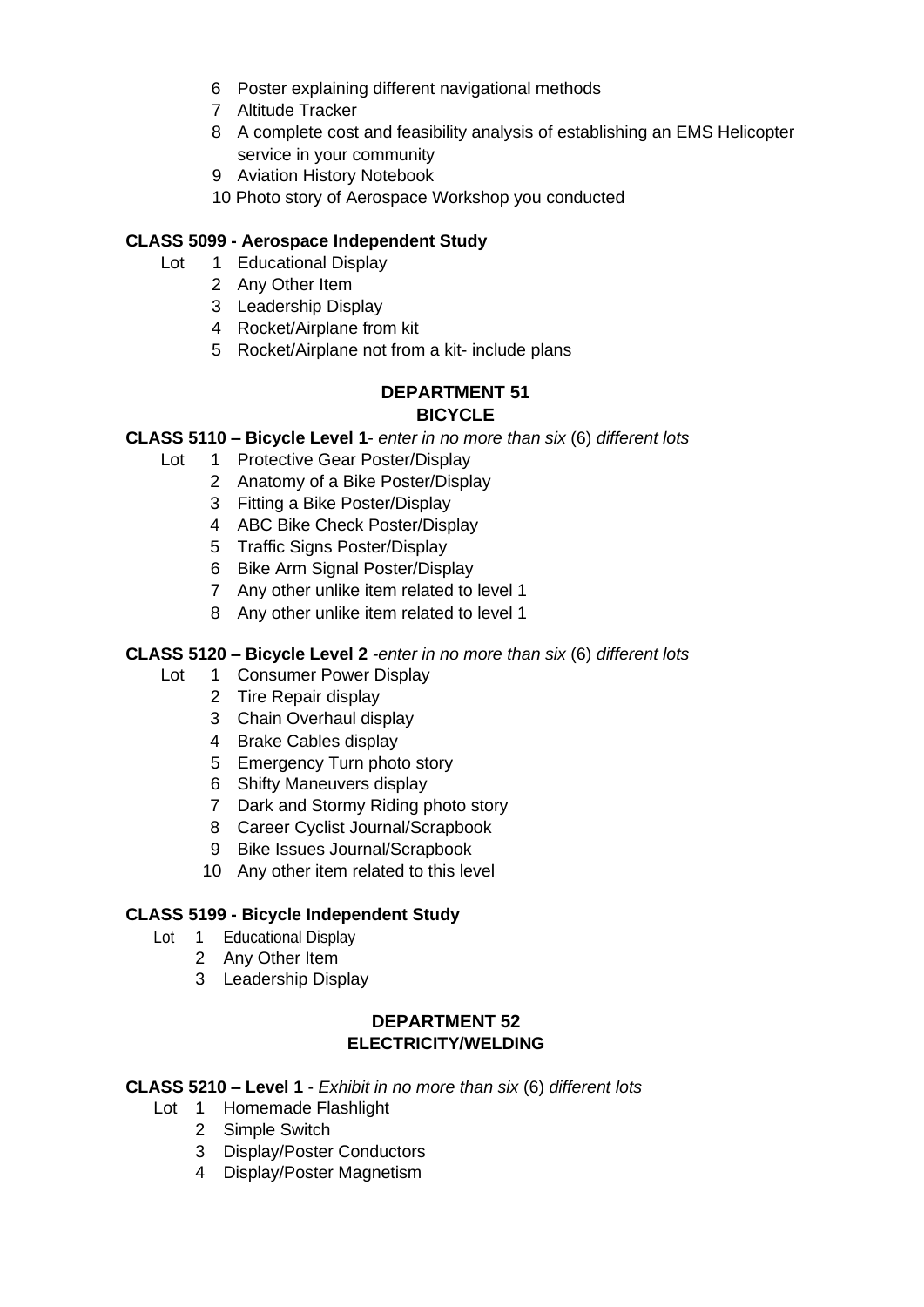- 5 Homemade Compass
- 6 Homemade Electromagnet
- 7 Homemade Galvanometer
- 8 Homemade Electric Motor
- 9 Display about Home Electricity
- 10 Homemade Electric Devise

## **CLASS 5220 Level 2** - *Exhibit in no more than six* (6) *different lots*

- Lot 1 Educational Display Ohm's Law
	- 2 Conductor/Insulator Display
	- 3 Poster of Wiring Diagram
	- 4 Homemade Circuit
	- 5 Homemade Momentary Switch
	- 6 Homemade 3 Way Switch
	- 7 Homemade Rocket Launcher
	- 8 Homemade Burglar Alarm
	- 9 Home Electricity Display
	- 10 Homemade Electric Device

## **CLASS 5230 Level 3**- *Exhibit in no more than six* (6) *different lots*

- Lot 1 Electric Meter Reading Display
	- 2 Wire & Cable Display
	- 3 Elec. Usage Measuring Display
	- 4 Receptacle Types Display
	- 5 Home Wire Circuits Display
	- 6 Home Electricity Display
	- 7 Homemade Electrical Device

#### **CLASS 5240 Level 4**- *Exhibit in no more than six* (6) *different lots*

- Lot 1 Electronics Parts Display
	- 2 Diode Display
	- 3 Transistor Reg. Flow Display
	- 4 LED Display
	- 5 Homemade Flasher
	- 6 Homemade Light Reacting Alarm
	- 7 Homemade Light Meter
	- 8 Homemade SCR Intruder Alarm
	- 9 Homemade 6-8 Watt Amplifier
	- 10 Poster/Display Electronics
	- 11 Homemade Electronic Device

## **CLASS 5299 - Electricity Independent Study**

- Lot 1 Educational Display
	- 2 Any Other Item
	- 3 Leadership Display

## **CLASS 5270 - Welding** 1-- 6 unlike items for this level

## **CLASS 5271 – Welding Independent Study Junior (9 to 13 years old)**

- -- 6 unlike items for this level
- CLASS 5272- Welding Independent Study Senior (14 years old and older)
	- 6 unlike items for this level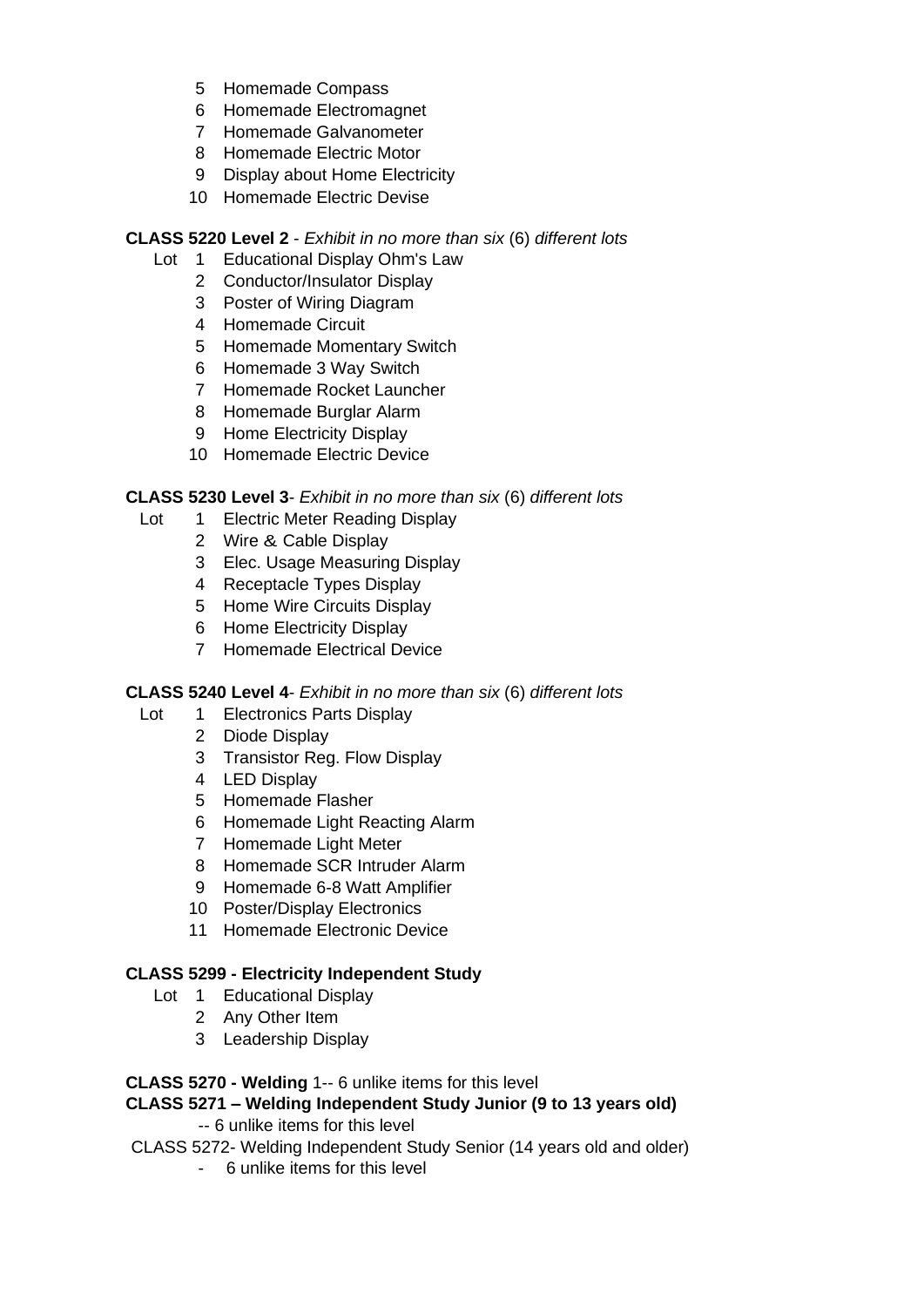## **DEPARTMENT 53 SMALL ENGINES**

## **CLASS 5310 – Small Engines Level 1** - *Exhibit no more than* 6 *items*

- Lot 1 Picture poster showing what you have learned about small engines
	- 2 Display of basic tools needed to maintain a small engine
	- 3 An educational display related to what you have learned about two-cycle engines
	- 4 An educational display related to what you have learned about four-stroke engines

5 An educational display showing proper maintenance and care of a lawn mower

6 An educational display of proper safety labels and procedures for small engines

- 7 Small engines parts display board with a brief explanation of the purpose of the parts and how they work
- 8 Display related to some system that you learned about in small engines (filters, cooling, ignition, etc.)

9 Any item related to what you have learned in this project

## **CLASS 5320 – Small Engines Level 2** - *Exhibit no more than* 6 *items*

- Lot 1 An educational display comparing the different types of small engines
	- 2 An educational poster illustrating and explaining the internal parts of an engine
	- 3 An educational display showing how transmissions work
	- 4 An educational display showing how to conduct a compression check
	- 5 An educational display showing how to adjust a carburetor
	- 6 A display showing steps in preparing a small engine for storage
	- 7 Carburetor parts display board with a brief explanation of the purpose of the parts and how they work together
	- 8 An income and expense record of your lawn mowing business, including costs, hours worked, pay for individual jobs, etc.
	- 9 Poster showing and identifying specialty tools
	- 10 Any item related to what you have learned

## **CLASS 5330 Small Engines Level 3** – *Exhibit no more than 6 items*

- Lot 1 An educational display showing how to use diagnostic tools on small engines 2 An educational display showing how to tear down and reassemble a small engine
	- 3 An educational display related to the electrical system of a small engine
	- 4 An educational display about emissions systems on small engines and future trends

5 An educational display showing how to remove and sharpen a mower blade

- 6 An educational display about careers in small engines
- 7 An educational display about your work in finding resources about small engines on the Internet
- 8 An education display about trouble shooting common problems with small engines
- 9 An educational display about small engines designs
- 10 Any item related to what you have learned in this project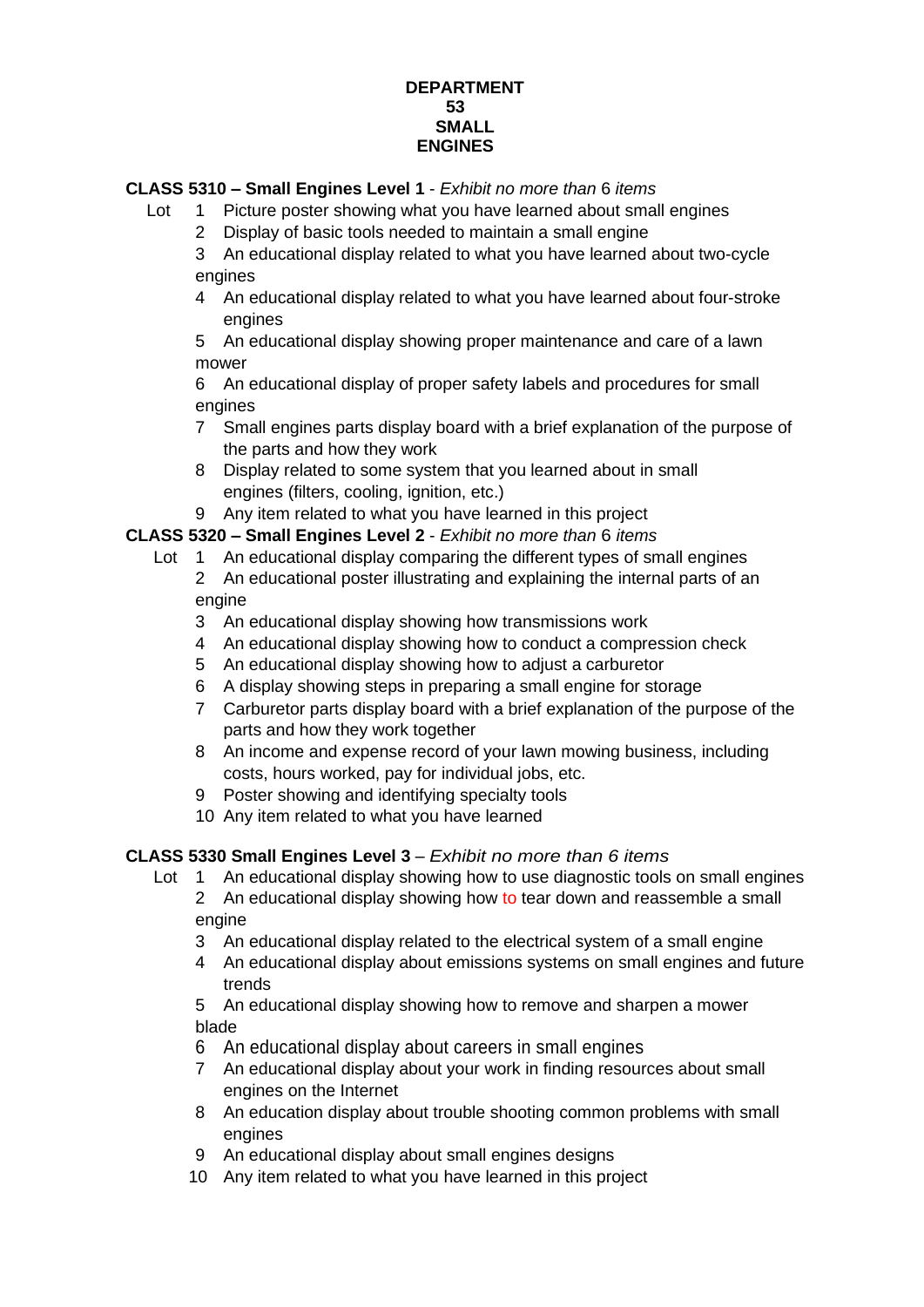## **CLASS 5399 Independent Study Small Engines**

- Lot 1 Educational display
	- 2 Leadership display
	- 3 Any other unlike item
	- 4 Any other unlike item

#### **DEPARTMENT 54 WOODWORKING**

**CLASS 5410 Wood Working Level 1** - *Exhibit in no more than six* (6) *different lots. Power tools are not to be used to complete projects in level 1.*

- Lot 1 Wood Finishing Display- proper sanding and painting
	- 2 Poster showing different types of woodworking tools
	- 3 Safety Poster/Display
	- 4 Wood Box / Flower Box
	- 5 Letter Holder
	- 6 Picture Frame
	- 7 Wood Types Display
	- 8 Any other made from plans
	- 9 Any other made from plans

## **CLASS 5420 Wood Working Level 2** - *Exhibit in no more than six* (6) *different lots*

- Lot 1 Napkin/Letter Holder
	- 2 Bird House
	- 3 Types of Screwdriver display
	- 4 Miter Box you built
	- 5 Foot Stool
	- 6 Display of Sandpaper Types
	- 7 Display of different types of finishes
	- 8 Any other item made from plans
	- 9 Any other item made from plans

#### **CLASS 5430 Wood Working Level 3** - *Exhibit in no more than six* (6) *different lots*

- Lot 1 Bookcase
	- 2 Box
	- 3 Puzzle
	- 4 Wood Working Career Display
	- 5 Any other item made from plans
	- 6 Any other item made from plans
	- 7 Any other item made from your own plans
	- 8 Educational Display

#### **CLASS 5440 Wood Working Level 4** - *Exhibit in no more than six*

- (6) *different lots* 
	- Lot 1 Step Stool Chair or Chair
		- 2 Table Top Hockey Game
		- 3 Any other Item made from plans
		- 4 Any other item made from your own plans
		- 5 Any other item made from your own plans
		- 6 Educational Display

## **CLASS 5499 Woodworking Independent Study**

Lot 1 Educational Display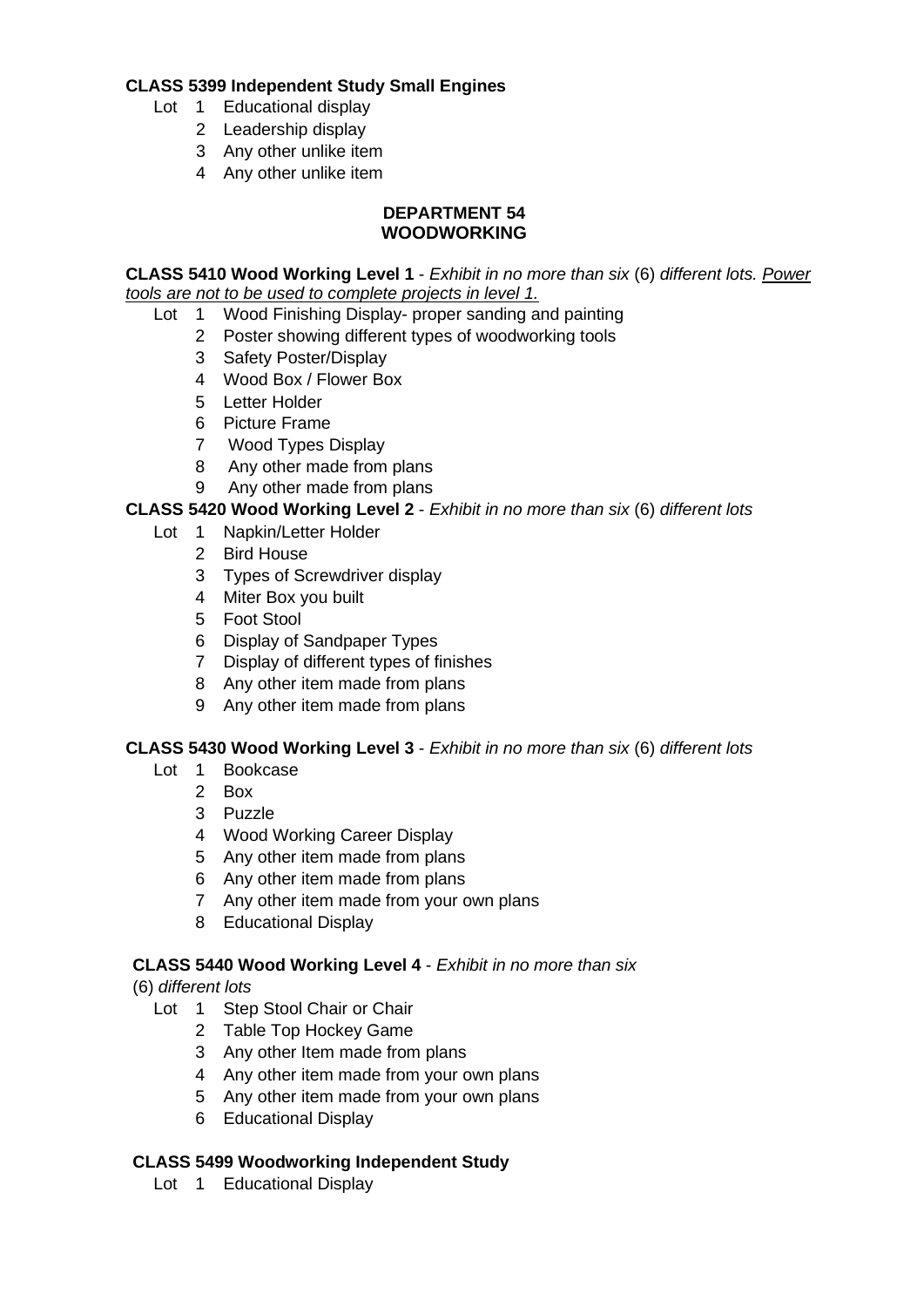- 2 Any other Item from plans
- Any other item from your own plans
- Leadership Display

## **DEPARTMENT 55 ROBOTICS**

## **CLASS 5510- Robotics Level 1 -***Enter no more than six* (6) *different lots*

- Lot 1 What is a robot display
	- Poster of LEGO NXT kit pieces
	- Poster illustrating an NXT program
	- Photo story of building a robot
	- Video showing your robot running on a basic NXT program
	- Video showing your robot running on sequential commands
	- Video showing your robot running with sensor(s)
	- Video showing your robot following a course
	- Video of your robot doing a task
	- Any other item

#### **CLASS 5520- Robotics Level 2 -***Enter no more than six* (6) *different lots*

- Lot 1 Activity 1- Get a Grip Photo Story or Video
	- Activity 2- Data Driven Decisions Poster or Video
	- Activity 3- What Type of World Do We Live In Poster
	- Activity 4- We've Got Trouble- Poster
	- Activity 5- And More Trouble- Poster
	- Activity 6- Math-a-mania- Poster
	- 7 Video showing your robot running with sensor(s)
	- Video showing your robot following a course
	- Video of your robot doing a task
	- Any other item

#### **CLASS 5530- Junk Drawer Robotics Level 1 -***Enter no more than six* (6) *different lots*

- Lot 1 Display related to Module 1- Parts is Parts
	- Display related to Module 2- In Arm's Reach
	- Display related to Module 3- Get a Grip
	- Any other item
	- Any other item
	- Any other item

#### **CLASS 5531- Junk Drawer Robotics Level 2 -***Enter no more than six* (6) *different lots*

- Lot 1 Display related to Module 1- Get Things Rolling
	- Display related to Module 2- Watt's Up?
	- Display related to Module 3- Get a Move On
	- Display related to Module 4- Und the Sea ROV
	- Any other item
	- Any other item

#### **CLASS 5532- Junk Drawer Robotics Level 3 -***Enter no more than six* (6) *different lots*

- Lot 1 Display related to Module 1- Circuit Training
	- Display related to Module 2- Come to Your Senses
	- Display related to Module 3- It's Logical
	- Display related to Module 4- Do What I Say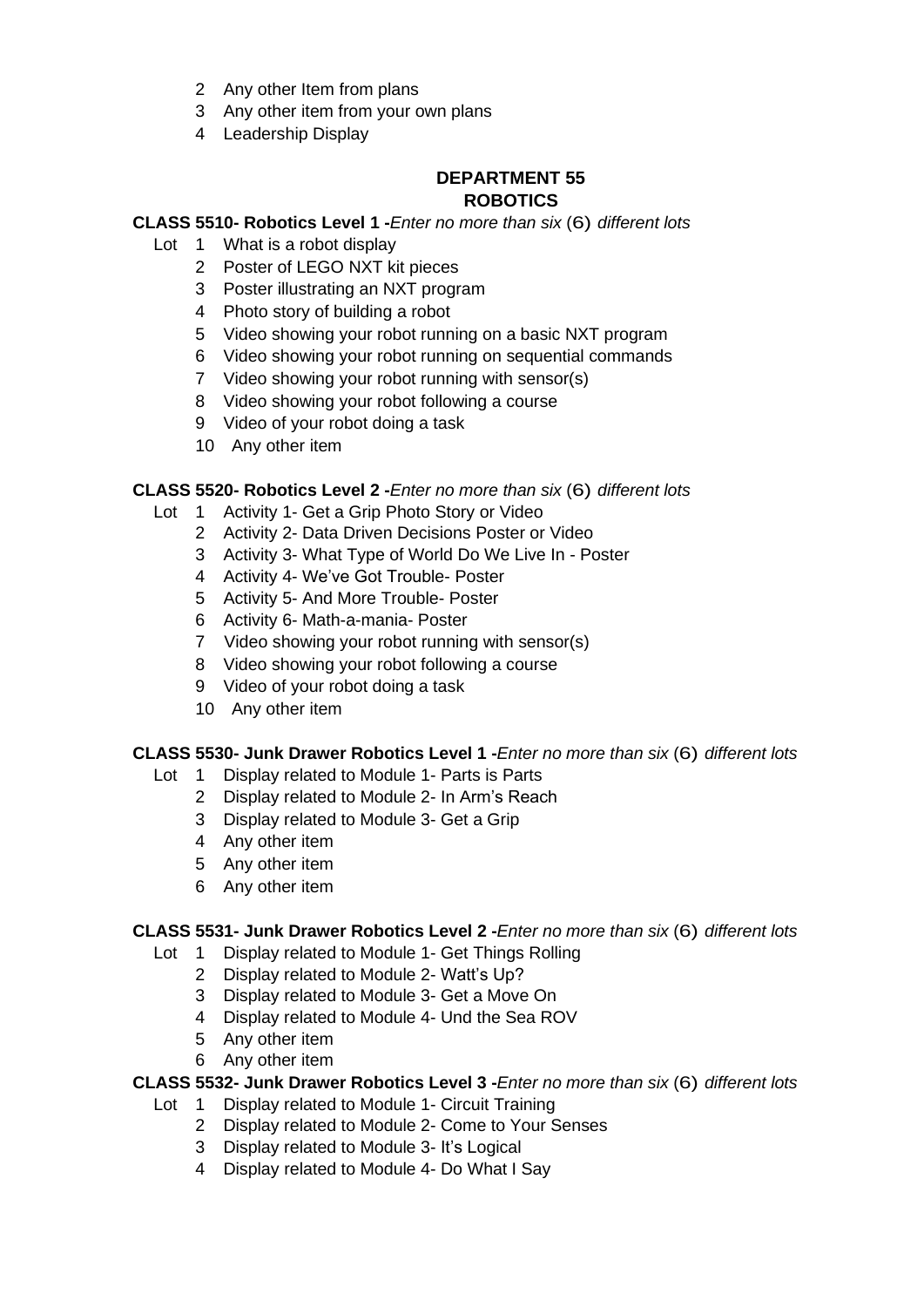- 5 Display related to Module 5- Ready, Set,Go
- 6 Any other item

## **CLASS 5599 Robotics Independent Study**

- Lot 1 Educational Display
	- 2 Any other Item
	- 3 Any other item
	- 4 Leadership Display

## **DEPARTMENT 60 FORESTRY**

**CLASS 6010 - Forestry, Level 1 -** 6 unlike items for this level **CLASS 6020- Forestry, Level 2-** 6 unlike items for this level **CLASS 6030- Forestry, Level 3-** 6 unlike items for this level **CLASS 6099 - Forestry Independent Study -** 6 unlike items for this level

#### **DEPARTMENT 61 ENTOMOLOGY**

Exhibitor boxes of insect collections should 18" by 12" for 25 insects and 18" by 24" for 50 insects.

Each box should be 3 ½ *"* to 4" deep. Boxes should be covered with a transparent material that can be removed and replaced easily. Wooden boxes covered with Plexiglas are recommended, but not required. Collections should be organized by order.

Performance in preparation of each collection shall require adherence to proper pinning and labeling methods as described in the 4-H entomology project materials and other recognized sources. Specimens shall be undamaged, and if moths or butterflies, the wings shall be properly spread. Spreading legs and wings of other groups is not required but shall receive recognition if done. Arrangements shall be neat and uniform in such a manner that anyone examining the collection can understand the grouping.

Educational displays may consist of specialized groupings of insects or related to any aspect of insect life. Displays should be presented in a clear, concise, and interesting manner. The purpose of educational displays in to learn more about the importance, life cycles, biology, ecology, diversity, etc. of insects and related arthropods.

## **CLASS 6110 Entomology Level 1** - *Exhibit in no more than six* (6) *different lots Choose just one of the first three lots*

- Lot 1 1st Year Collection-25 Different kinds of adult insects mounted, labeled, and identified, including at least five Orders, and including the Order Lepidoptera
	- 2 2nd Year Collection-30 Different kinds of adult insects (five which you haven't exhibited before) mounted, labeled and identified, including at least five Orders'
	- 3 3rd Year Collection-35 Different kinds of adult insects (five which you haven't exhibited before) mounted, labeled and identified, including at least five Orders
	- 4 Exhibit/Poster Equipment Constructed or Purchased for Insect Collection & Mounting
	- 5 Poster-Unit 1 Activity
	- 6 Item-Unit 1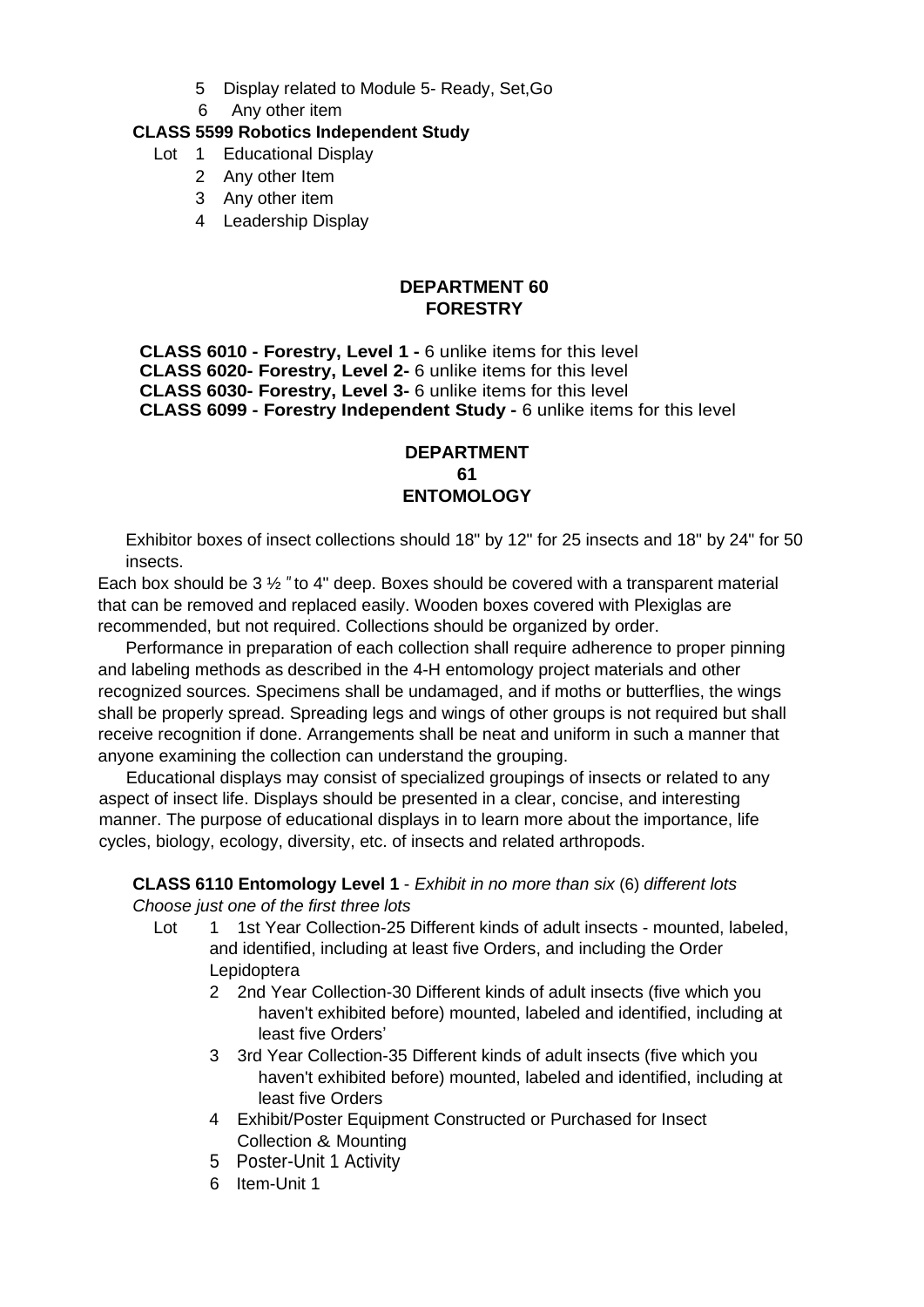**Activity** 

- 7 Insect Model
- 8 Any Other Item

**CLASS 6120 Entomology Level 2** - *Exhibit in no more than six* (6) *different lots Choose just one of the first three lots* 

- Lot 11st Year Collection-50 Different kinds of adult insects mounted, labeled and identified, according to Orders
	- 2 2nd Yr Collection-60 Different kinds of adult insects (ten of which you haven't exhibited before) - mounted, labeled and identified including at least five Orders
	- 3 3rd Yr Collection-70 Different kinds of adult insects (ten of which you haven't exhibited before) - mounted, labeled and identified including at least five Orders
	- 4 Exhibit/Poster of Equipment Constructed or Purchased for Insect Collection and mounting
	- 5 Poster-Unit 2 Activity
	- 6 Item-Unit 2 Activity
	- 7 Insect Model
	- 8 Any Other Item

## **CLASS 6130 Entomology Level 3** - *Exhibit in no more than six* (6) *different lots*

*Choose just one of the first three lots* 

- Lot 1 1st Y r Collection-85 Different kinds of adult insects mounted, labeled and identified, according to Orders
	- 2 2nd Y r Collection-120 Different kinds of adult insects mounted, labeled and identified, according to Orders
	- 3 3rd Yr Collection-155 Different kinds of adult insects mounted, labeled and identified, according to Orders
	- 4 Exhibit/Poster of Equipment Constructed or Purchased for Insect Collection
	- & Mounting
	- 5 Poster-Unit 3 Activity
	- 6 Item-Unit 3 Activity
	- 7 Insect Model
	- 8 Any Other Item

#### **CLASS 6199 Entomology Independent Study**

- Lot 1 Educational Display
	- 2 Any Other Item
	- 3 Leadership Display

#### **DEPARTMENT 62 SHOOTING SPORTS**

- **CLASS 6210 - Pistol** 6 unlike items for this level
- **CLASS 6220 – Rifle/Air Rifle** 6 unlike items for this level
- **CLASS 6230 - Archery** 6 unlike items for this level
- **CLASS 6240 - Shotgun** 6 unlike items for this level
- **CLASS 6250 - Muzzle Loading** 6 unlike items for this level

**CLASS 6260 - Hunting** - 6 unlike items for this level

**CLASS 6270 – MT 4-H Western Heritage Project** - 6 unlike items for this level

**CLASS 6280**- **BB Gun-** 6 unlike items for this level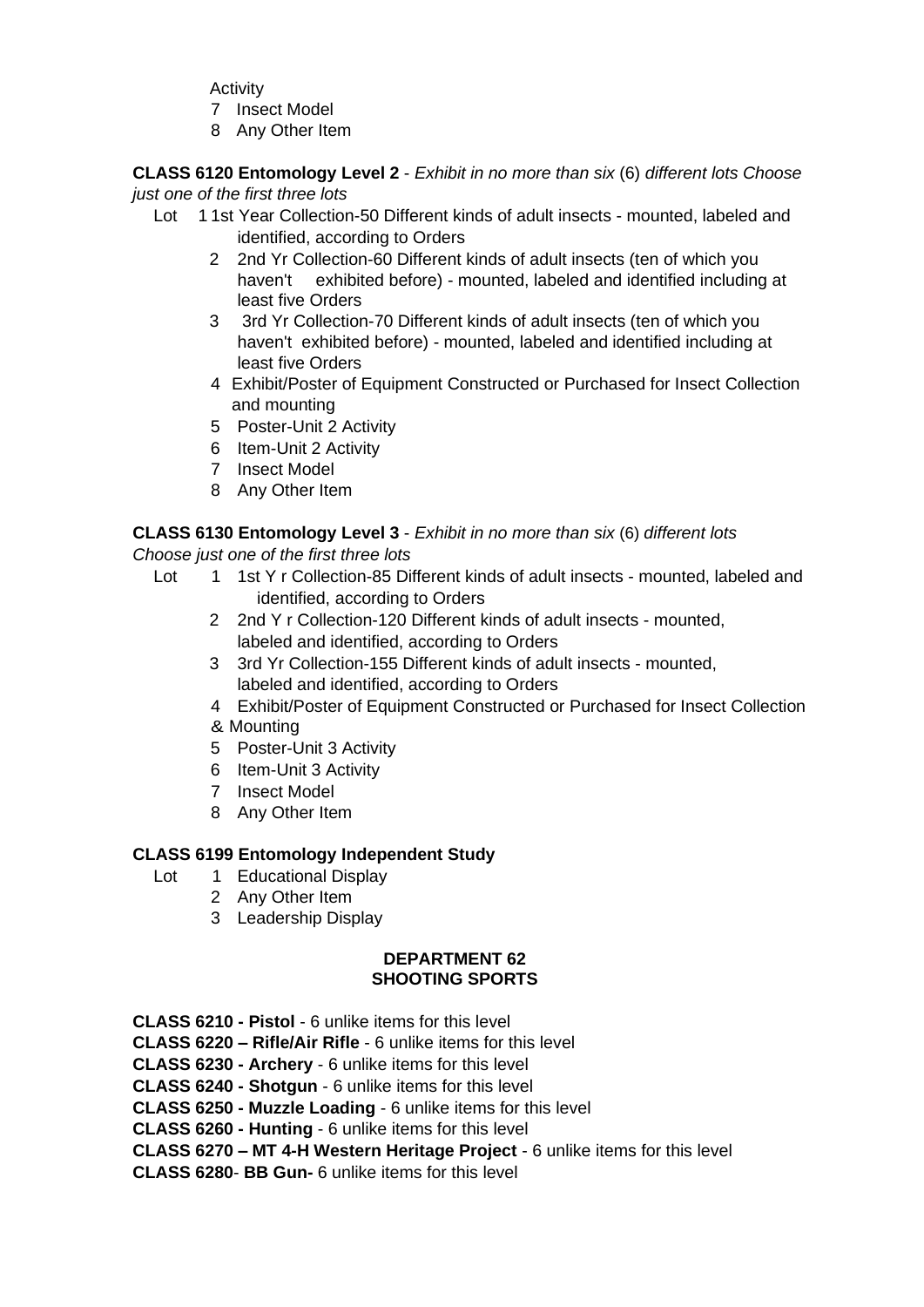**CLASS 6299 - Shooting Independent Study** - 6 unlike items for this level

#### **DEPARTMENT 63 WILDLIFE**

**CLASS 6310 - Wildlife, Level 1 Wildlife Level 1-** 6 Unlike Items for this level

**CLASS 6399 - Wildlife Independent Study** - 6 unlike items for this level

## **DEPARTMENT 64 RANGE SCIENCE AND MANAGEMENT**

**CLASS 6401 - Range Management Level 1**- 6 unlike items for this level **CLASS 6499 - Range Independent Study**- 6 unlike items for this level

## **Department 65 OUTDOOR ADVENTURES**

#### **Class 6510- Outdoor Adventures Level 1**- *Enter no more than six* (6) *different lots*

- Lot 1 Display showing essential gear to pack for a hike
	- 2 Display showing proper attire for a hike
	- 3 Hiking First Aide Kit Display
	- 4 Food Matters Display
	- 5 Hiking Etiquette Display
	- 6 Using a compass photo story
	- 7 Weather Safety Display
	- 8 Your hike photo story

#### **Class 6520- Outdoor Adventures Level 2** - *Enter no more than six* (6) *different lots*

- Lot 1 Display showing essential gear to pack for a camping trip
	- 2 Display showing a tool kit for a camping trip
	- 3 Display of knots
	- 4 Camping sight display
	- 5 Camping trip menu with grocery and supply list
	- 6 Display of types of camping shelters
	- 7 What's in Your Water Display
	- 8 Your camping photo story

#### **Class 6530- Outdoor Adventures Level 3**- *Enter no more than six* (6) *different lots*

- Lot 1 Display of trip plan
	- 2 List of gear and packing plan
	- 3 Menu with grocery and supply list
	- 4 Camp chore assignments
	- 5 Leave No Trace Display for different environments
	- 6 Training journal
	- 7 Display with topographic map
	- 8 Emergency Plan
	- 9 Photo Story of Expedition
	- 10 Display with topo map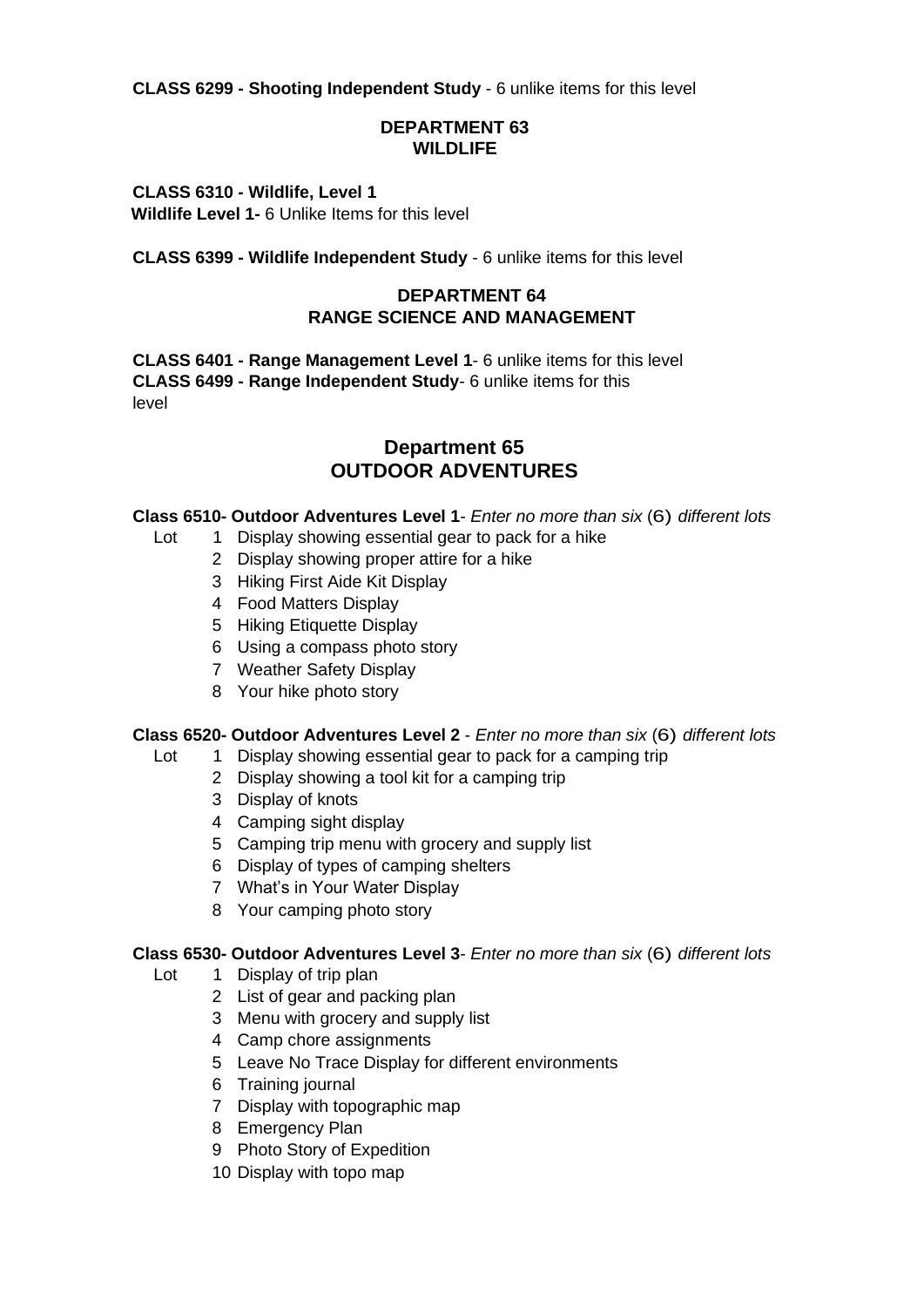11 Display for "Leave no trace"

**Class 6540- Outdoor Adventures Independent Study-** 6 unlike items

# **Department 66 WIND ENERGY**

#### **Class 6610- Wind Energy**- *Enter no more than six* (6) *different lots*

- Lot 1 Your Engineering Notebook
	- 2 Display of Wind Energy Designs
	- 3 GIS maps showing the use of wind energy in the US
	- 4 Sailboat you made (page 6)
	- 5 Pin Wheel Lift (page 18)
	- 6 Display about wind farms
	- 7 Any other unlike item related to this project

## **Department 69 Sports Fishing**

#### **Class 6910- Sports Fishing Level 1** - *Enter no more than six* (6) *different lots*

- Lot 1 Display of Basic Fishing Knots
	- 2 Casting Record and Photo Story
	- 3 Display of 3 Rigging Systems
	- 4 Fishing Tackle Display
	- 5 Fish Habitat Display
	- 6 Fish Bait Display
	- 7 Water Cycle Display
	- 8 Types of Fresh Water Fish Display
	- 9 Cleaning Your Fish Photo Story
	- 10 Anatomy of a Fish Display
	- **11** Any other item related to Level 1

#### **Class 6920- Sports Fishing Level 2**- *Enter no more than six* ( 6) *different lots*

- Lot 1 Fishing Resources Notebook
	- 2 Spinning Reel Parts Display
	- 3 Reel Casting Techniques Photo Story
	- 4 Fly Casting Photo Story
	- 5 Display of Intermediate Fishing Knots (at least 5)
	- 6 Your Favorite Fish Recipe
	- 7 Fishing Regulations & Ethics Display
	- 8 Fly Fishing Wallet
	- 9 Fishing Lures you have made
	- 10 Woolly Bugger Fly display (made by you)
	- **11** What's in the Water? Display
	- 12 Fish Senses Display
	- 13 Fish Classifications and Adaptation Display
	- 14 Any other item related to Level 2

#### **Class 6930- Sports Fishing Level 3**- *Enter no more than six* ( 6) *different lots*

- Lot 1 Take a Friend Fishing Photo Story
	- 2 Cleaning a Reel Display
		- 3 Skill-a-thon Display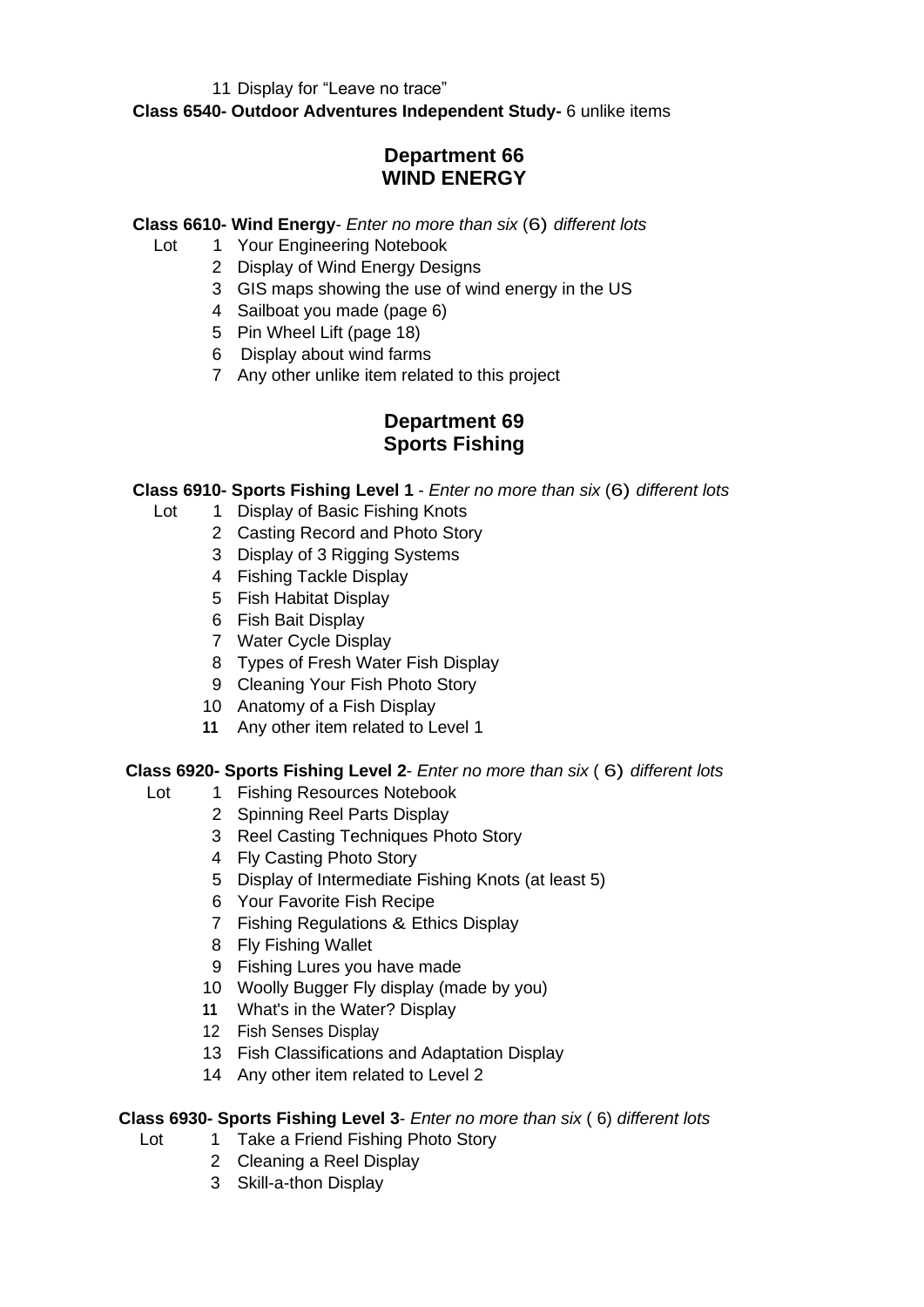- 4 Homemade Fly's Display
- 5 De-barbing & Sharpening Hooks Display
- 6 Customizing Plugs Display
- 7 Repairing & Refinishing Display
- 8 "Turn Over" Experiment Display
- 9 Aquatic Insect Display
- 10 Tied Flies & Real Insects Display
- 11 Fishing Ethics Journal
- 12 Career Investigation Journal
- 13 Fishing Field Journal
- 14 Fish Species Display
- 15 Any other item related to Level 3

## **Class 6940- Sports Fishing Independent Study-** 6 unlike items

#### **DEPARTMENT 70 PHOTOGRAPHY**

#### **Photography Level 1**

**CLASS 7010 Junior** (13 and under on Oct. 1 of current year) **CLASS 7011 Senior** (14 and over on Oct. 1 of current year) *Exhibit no more the* 6 *different lots* 

*Photos may be displayed on a poster board or on an album page.* 

- Lot 1 Exhibit from Project Area A: Equipment
	- 2 Exhibit from Project Area B: Lighting
	- 3 Exhibit from Project Area C: Composition
	- 4 Exhibit from Project Area D: Skill Building
	- 5 Any other unlike item from this level
	- 6 Any other unlike item from this level
	- 7 Photo Story- 3 to 5 photos mounted on a display board
	- 8 Black and White- 3 to 5 photos mounted on a display board
	- 9 Best 4x6 matted
	- 10 Best 8x 1 0 matted

#### **Photography Level 2**

**CLASS 7020 Junior** (13 and under on Oct. 1 of current year)

**CLASS 7021 Senior** (14 and over on Oct. 1 of current year)

*Exhibit no more that* 6 *different lots, Photos should be displayed on poster board except lots 15 and 16*

- 
- Lot 1 You Take Control- up to six photos showing different aperture settings 2 What's in Focus- 6 photos comparing depth of field
	- 3 Low Light Challenges- up to four photos
	- 4 Lighting the Mood- 4 photos hard and soft light
	- 5 The Shadows Story- up to 4 silhouettes
	- 6 Lighting in a Flash- up to 4 flash photos
	- 7 The Rule of Thirds- 3 photos close up, medium and long shot- describe each focal point with rule of thirds.
	- 8 Golden Photo- 3 photos, golden triangle, golden rectangle & other
	- 9 Building a Photo-3-5 photos of the same subject from different points of view
	- 10 The Space Tells a Story—1 photo showing good use of positive and negative space
	- 11 Capture a Candid Photo- 3 to 4 photos
	- 12 Freeze the Moment- 2 photos from two shutter speeds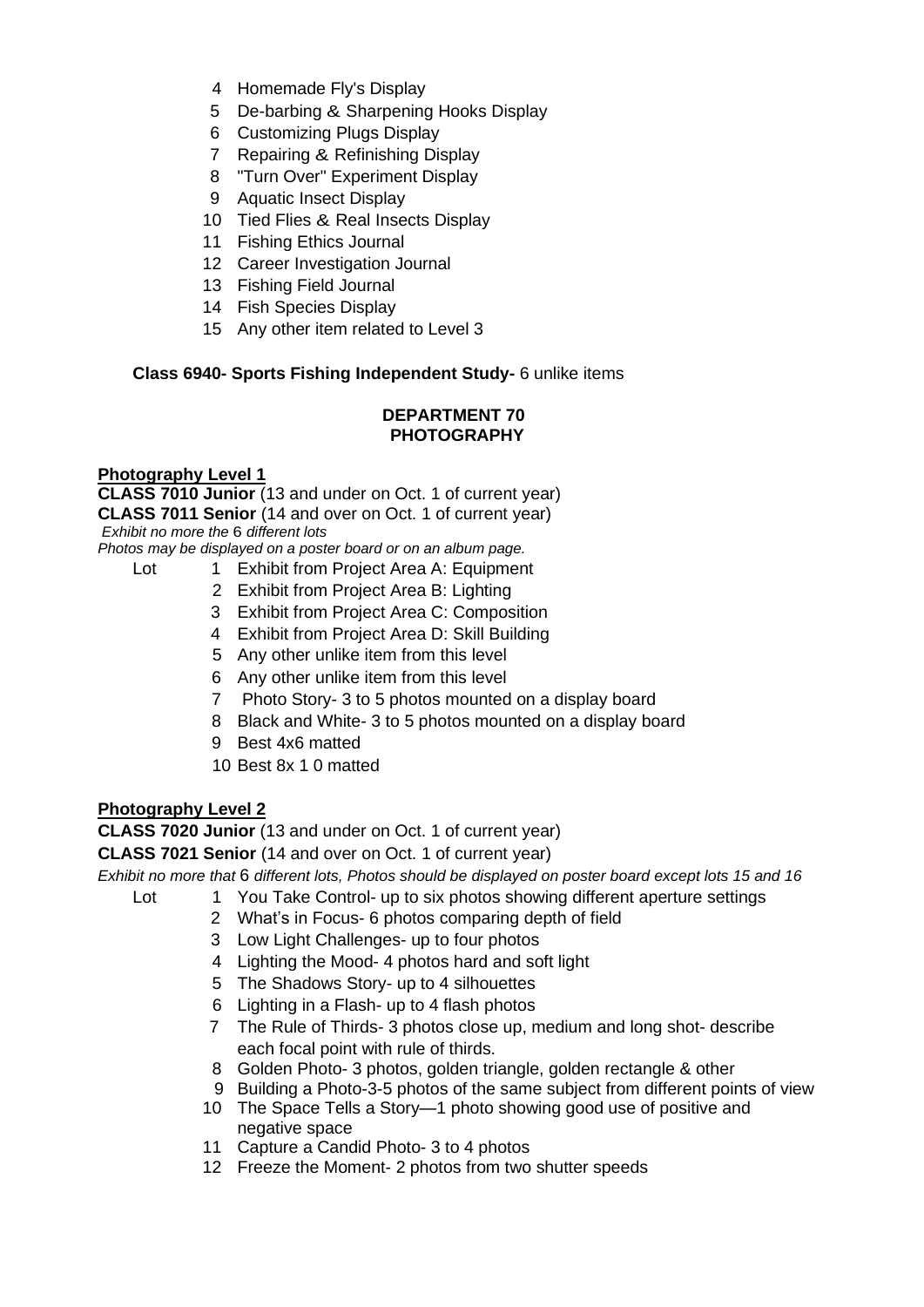- 13 Panning the Action- 1 panning & 1 blurring motion photo
- 14 Bits and Pieces- up to 6 photos
- 15 Best 5x7 matted
- 16 Best 8x 1 0 matted

## **CLASS 7030 – Photography Level 3** - *Exhibit in no more than six* (6) *different lots*

- Lot 1 Selecting a Lens- up to 4 photos wide angle and telephoto
	- 2 Special Effects- 3 photos with different filters
	- 3 Exposed to the Light-3 photos in bright light
	- 4 Flashy Photos- 2 photos with added light
	- 5 Out in the Light- up to 4 photos without flash
	- 6 Reflections- 2 reflection photos
	- 7 Through the Lens- 4 photos with drawing to show lines, angles or frames
	- 8 Harmony or Discord- 4 photos that break the rules of composition
	- 9 Still Life Photography-two series (themes) of 3 photos
	- 10 Say Cheese- 2 formal & 2 informal portraits
	- 11 Mastering Composition- 4 photos, 1 from each collection
	- 12 Expression through Color-3 photos that illustrate monochromatic, contrasting, and complementary color techniques
	- 13 Details, Details! -3-5 photos highlighting details
	- 14 Pictures with a Purpose-up to 6 photos in a brochure format
	- 15 How Did They Get That Picture? up to 6 photos taken with specialized equipment
	- 16 Best 5 x 7 matted
	- 17 Best 8 x 10 matted

**CLASS 7040 - Videography** - *Members must supply their own equipment for displaying their entries. Exhibit no more the* 6 *different lots* 

- Lot 1 Short- 1-2 minute film
	- 2 Long- 5 minute film
	- 3 Public service announcement
	- 4 Storyboard and/or script for film production
	- 5 Podcast of Video created
	- 6 Research on topic for film creation
	- 7 Filmed interview on specific topic
	- 8 Any other unlike item related to this project

#### **CLASS 7099 - Photography Independent Study** - 6 unlike items for this level

#### **DEPARTMENT 71 LEATHER CRAFT**

**CLASS 7105 - Leather Craft Unit 1**- 6 unlike items for this level

*Leather level 1 exhibits should portray your abilities to use leather stamping tools.*

**CLASS 7110 - Leather Craft Unit 2**- 6 unlike Items for this Level

*Leather level* 2 *exhibits should portray your abilities to use basic leather tools, begin carving.*

#### **CLASS 7115 – Leather Craft Unit 3**- 6 unlike items for this level

*Leather level* 3 *exhibits should portray your abilities to do inverted leather carving, use the new tools listed for this level, put in lining, stamping, cleaning leather, beginning dyeing, edge beveling, burnishing edges, hand stitching and simple molding and shaping. All tools in levels <sup>1</sup>*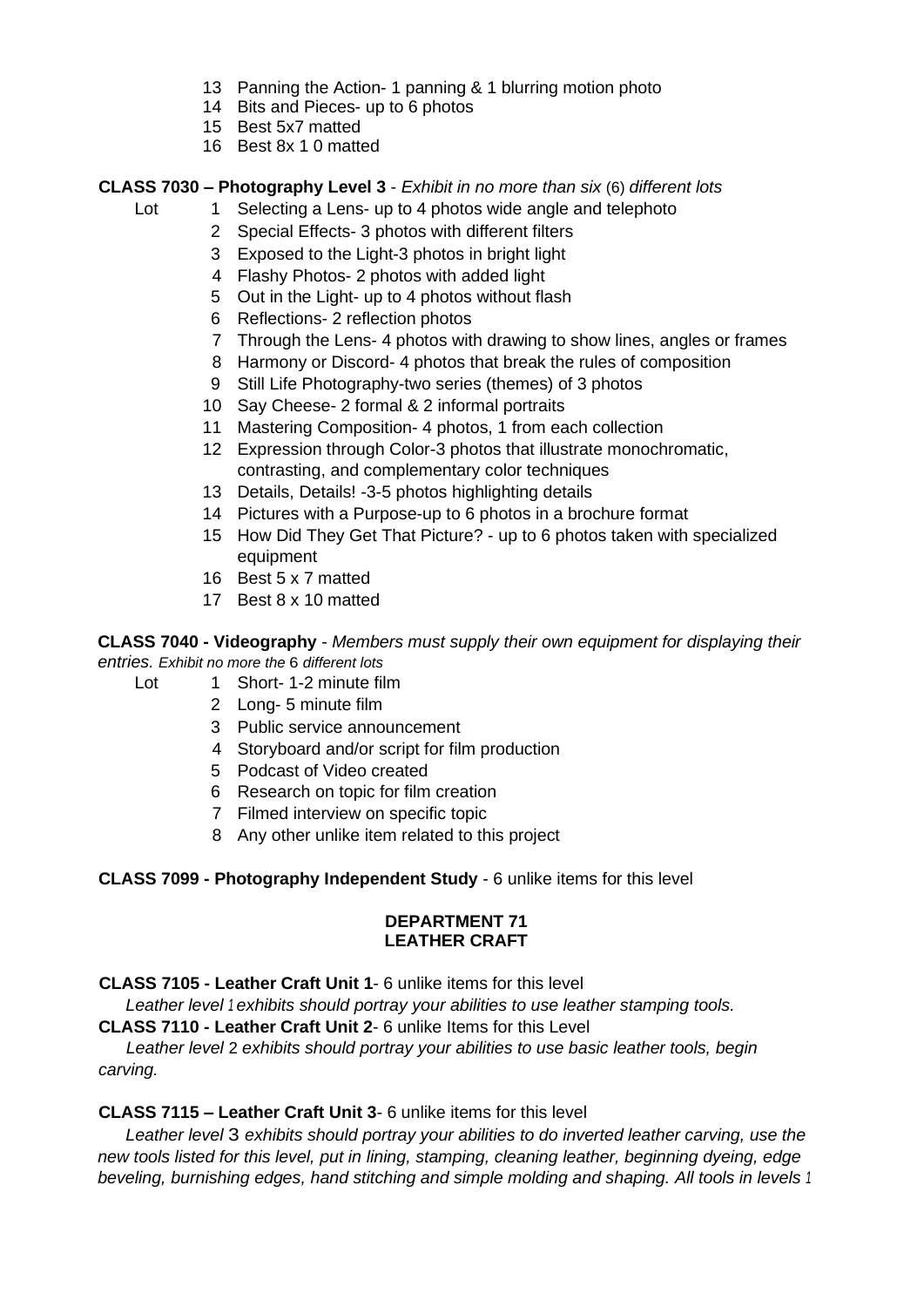& 2 *may be used in addition to; mules foot, stop and single imprint stamps, wing dividers, over stitch wheel, gouge skiver, edge beveller and edge slicker. Additional tools may be used as needed* 

## **CLASS 7120 – Leather Craft Unit 4**- 6 unlike items for this level

*Leather* 4 *exhibits should portray your abilities with figure carving on articles other than pictures, embossing, filigree work, dyeing and staining. (Not solid color dyeing and color shading). Tools in all previous levels may be used in addition to all other leather tools.* 

## **CLASS 7125 – Leather Craft Unit 5**- 6 unlike items for this level

*Leather* 5 *exhibits should portray your abilities with dyeing and shading techniques on carved leather, including solid color dyeing. (This does not include framed pictures). All tools may be used.* 

## **CLASS 7130 – Leather Craft Unit 6** – 6 unlike items for this level

*Leather* 6 *exhibits should portray your abilities to figure carve a portrait and/or scene on leather.*

*Exhibits should be framed or mounted. All tools may be used.*

## **CLASS 7135 – Leather Craft Unit 7**- 6 unlike items for this level

*Leather* 7 *exhibits should portray your abilities to make or rebuild a saddle. All tools may be used.* 

## **CLASS 7140 – Leather Craft Advanced**- 6 unlike items for this level

*Advanced leather exhibits should portray your abilities to stamp leather and use color, lace, braid, sculpt, and sew garments. Stamping tools, sewing machine and other needed tools may be used ..* 

#### **CLASS 7199 – Leather Craft Independent Study**- 6 unlike items for this level

*Exhibits in this level should portray your abilities with advanced leather crafting techniques and leadership in the leather project.* 

#### **DEPARTMENT 72 EXPLORING 4-H**

#### **CLASS 7210 – Exploring 4-H**

- Lot 1 What are the 4 H's? Display
	- 2 4-H Pledge Display
	- 3 Where in world is 4-H? Display
	- 4 So many 4-H Projects. Display
	- 5 Any other unlike item related to this project
	- 6 Any other unlike item related to this project

## **DEPARTMENT 73 SELF-DETERMINED**

#### **Self-Determined**

**CLASS 7300 Junior** (13 and under on Oct. 1 of current year) **CLASS 7301 Senior** (14 and over on Oct. 1 of current year)

- Lot 1 Photo Story
	- 2 Poster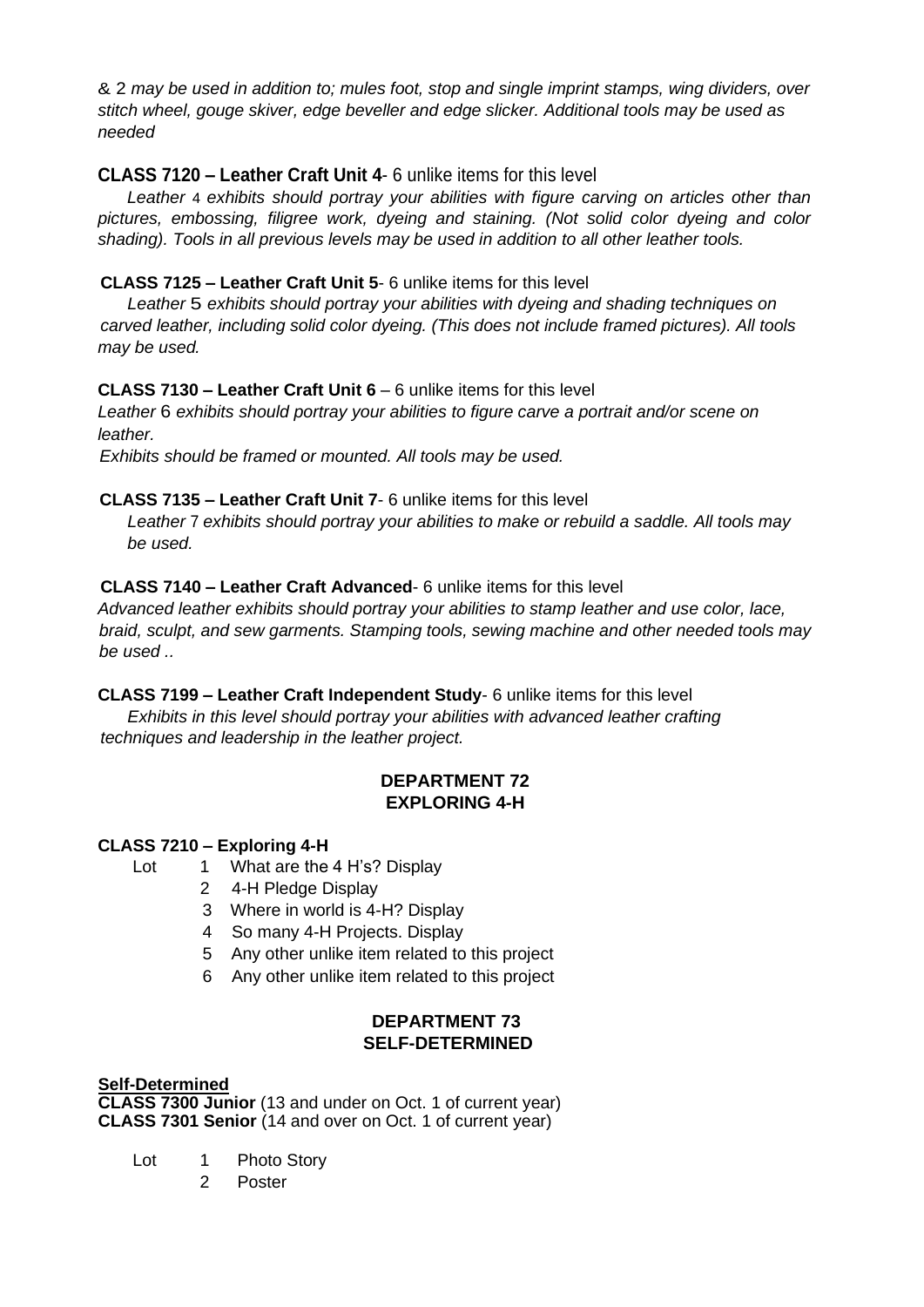- 3 Notebook with outline, plans and results, should be in addition to your project book
	- 4 Educational Display
	- 5 Any other unlike item
	- 6 Any other unlike item

## **DEPARTMENT 74 Cowboy Poetry**

**Class 7401- Beginning Cowboy Poetr**y (1<sup>st</sup> and 2<sup>nd</sup> year enrolled in this project) *Enter no more than six* (6) *different lots*

- Lot 1 A poster showing what you have learned about cowboy poetry
	- 2 A display of at least 3 original poems written by you during the current year that exhibit 3 different types of poetry
	- 3 An educational display related to what you have learned about rhyme schemes or meter
	- 4 An educational display about some of the classic cowboy poets
	- 5 An educational display about Western culture or history
	- 6 Display of examples of cowboy poetry, that exhibit different types of poetry
	- 7 A photo story of your participation in a cowboy poetry gathering
	- 8 An educational display related to cowboy poetry

**Class 7402- Intermediate Cowboy Poetry** (3<sup>rd</sup> and 4<sup>th</sup> year enrolled in this project) *Enter no more than six* (6) *different lots*

- Lot 1 A Photo story showing you teaching others to write and recite cowboy poetry
	- 2 A display of at least 3 original poems written by you during the current year that exhibit 3 different types of poetry
	- 3 An educational display related to what you have learned about rhyme schemes or meter
	- 4 An educational display about some of the classic cowboy poets
	- 5 An educational display about Western culture or history
	- 6 Display of examples of cowboy poetry, that exhibit different types of poetry
	- 7 A photo story of your participation in a cowboy poetry gathering
	- 8 An educational display related to cowboy poetry

**Class 7403- Advanced Cowboy Poetry** (5th year or more enrolled in this project) *Enter no more than six* (6) *different lots*

- Lot 1 A Photo story showing you teaching others to write and recite cowboy poetry
	- 2 A display of at least 3 original poems written by you during the current year that exhibit 3 different types of poetry

3 An educational display related to what you have learned about rhyme schemes or meter

- 4 An educational display about some of the classic cowboy poets
- 5 An educational display about Western culture or history
- 6 Display of examples of cowboy poetry, that exhibit different types of poetry
- 7 A photo story of your participation in a cowboy poetry gathering
- 8 An educational display related to cowboy poetry

## **DEPARTMENT 80 LEADERSHIP**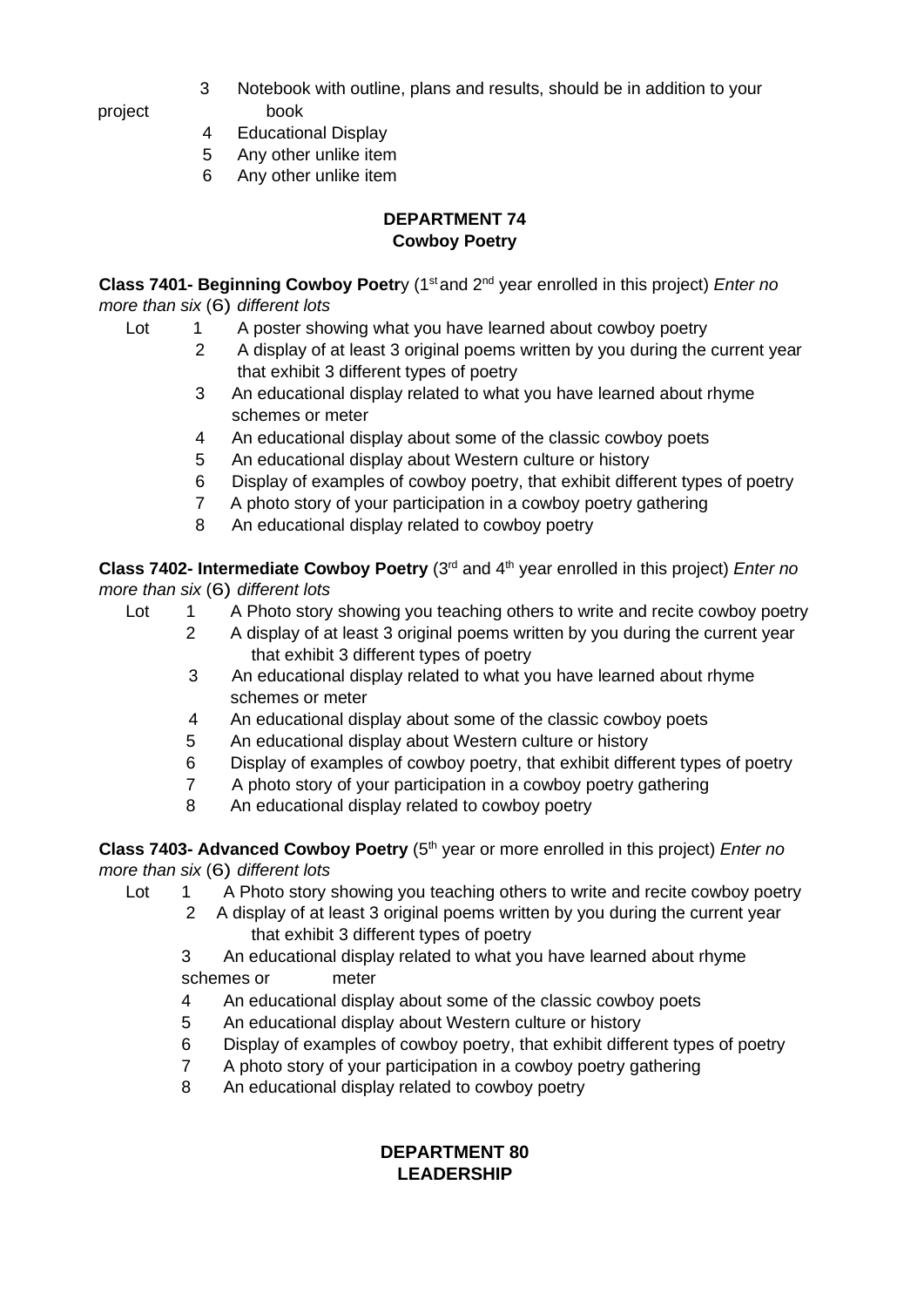*Must be 13 years or older by October 1 of the current 4-H Year.*

## **CLASS 8010 – Leadership Level 1- Learning to Lead**

- Lot 1 Your Acrostic Poem
	- 2 Plan of Action using S.M.A.R.T. Goals
	- 3 Poster pertaining to project activity
	- 4 Notebook pertaining to project activity
	- 5 Photo story of Leadership, Team Work or Community Service Activity
	- 6 Any other item

## **CLASS 8011 – Leadership Level 2- Leading to Learn**

- Lot 1 Photo Story
	- 2 Poster
	- 3 Notebook with outline, plans and results, should be in addition to your project book
	- 4 Educational Display
	- 5 Community Service Display
	- 6 Any other unlike item

## **DEPARTMENT 90 Cloverbuds**

## **CLASS 9010 – Cloverbuds-** up to 6 unlike items for this class

Cloverbuds may display up to 6 items. Interviews will be scheduled starting at 8:30 am on Tuesday, July 20, Items should be non-food, non-perishable. Participant ribbons will be awarded for all items.

**Cloverbud Pet Parade Saturday, July 30 Line up 9:45 Parade at 10:00**

Please only bring pets the Cloverbud can control, for their safety and others. Animals must have current vaccinations. Line is scratched. No pre-registration is required. Line is moved to top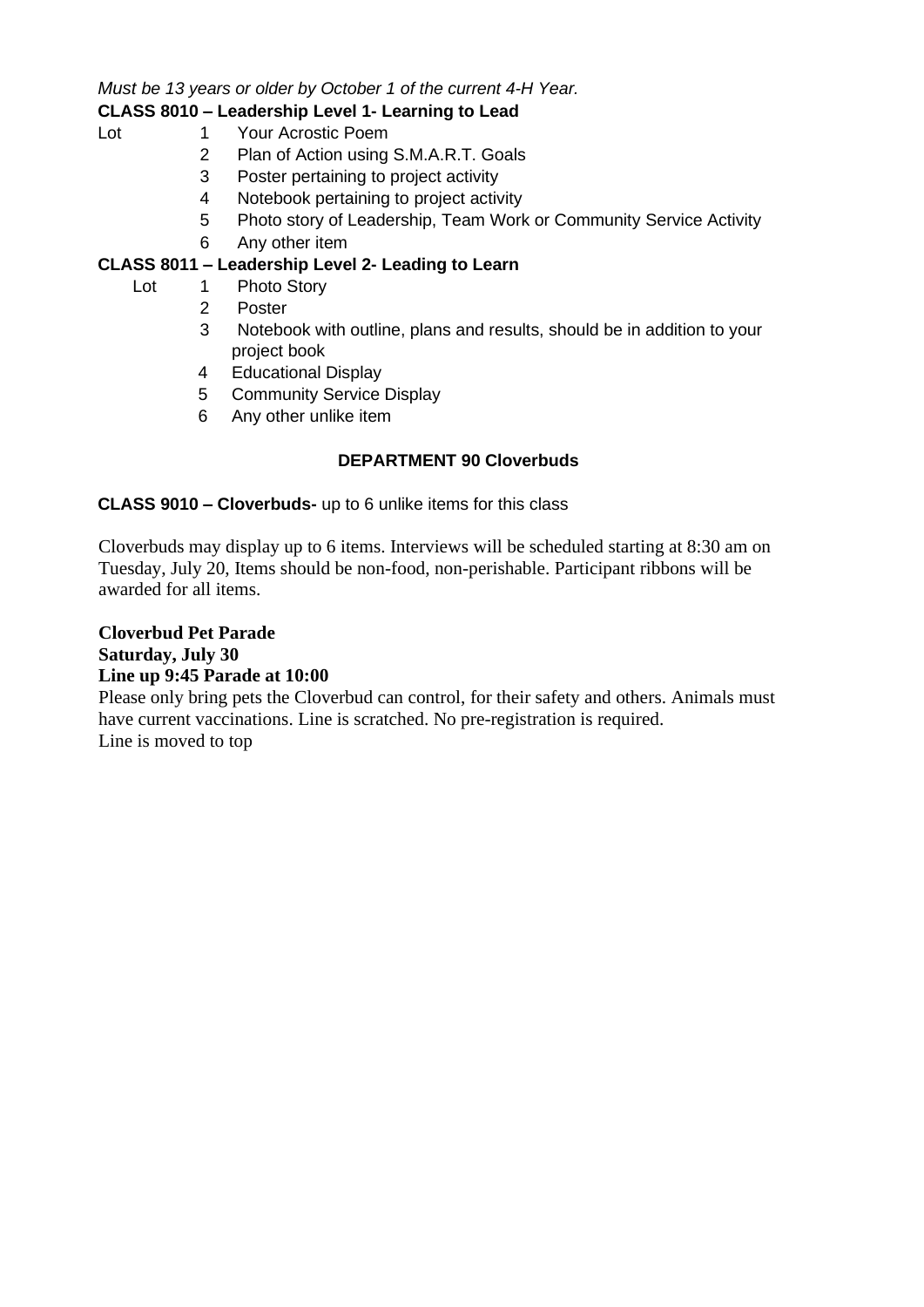#### **Division 2 CENTRAL MONTANA 4-H & FFA JUNIOR LIVESTOCK SHOW**

#### **Eligibility to Enter in the 4-H and 4-H/FFA Livestock Division**

- 1. All youth entering must meet the age requirements for the Fergus/Petroleum County 4-H Program. Cloverbuds are between 5 and 7 years of age on Oct. 1 of the previous year. All other youth were at least 8 years old on October 1 of the previous year and were still enrolled in high school or grade school on that date.
- 2. All youth must be enrolled in a 4-H Club or FFA Chapter in Fergus, Petroleum, Judith Basin, Wheatland, Musselshell, Golden Valley, Phillips, Blaine, or Chouteau County.

#### **General Rules and Regulations for Exhibitors**

#### 1. **Entries**

All of the 4-H Division and the FFA Livestock Division of the Central Montana Fair will enter with the FairEntry online fair management system. Beginning May 1, 2022 go to [http://www.fairentry.com](http://www.fairentry.com/) and click "Find Your Fair", filter by State and then Click on Lewistown, Central Montana Fair. From there 4-H Families and FFA Members will create a new account. Enter all personal information and entries. Online entries will be required for all exhibitors. The deadline for online entries is with no fee is June 1, from June 2 to June 15 you may enter for a \$5 late fee. No entry's will be accepted after June 15. This deadline will be strictly enforced since the system will close entries at 11:59 p.m. CT on this date. Late entries will not be allowed. If you do not have internet access or need assistance with the entry process, the Fergus County Extension Office will be open at the following times for exhibitors to come in, set up their accounts and ask any questions, Monday through Friday 8:00 AM to Noon and 1:00 PM to 5:00 PM. If you have any questions about the process, feel free to stop in or give us a call during regular business hours for assistance.

#### 2. **Judging/Awards/Premiums**

All exhibits will be judged on the Danish group system of placing. The group will be designated by colored ribbons. First group-blue; second group-red; third group-white. If no exhibit in a lot merits a blue ribbon, none will be given. Medallions can only be awarded to blue ribbon entries. 1<sup>st</sup> and 2<sup>nd</sup> place ranking will be indicated, from blue ribbons, in showmanship classes in order to provide a delegate and alternate for Round Robin in each species. Exhibits will be awarded premium money as follows: \$1.00 white, \$2.00 red, \$3.00 blue and \$4.00 Grand Champion. 4-H Premiums will be paid in cash from 9:00 a.m. to noon, Saturday July 30<sup>th</sup>, in the Livestock Pavilion, or you may pick them up during business hours at the Extension Office between Aug. 1 and Aug. 3.

## 3. **Code of Ethics**

By entering the Central Montana Fair, participants are agreeing to follow the National Code of Show Ring Ethics, including the section quoted here: "Direct criticism or interference with the judge, fair or livestock show management, other exhibitors, breed representatives, or show officials before, during, or after the competitive event is prohibited. In the furtherance of their official duty, all judges, fair and livestock show management, or other show officials shall be treated with courtesy, cooperation and respect and no person shall direct abusive or threatening conduct toward them." Violation of any portion of the Code of Ethics is grounds for consequential action including, but not limited to, selling last in the auction, being asked to leave the barn/premises, and/or being prohibited from showing in the next fair at which they are eligible. Necessary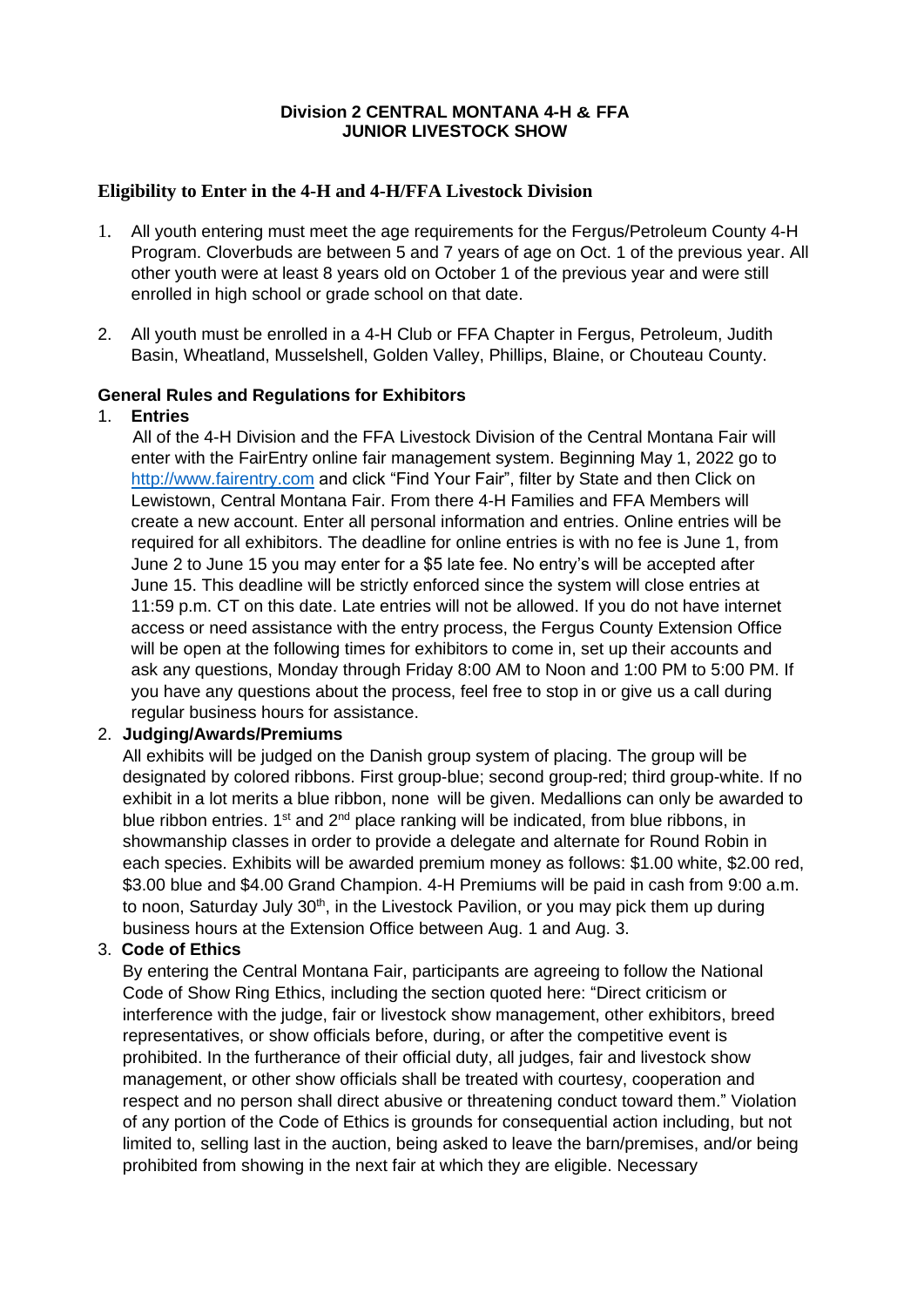consequences will be enforced with approval from both the superintendents and the Extension Office.

#### 4. **Project Requirements**

FFA or other organizations can be used to fulfill 4-H project requirements. FFA entries must be consistent with the member's FFA SAE.

#### 5. **Small Animal Round Robin**

If no medallions are awarded in a species, the committee will attempt to find animals to show at that station in the Round Robin.

\***Showmanship Round Robin**: Members that win their age division of showmanship in rabbit, poultry, cat, dog, horse, beef, sheep, swine or goat are qualified to participate in the small or large animal round robin- showing their own species then rotating to show all the other small or large animals. If the grand champion in an age group does not want to participate, they must notify their superintendent, immediately following the class, so the reserve champion can take their place. If you qualify for a round robin with more than one species, you must notify superintendents which species you want to show.

#### 6. **Interviews and Records**

ALL Animal projects will be interviewed on the Tuesday before fair week. You are required to bring complete and up-to-date records and workbooks for interview. FFA members must have up to date FFA SAE records. Exhibitors who fail to complete their interviews will not be allowed to exhibit or sell their project animals. Appointments for "absentee interviews" must be made with the Extension Office (406-535-3919) and completed prior to the Friday before interviews. No parents are allowed at interview judging. You may bring a laptop to share your records if you have kept them electronically.

\***Animal Check In-**Every animal exhibitor must check in when arriving with their animals and pick up their exhibitor packet. Along with your show number, other important information that should be reviewed carefully is in the packet. You only receive one show number that you will use to show all animal species you bring to the fair. Check in for cats and pockets pet in the Trade Center, rabbits and poultry in the small animal barn and all other animals in the pavilion.

#### 7. **Exhibitor and Parent Meeting**

#### **ALL livestock superintendents, parents and exhibitors must attend the livestock exhibitors meeting** on check in day at the fair. (Tuesday, 4:00pm in the Pavilion).

#### 8. **Quality Assurance Training**

All members enrolled in a market livestock project must have current Quality Assurance Certification, renewed every three years. Entries will not be accepted from exhibitors without certification. Please write the date of your most recent training on your entry form.

#### 9. **Brand Inspections**

All beef and horses crossing a county line must have a brand inspection before transport.

#### **4-H Club DEFINITION**

The term "4-H Club" used in the premium list of the Central Montana Fair refers to those 4-H Clubs organized, directed, and approved by the Extension Service of the State Land Grant College and the United States Department of Agriculture. All extension programs are conducted on a non-discriminatory basis.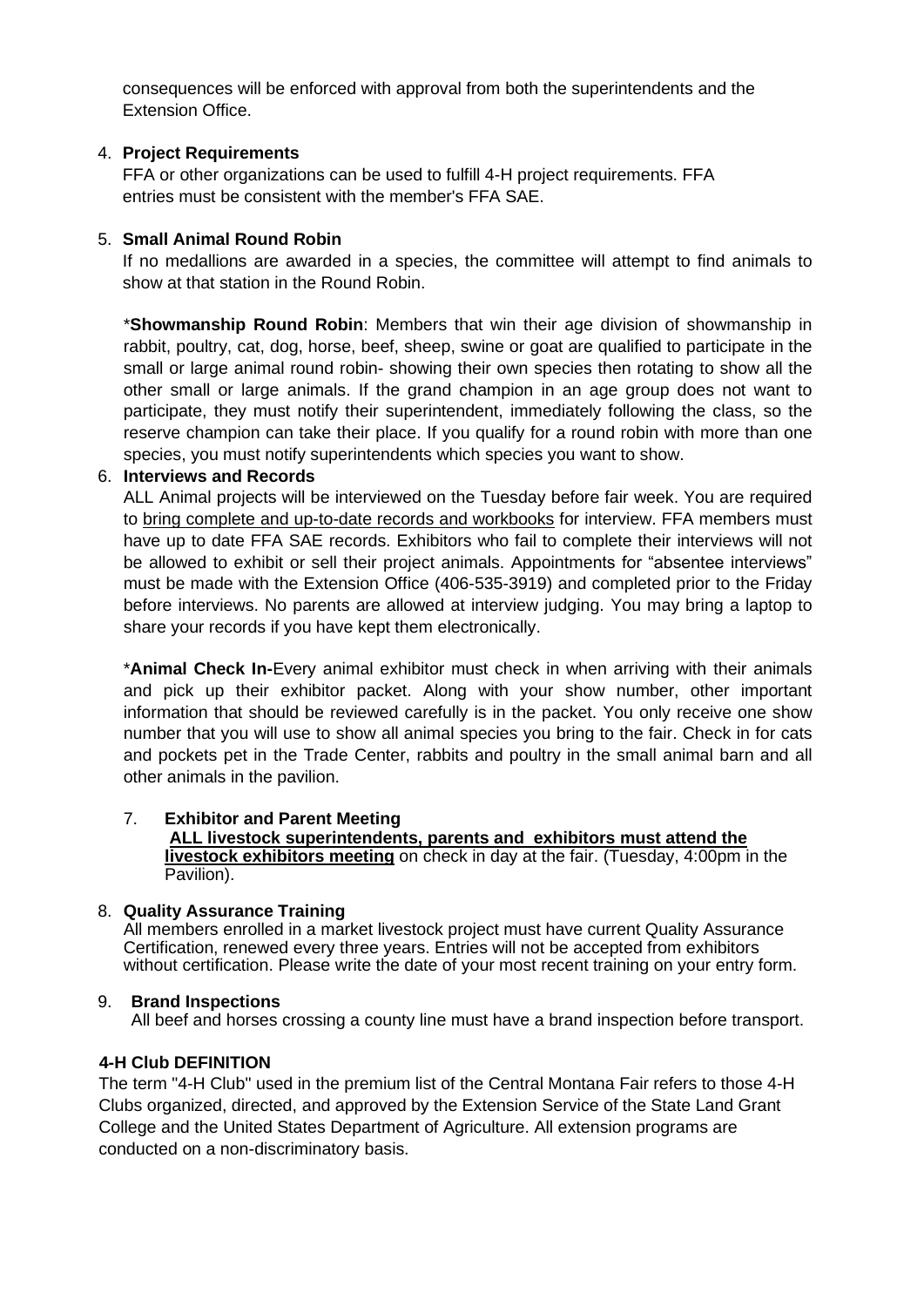## **FFA CHAPTER DEFINITION**

FFA members eligible for competition shall be those that are regularly enrolled in a vocational agriculture program. Livestock entered must be from their supervised agricultural experience program. Entry forms must be approved by Chapter Advisors.

## **ELIGIBILITY TO EXHIBIT IN OTHER DEPARTMENTS**

Exhibitors in this department will not be barred from exhibition in other departments if otherwise eligible. However, separate exhibits must be entered in any other open class department. Open class entry forms are in the fair book. 4-H entry forms are provided by the Extension Office.

## **DATES OF CLOSING ENTRIES**

Entry forms for 4-H and FFA livestock exhibits must be in the Fergus County Extension Office by June 1.

Address all entries questions to: Fergus County Extension Office 712 W. Main, Suite 110 Lewistown, Montana 59457 Phone 406-535-3919

## **ANIMAL TREATMENT**

#### **1. Care and Treatment**

The Montana 4-H and FFA programs require that animals be handled in a proper and ethical manner in accordance with accepted modem animal husbandry and scientific practices. In addition, adequate care, including watering feeding and comfort will be appropriately provided to all animals. Any individual treating an animal in any other manner may be asked to leave the grounds. Report any cases of animal neglect to your superintendent.

#### **2. Animal Health Practices**

Exhibitors, their parents, leaders, and instructors have a serious responsibility to follow animal health practices that are approved by the industry and the U.S. Department of Agriculture to assure the meat customers are receiving is wholesome food. Health aids and other approved products should be used with care, according to prescribed practices, only when needed, and in the correct amounts.

#### **3. Market Animals Food and Drug Administration**

The Montana 4-H and FFA programs require that market animals meet the Food and Drug Administration regulations governing management and safety practices. Approved withdrawal times from health aids and growth stimulants must be followed. Animals that have not met these standards will not be allowed to sell during any authorized, fair related sale. Members must carefully read all feed labels, especially those with any kind of additive, and follow the instructions exactly.

## **4. Medical Situation**

Exhibitors should seek competent professional advice if medical situations arise which are beyond their capabilities.

#### **RESPONSIBILITY FOR EXHIBITS**

The Central Montana Fair or anyone associated with the fair in the management of this department will not be held responsible for the loss of any article or animal exhibited at the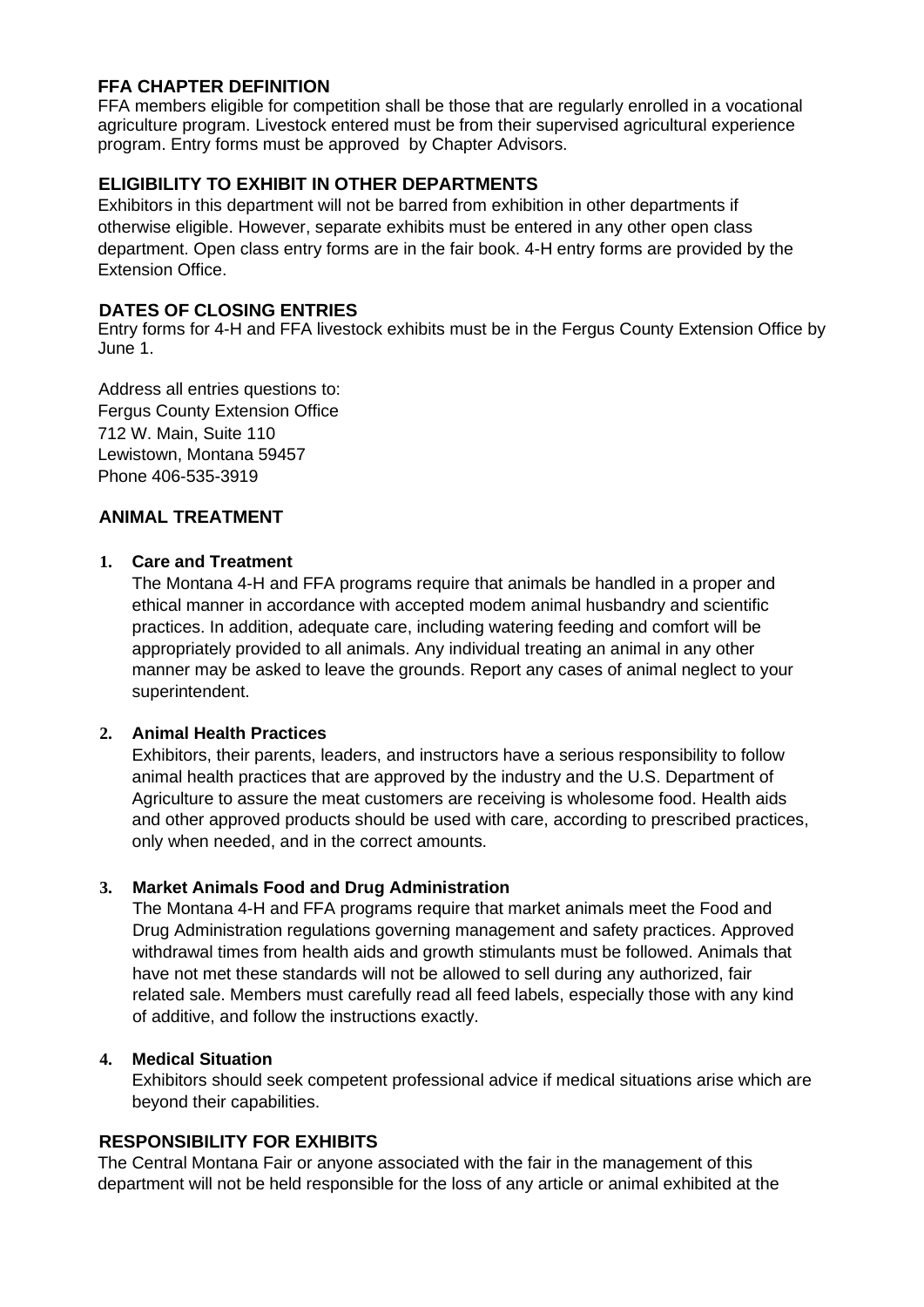fair, either during the progress of the fair, or while it is en route to or from the fair; nor will the Central Montana Fair be held responsible for the safe return of any exhibit to its owner, although due care and caution will be exercised to prevent loss or damage. Arrangements for extra market animals are the responsibility of the exhibitor.

## **REMOVAL OF ANIMALS**

All exhibitors must be responsible for the removal of their animals and equipment. **Sale animals may be moved from the fair as early as 5 am on Saturday, at the discretion of the processor. No other animals are to be moved until 12:00 p.m. on Saturday of the Fair.** Permission for early release must be obtained from the superintendent of the Livestock or Small Animal Department and the Extension Agent. Depending on transportation arrangements and weather conditions, some market animals may be held longer - check with the superintendent. Early removal of animals without permission will result in the member not being allowed to enter livestock in the Central Montana Fair the following year.

Members must provide care (feed, water, fans) for their Market Sale Animals until they are loaded.

## **4-H HERDSMANSHIP COMPETITION**

- 1. The club that maintains its areas in the best herdsman ship manner throughout the 4-H barns will be recognized on the Herdsman ship Plaque. Winner announced at Market Sale. The award for the pavilion is presented by the Livestock Committee and the Small Animal Barn is presented by the Small Animal Committee.
- 2. Competitions apply to all the following classes of animals: sheep, goats, beef, dairy, and swine in the pavilion, rabbits and poultry in the small animal barn.
- 3. Judging will be done daily on the following criteria:
	- A. Neatness/Cleanliness of stalls and alleys
	- B. Care and grooming of animals
	- C. Herdsman's business-like attitude and cooperation
	- D. Care of equipment
	- E. Courtesy to visitors
	- F. Promptness- weigh in, showing, sale slips, sale
	- G. Completion and display of stall cards

For the safety of both exhibitors and visitors, alleys must always be kept clean and clear. Hoses must be coiled up at the hydrant after use- double check that water is shut off. Equipment and chairs will be kept in the storage stalls. Clean up manure immediately, and muddy spots should be covered with clean sawdust.

#### **FITTING, SHOWING & Animal Care**

1. Only 4-H and FFA members will be permitted to show their animals. Other 4-H and FFA members may be of assistance to members. **Minimal assistance will be allowed by parents and adults.**

Abuse of rules will be dealt with in the following manner: 1<sup>st</sup> Offense: Warning (warnings will be reported to and recorded by the Extension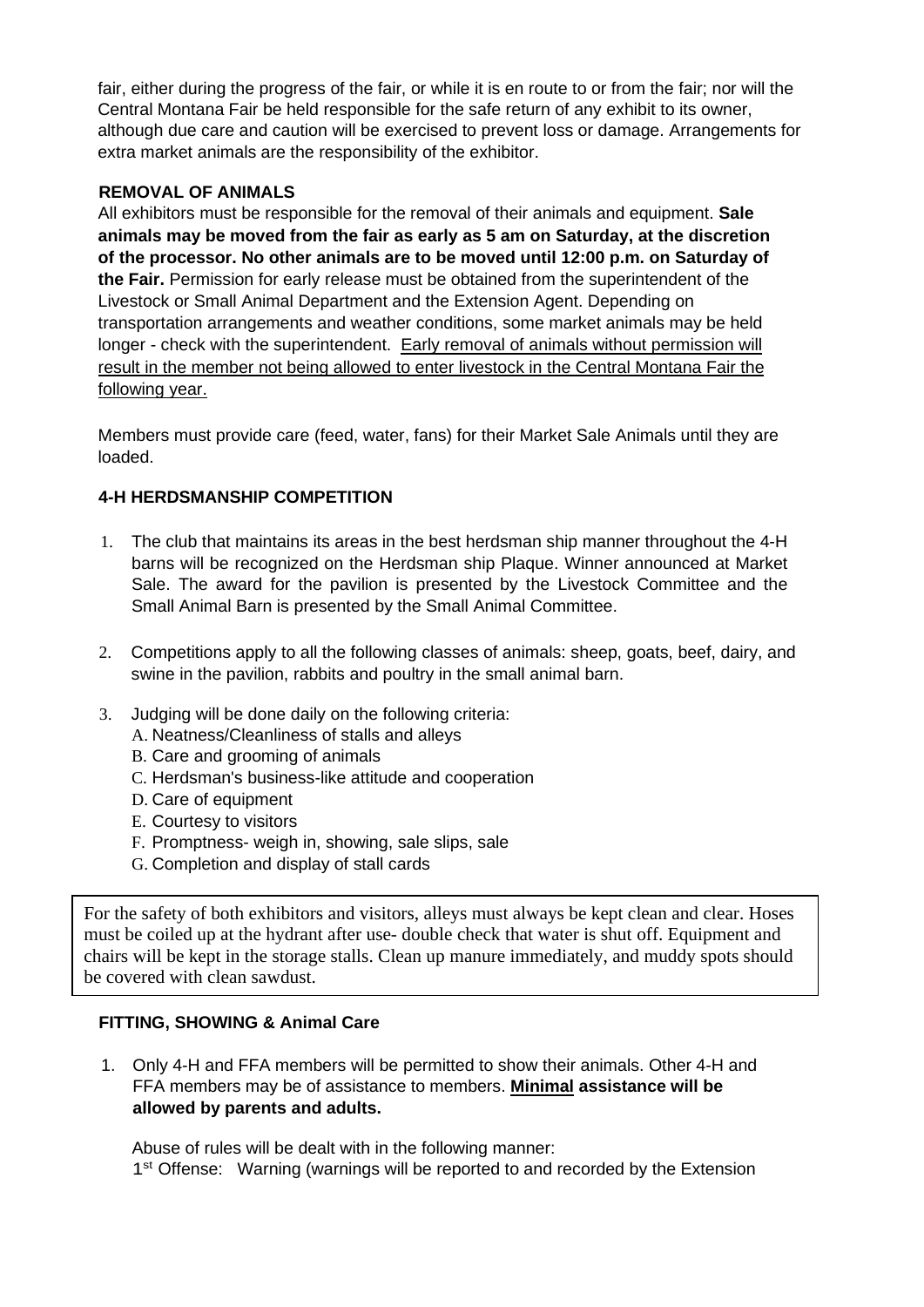Agent in the 4-H/FFA Livestock Office at the Fairgrounds). Warnings will be issued by the Extension Agent or the Livestock Superintendents.

- 2<sup>nd</sup> Offense: Violator will be asked to leave the barn (Violator is the person doing the work for the 4-H or FFA member)
- 3<sup>rd</sup> Offense: Mandatory dismissal of the 4-H or FFA member from further showing and forfeiture of awards for this fair.

## **Safety has priority over all rules concerning 4-H members and animals.**

- 1. Livestock entries from each club or chapter will be exhibited together.
- 2. Each member will be responsible for cleanliness of area occupied by their animals.
- 3. Tack boxes and equipment are to be kept only in designated areas.
- 4. Exhibitor numbers must be worn while exhibiting animals in any class of the Central Montana Junior Livestock Show.
- 5. Exceptions due to special circumstances regarding the showing and selling of 4-H and FFA project animals must be approved in advance by the 4-H Livestock Committee.

## **JUNIOR LIVESTOCK MARKET SALE REQUIREMENTS**

- 1. The 4-H/FFA Jr. Livestock Sale at the Central Montana Fair is restricted to youth enrolled in a 4-H Club or FFA Chapter in Fergus/Petroleum County, with the exception of a Market Animal that wins Grand or Reserve that is owned and shown by a 4-H or FFA member from Judith Basin, Wheatland, Musselshell/ Golden Valley, Phillips, Blaine, or Chouteau County. **Please note: The rule outlined in #3** below also applies to these aforementioned counties.
- 2. An exhibitor may sell one market animal at the sale. All Grand and Reserve Champion Market Steers, Lambs, Swine and Replacement Heifers must sell at the livestock sale even if the same person owns more than one champion animal. **All large animal grand and reserve champions are required to sell.** To indicate which market animal you plan to sell, you must turn in that respective animal's weigh slip by the end of the Steer/Heifer market shows on Thursday. Failure to indicate your sale animal by this deadline will result in being placed at the end of the sale for that species. Swine, Sheep and Goats- 5:00 PM Wednesday. Beef 2:00 PM Thursday.
- 3. Exhibitors who have the Grand or Reserve champion market animal in any class may sell the Grand/Reserve animal and another market animal of their choosing, if that animal won a red or blue ribbon in market at this current fair. The extra animal must be of a different class than the animal that won Grand or Reserve. If a member wins more than one Grand/Reserve prize, they will still be allowed to select only one extra animal to sell. Clarifying Example: if a member wins Grand champion in market steer, and Grand champion in market hog, they would be allowed to sell the champion steer, the champion hog, and 1 (only 1) additional animal that is NOT a steer or hog in the sale.
- 4. Members must be present at sale or their animal cannot sell.
- 3. No white ribbon animals will be sold.
- 4. **Maximum** sale pay weights are: Market Beef 1450 lbs., Market Lambs 160 lbs.,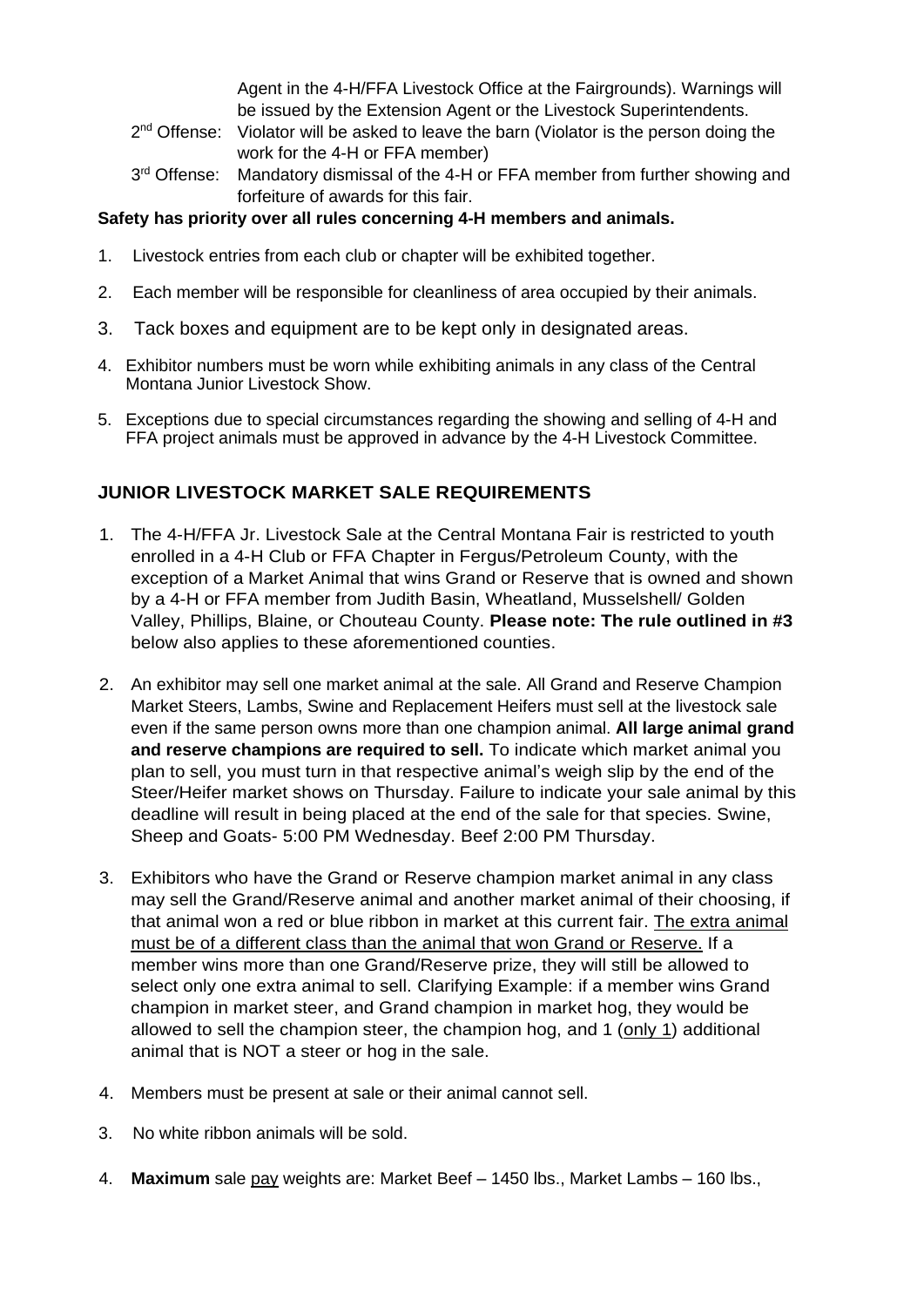Market Hogs – 300 lbs., and Market Goats – 120 lbs. **Minimum** sale weights: Market Beef – 1100 lbs., Market Lambs – 100 lbs., Market Hogs – 230 lbs., and Market Goats – 70 lbs.

- 5. Sale animals owned by Fergus/Petroleum County 4-H and FFA Members must be ear tagged and weighed by deadline: Beef-Jan. 15, Replacement Sale Heifers- Jan. 15, Swine-April 15, and Sheep & Goat-May 15. Special 4-H Ear Tags are provided by the Extension Office. Weights must be recorded in the Extension Office. A photo must be taken showing the 4-H tag in the ear and submitted along with weight to the Extension Office. All animals must have the tag in their ear to cross the scale. All sheep and goats must have a scrapie tag. Each family is permitted to tag one "family" animal. This family animal MUST be designated at tagging. To utilize the family animal, a death certificate or note of injury from a veterinarian must be provided for one of the member-specific animals (e.g. the family animal may not be used unless one of the other animals becomes un-showable; underweight market animals or open heifers are not valid reasons for utilizing the family animal).
- 6. Market Animals entered by 4-H and FFA Members from Judith Basin, Wheatland, Musselshell/Golden Valley, Phillips, Blaine, and Chouteau County Youth must have documentation that provides proof of ownership and possession of the animals on or before; Feb. 1- Beef, May 1- Swine, June 1- Sheep, Goats, Poultry and Rabbits. This documentation must be mailed to the Fergus County Extension Office between May 1 and June 1 (this verification can be done through the home county's Extension agent).
- 7. Check-in weight will be the sale weight. No re-weighing of animals will be allowed after the initial weight is recorded during check-in on Tuesday evening.
- 8. Sale Order will be broken into sections depending on how many individual animals of each species are being sold. An example sale order might look like this: 10 pigs, 3 steers, 2 lambs, 1 goat/poultry, then start over with 10 pigs, 3 steers, etc.
- 9. Livestock Committee decides what percentage members will be assessed from sale of stock to cover expenses and operations.
- 8. Market Beef Exhibitors and Replacement Sale Heifers must have a bill of sale showing proof of ownership. This must be presented to the Beef Superintendent at check-in time at the fair. Remember, all livestock crossing a county line needs a brand inspection before transport.
- 9. All 4-H and FFA members who enter a market animal project in the Central Montana Fair will be required to enter showmanship as well. 4-H/FFA members who are showing a market animal and scratch showmanship will have 10% deducted from their sale check, to go toward Livestock Committee funds. Requests for exemption from this rule due to exceptional circumstances are under the discretion of the superintendents/Extension office.
- 10. Dress Code for sale: Members must be dressed appropriately for the Market Sale to show respect for the buyers and represent 4-H and FFA well in the public. Minimum requirements are long pants with no holes or fringing, a long-sleeved shirt with a collar, and hard soled shoes to protect members from being stepped on by their animals. Official FFA dress is considered appropriate.

Superintendents - Beef -Larry Hagenbuch, Mike Vanek; Horse - 4-H Horse Committee;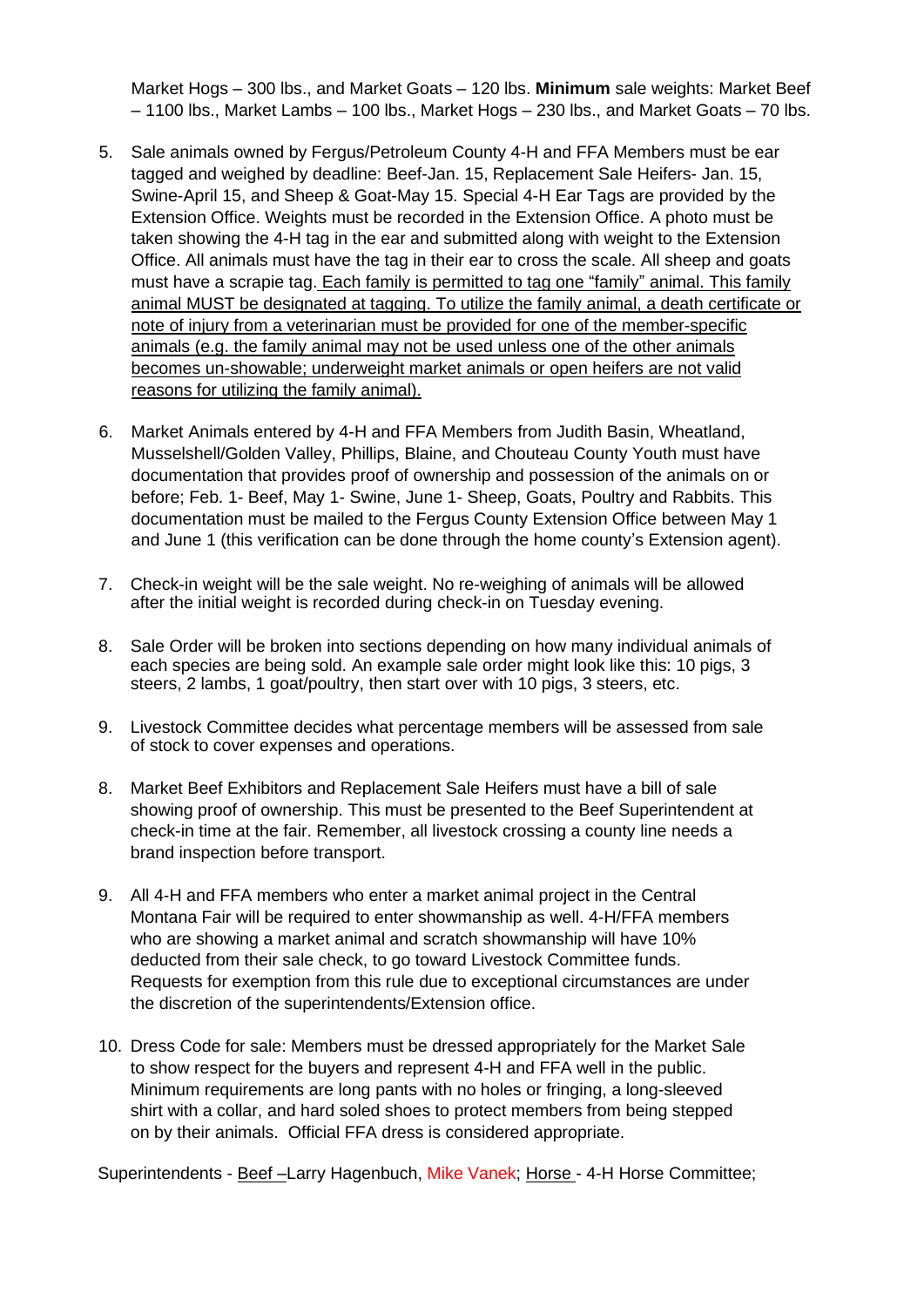Sheep - Casey Willmore; Swine - Jared Long; Sale - Chris Miller, Pocket Pet/Cat- Chris England, Dog- Nicole Tholt Rabbit- Tina Cox, Cassandra Cox, Jr., Poultry- Penny Uecker/Seena Pond

#### **Livestock Check in Day**

Trailers will enter Gate # 5. Beef will unload in the center door on the West side of the Pavilion. Hogs will unload in the south corner door on the east side of the Pavilion and Sheep will unload in the middle door on the east side. Please watch for signs. To get animals unloaded quickly, please use other doors for unloading equipment and supplies. Beef fitting chutes should be unloaded in the north door and kept in the old sale ring.

#### **Tack Storage Sheep/Swine Area**

To remain fair and equitable to all Junior Livestock Show participants, members are only permitted to use any sheep or pig pen for tack storage if approved by the superintendent. Tack may be stored along empty walls and in other spaces designated by superintendents.

#### **Rabbit & Poultry Check In**

Members may bring in supplies and decorate to set up stalls on Sunday, July 25, 5:00 to 7:00 PM. They may check in both Rabbits and Poultry on Monday, July 26, from Noon to 2:00 pm and Poultry again from 6:00 to 8:00 PM. We ask that no one check in during the Rabbit Show on Monday from 3:00 to 6:00 PM.

Stock Trailers will need to be parked on the east side of the Pavilion near the highway fence when finished unloading.

#### **Horse Stalls**

Please reserve horse stalls (for either horses or livestock) with the Central Montana Fairgrounds to avoid overlapping stall usage. Post your paid receipt to the front of the stall. It is your responsibility to clean the stall and haul manure, straw, hay and shavings to the pile by the pavilion when done. Please be respectful to those that have paid for camping spots and do not park trailers or tie horses in the campground at any time.

#### **Camp Ground**

The campground area is located north of the livestock pavilion. Campers will use Gate # 5, the gate farthest north to enter the campground. Your camper and **ONE** vehicle may be parked in your camping space. Additional vehicles must be parked in the open area north of the campground. Please drive slowly and be considerate of those camping around you. No stock/horse trailers in the campground. Camping spaces are reserved with the Central Montana Fairgrounds, 535-8841. Camping packets must be picked up at the fairgrounds office before parking your camper.

#### **General/Public Parking**

Public parking will be available through Gate #2 (by the Draft Horse Statue) and Gate #3. Those attending shows in the pavilion will be able to park closest to the pavilion by entering Gate #3 and using the parking lot on the east side of the small animal barn. Handicap/Sr. Citizen parking on the east side of the pavilion may be accessed through Gate #5. The gate by the Draft Horse BARN will be closed.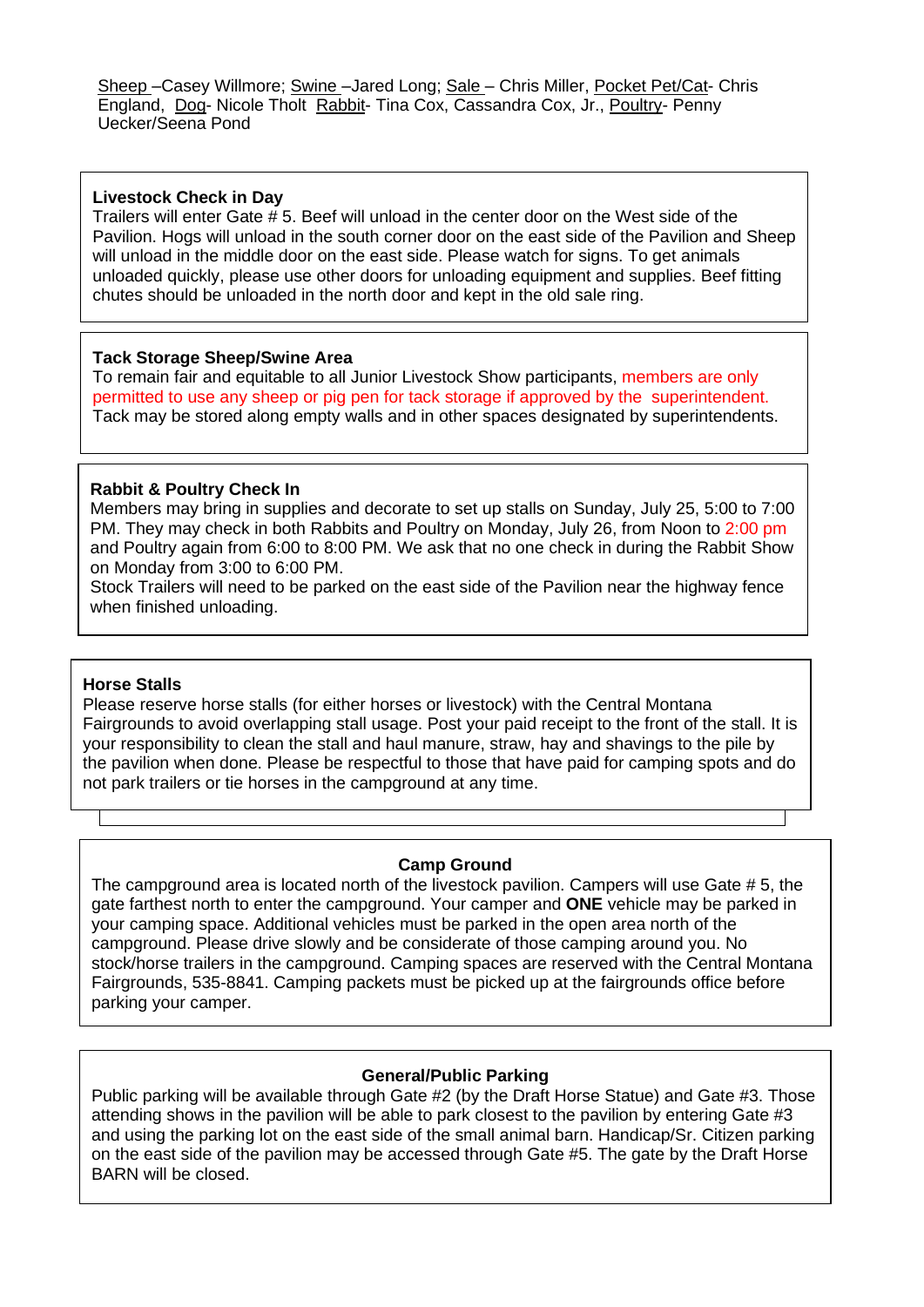## **IMPORTANT – Stock and Horse Trailer, Animal Exhibitor Parking**

Trucks, trailers, and other livestock exhibitor vehicles are to be parked east of the pavilion area in an orderly fashion and will be patrolled during the Central Montana Horse Show, Fair, and Rodeo. This will alleviate the congestion in the barn area. Parking next to the pavilion on the east side is reserved for handicap and seniors parking – no trailers. Do not park stock/horse trailers in the campground area at any time. Overflow stock/horse trailer parking will be on the far north end of the fairgrounds, beyond the campground.

# **Division 2 - Central MT 4-H & FFA**

# **Junior Livestock Show**

#### **DEPARTMENT 20 BEEF**

Minimum dress requirements for showing beef, including market, breeding and showmanship classes: long pants with no holes or fringing, a long-sleeved shirt with a collar, and hard shoes to protect members from being stepped on by their animals. Neat and clean. Official FFA dress is considered appropriate for FFA members.

Beef animals that are tied out MUST be returned to the barn by 9:30am each morning, and cannot be tied out before 5:30pm each evening.

No cross entries, (showing the same animal in two classes), except for showmanship and pen of 3.

ONLY ONE ENTRY PER LOT EXCEPT MARKET ANIMAL, HEIFER, AND BUCKET CALF LOTS WHICH MAY HAVE A MAXIMUM OF TWO ENTRIES. *No substitutions and no switching of animals and/or ear tags. Animals must be tagged with a 4-H ear tag, weighed and photo to the Extension Office by. Jan. 15th .*

## **CLASS 2001 - Market Beef**

Lot 1 Market Beef - 1100/lbs and over (maximum pay weight is 1,450 lbs) Steers and heifers eligible; male animals must be completely neutered. No stags are allowed. The Livestock Committee may choose to break steers into weight divisions, with no fewer than 7 animals per division. Market Beef Feeders, 1099 lbs & under. \*Must be in member's possession by weigh and tag deadline.

## **CLASS 2011 – Market Steer Group Entry**

Lot 1 Pen of 3 – all members in group must enter on fair entry forms

## **CLASS 2012 – Beef Educational Display**

Lot 1 Educational display (judged on pre-fair interview day)

**CLASS 2002 - Beef Breeding** - In the 4-H and FFA Beef Breeding classes, entries from similar breeds may be combined and reclassified at the discretion of a committee consisting of: 1) County Extension Agent; 2) 4-H and FFA Beef Cattle Superintendent; and 3) Representative of the breeds being considered for combining and reclassification. If three or more breeds are represented in a species, the Livestock Committee may elect to award an overall champion. Bulls over 12 months of age must wear a nose ring. Breeding heifers will be broken into class by birth month. Animals entered in Black Angus, Hereford, or Red Angus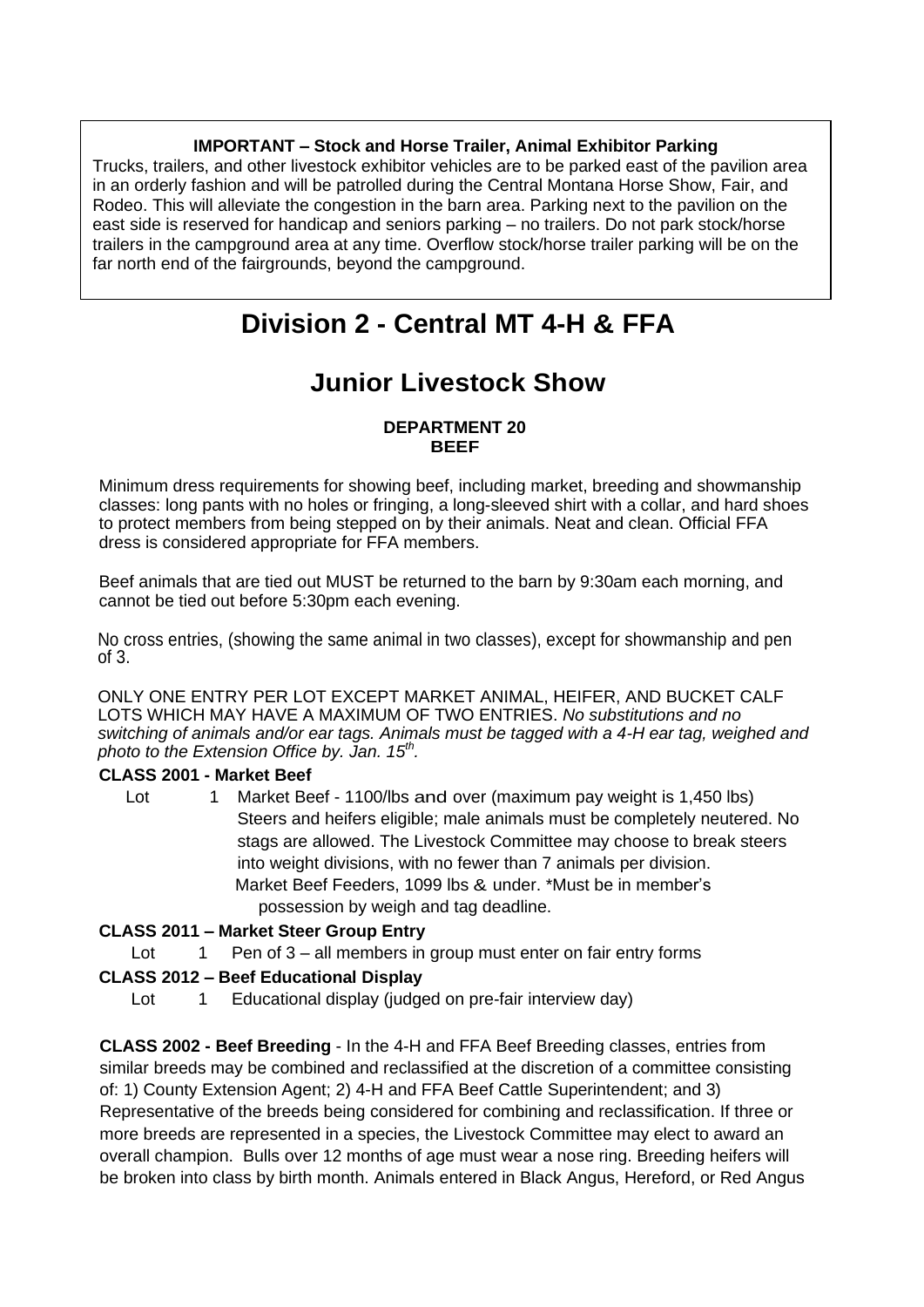classes must be 100% pure. Simmental and Gelbvieh animals must be at least 50% pure. Any Other Breed (AOB) classes apply to any purebred not listed.

- Lot 1 Hereford Heifer Under 1 Year
	- 2 Hereford Heifer 1 Yr Under 2
	- 3 Hereford Female 2 Yr W/calf
	- 4 Hereford Female 3 Yr & Over W/calf
	- 5 Hereford Bull Under 1 Year
	- 6 Hereford Bull 1 Yr Under 2 (must wear a nose ring)
	- 7 Angus Black Heifer under 1 Yr
	- 8 Angus Black Female 1 Yr under 2
	- 9 Angus Black Female 2 Yr W/calf
	- 10 Angus Black Female 3 Yr & Over W/calf
	- 11 Angus Black Bull under 1 Year

12 Angus Black Bull 1 Yr under 2 (must wear a nose ring)

- 13 Angus Red Heifer under 1 Year
- 14 Angus Red Heifer 1 Y r under 2
- 15 Angus Red Female 2 Yr W/calf
- 16 Angus Red Female 3 Yr & Over W/calf
- 17 Angus Red Bull under 1 Year
- 18 Angus Red Bull 1 Y r under 2 (must wear a nose ring)
- 19 Simmental Sired Heifer under 1 Year
- 20 Simmental Sired Heifer 1 Yr under 2
- 21 Simmental Sired Female 2 Yr W/calf
- 22 Simmental Sired Female 3 & Over Yr W/calf
- 23 Simmental Sired Bull under 1 Year
- 24 Simmental Sired Bull 1 Yr under 2 (must wear a nose

ring)

- 25 Gelbvieh Heifer under 1 Year
- 26 Gelbvieh Heifer 1 Yr under 2
- 27 Gelbvieh Female 2 Yr W /calf
- 28 Gelbvieh Female 3 Yr & Over W/calf
- 29 Gelbvieh Bull under 1 Year
- 30 Gelbvieh Bull 1 Yr under 2 (must wear a nose ring)
- 31 Any Other Breed (AOB) Heifer under 1 Year
- 32 AOB Heifer 1 Yr under 2
- 33 AOB Female 2 Yr W/calf
- 34 AOB Female 3 Yr & Over W/calf
- 35 AOB Bull under 1 Year
- 36 AOB Bull 1 Yr under 2 (must wear a nose ring)
- 37 Crossbred Heifer under 1 Year
- 38 Crossbred Heifer 1 Yr under 2
- 39 Crossbred Female 2 Yr W /calf
- 40 Crossbred Female 3 Yr & Over W/calf
- 41 Crossbred Bull under 1 Year
- 42 Crossbred Bull 1 Yr under 2 (must wear a nose ring)
- 43 Bred and Owned female
- 44 Bred and Owned male
- 45 Bucket Calf (may enter up to two) Livestock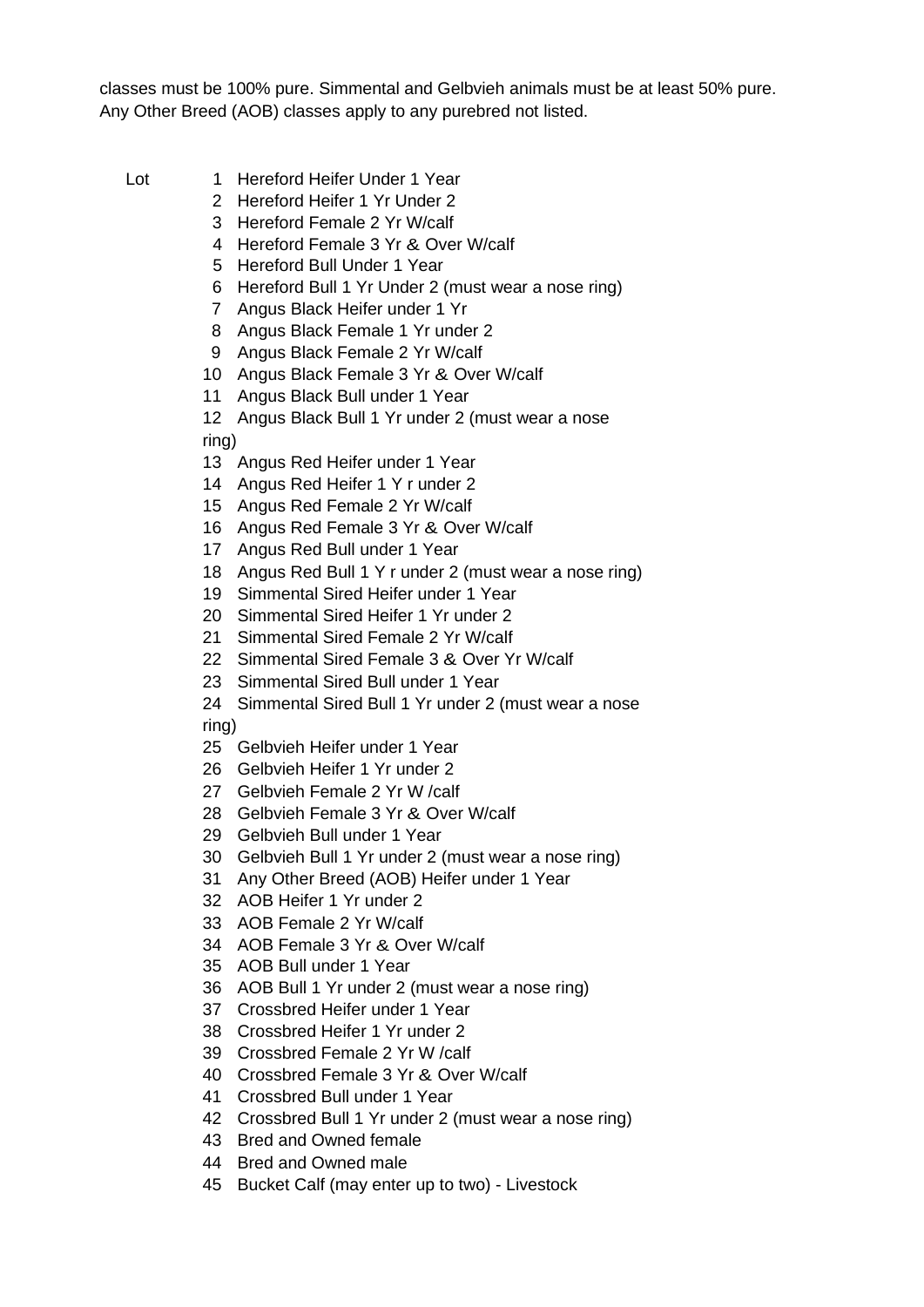committee may choose to break into division based on age or sex of calf. 46 Pen of 3: Progeny Pen

\* Bred and Owned classes are not breed specific, and are only open to animals under 20 months of age. A bred and owned animal is one where the 4-H or FFA member owned the dam of the calf at the time of the calf's conception and is enrolled in the beef breeding project. If the calf is registered the 4-H and FFA member must be listed as the Breeder, first and continuous owner on the registration certificate. No joint ownership is allowed. If the animal is not registered, the 4-H or FFA member must be the owner of the brand that the animal bears.

\*Bred and Owned animals CANNOT be cross-entered, but are allowed to compete in Supreme breeding classes.

## **CLASS 2050 - Replacement Sale Heifer**

Heifers must be tagged with 4-H tag and weighed & photo by January 15.

Lot 1 Replacement Sale Heifer - Heifers determined pregnant at time of livestock check- in or with a vet certificate, dated within 10 days before fair weigh-in, indicating that they are bred are eligible for the sale.

\*Replacement Sale Heifers CANNOT be cross-entered, but the winner is allowed to compete in Supreme breeding classes.

**Please Note:** If a replacement sale heifer is not bred at the time of weigh-in, they are not eligible to show in the sale heifer class, and they are ineligible for the sale. However, they may be shown in the appropriate breeding class.

#### **CLASS 2060 - Beef Showmanship**

FFA exhibitors who participate in a showmanship contest must show in the senior division of showmanship. Exhibitors must show their own project animal in showmanship; no substitutions or exceptions. All member age groups are considered as of October 1 of the current year.

- Lot 1 Beef Sr Showmanship 14 & over
	- 2 Beef Int Showmanship 11-13
	- 3 Beef Jr Showmanship 10 & under

**CLASS 2099- Beef Independent Study** (a copy of your project outline must be on file in the Extension Office) Judged on pre-fair interview day

Lot 1 Display pertaining to project

## **DEPARTMENT 21 DAIRY**

Minimum dress requirements for showing dairy projects: long pants with no holes or fringing, a long-sleeved shirt with a collar, and hard shoes to protect members from being stepped on by their animals. Neat and clean. Official FFA dress is considered appropriate for FFA members.

No cross entries, (showing the same animal in two classes), except for showmanship and Replacement Heifers showing in dairy breeding 1 year under 2.

ONLY ONE ENTRY PER LOT EXCEPT MARKET ANIMAL LOTS MAY HAVE A MAXIMUM OF TWO ENTRIES.

## **CLASS 2110 - Dairy**

Lot 1 Dairy Heifer under 1 Year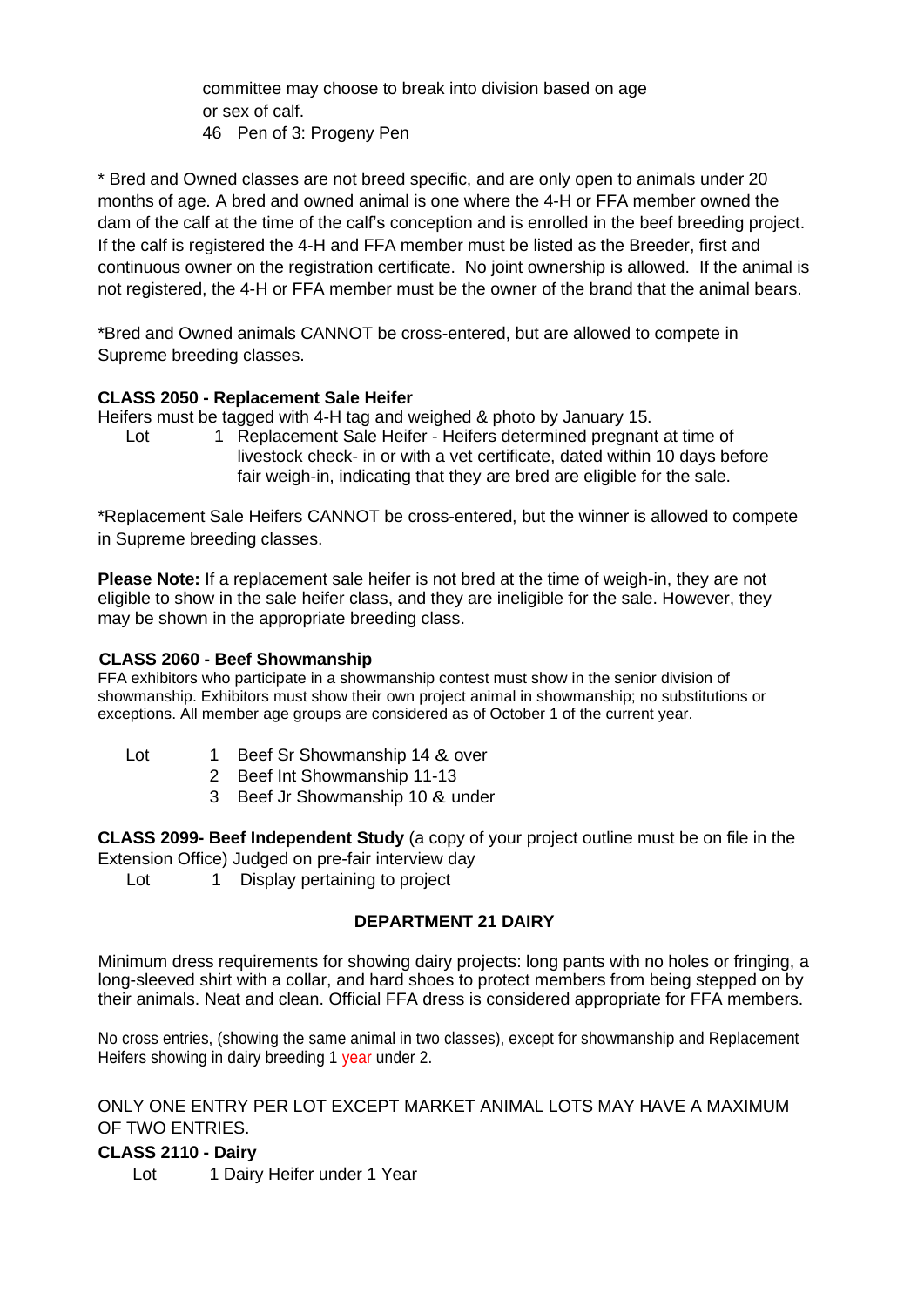- 2 Dairy Heifer 1 Yr under 2
- 3 Dairy Female 2 Yr & over
- 4 Bull Any Breed under 1 Year

## **CLASS 2111 – Dairy Educational Display**

Lot 1 Educational display (judged on pre-fair interview day)

## **CLASS 2131 - Dairy Showmanship**

FFA exhibitors who participate in a showmanship contest must show in the senior division of showmanship. Exhibitors must show their own project animal in showmanship; no substitutions or exceptions. All member age groups are considered as of October 1 of the current year.

- Lot 1 Dairy Sr Showmanship 14 & over
	- 2 Dairy Int Showmanship 11-13
	- 3 Dairy Jr Showmanship 10 & Und

**CLASS 2199- Dairy Independent** (a copy of your project outline must be on file at the Extension Office) Judged on pre-fair interview day

Lot 1 Display pertaining to project

#### **DEPARTMENT 22 GOAT**

Minimum dress requirements for showing goat projects: long pants with no holes or fringing, a long-sleeved shirt with a collar, and hard shoes to protect members from being stepped on by their animals. Neat and clean. Official FFA dress is considered appropriate for FFA members.

No cross entries, (showing the same animal in two classes), except for showmanship.

ONLY ONE ENTRY PER LOT EXCEPT MARKET ANIMAL LOTS MAY HAVE A MAXIMUM OF TWO ENTRIES. *No substitutions and no switching of animals and/or ear tags.*

## **CLASS 2201 – Market Goat**

Male animals must be completely neutered. Animals must be weighed, tagged with 4-H tag, and photo to the Extension Office by May 15<sup>th</sup>. Goats MUST have a scrapie tag to be entered at the Central Montana Fair.

> Lot 1 Market Goat - 70/lbs & over (maximum pay weight is 120 lbs). Market Goat Feeders, 69 lbs & under. The Livestock committee may split classes into weight divisions, with no fewer than 7 animals per weight division. \*Must be in member's possession by weigh and tag deadline.

## **CLASS 2211 –Goat Educational Display**

Lot 1 Educational display (judged on pre-fair interview day)

## **CLASS 2210 - Goat (includes breeding and dairy goats)**

- Lot 1 Meat Goat Female under 1 Year
	- 2 Meat Goat Female 1 Year under 2
	- 3 Meat Goat Female 2 Years and Older
	- 4 Meat Goat Wether
	- 5 Meat Goat Male under 1 Year
	- 6 Meat Doe and Kid(s)
	- 7 Dairy Goat Female under 1 Year
	- 8 Dairy Goat Female 1 Year under 2
	- 9 Dairy Goat Female 2 Years and Older
	- 10 Dairy Goat Wether
	- 11 Dairy Goat Male under 1 Year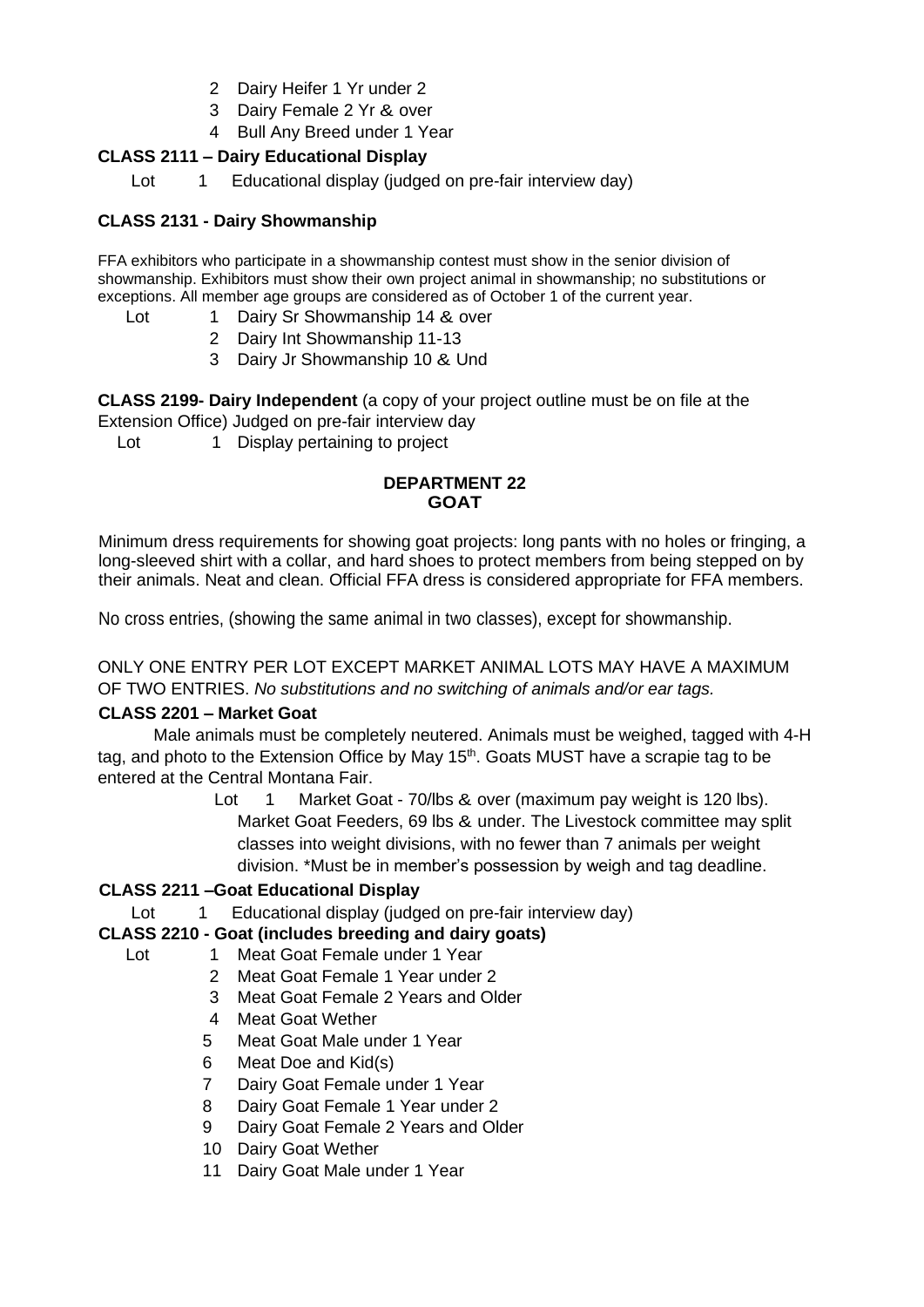#### 12 Dairy Goat and Kid(s)

## **CLASS 2231 - Goat Showmanship**

FFA exhibitors who participate in a showmanship contest must show in the senior division of showmanship. Exhibitors must show their own project animal in showmanship; no substitutions or exceptions. All member age groups are considered as of October 1 of the current year.

- Lot 1 Market Goat Sr Showmanship 14 & over
	- 2 Market Goat Int Showmanship 11-13
	- 3 Market Goat Jr Showmanship 10 & under
- Lot 4 Dairy Goat Sr Showmanship 14 & over
	- 5 Dairy Goat Int Showmanship 11-13
	- 6 Dairy Goat Jr Showmanship 10 & under

**CLASS 2299- Goat Independent** (a copy of your project outline must be on file at the Extension Office) Judged on pre-fair interview day

Lot 1 Display pertaining to project

#### **DEPARTMENT 23 HORSE**

Dress Requirements for showing 4-H Horse including conformation, showmanship and speed events: minimum requirements are presentable long pants with no holes or fringing, a plain collared western shirt (button, zipper, or snaps) and western boots. Neat and clean. Spurs are optional. English division participants wear traditional English Attire. English Jackets and/or vests may be worn in Showmanship or Bareback classes. However, if wearing English attire, the rider must post in bareback and utilize English tack in Showmanship.

Riding Helmets are encouraged and legal for all ages. Helmets are **required** for all **junior** entrants in **bareback** and trail **classes**, and for **all entrants** in **all speed events** and **Hunter Hack.** Montana State 4-H Bit guidelines will be followed for all classes, with the exception of gag-action, lifesaver, or 3-piece bits being permitted in the speed events.

## **ONLY ONE ENTRY PER LOT**

**CLASS 2301 – Level 1 Western CLASS 2371 - Level 1 English CLASS 2302 - Level 2 Western CLASS 2372 - Level 2 English CLASS 2303 - Level 3 Western CLASS 2373 - Level 3 English CLASS 2304 - Level 4 Western CLASS 23 74 - Level 4 English CLASS 2305 - Level 5 Western CLASS 2375 - Level 5 English CLASS 2306 - Level 6 Western CLASS 2376- Level 6 English CLASS 2307 - Level 7 Western CLASS 2377 - Level 7 English**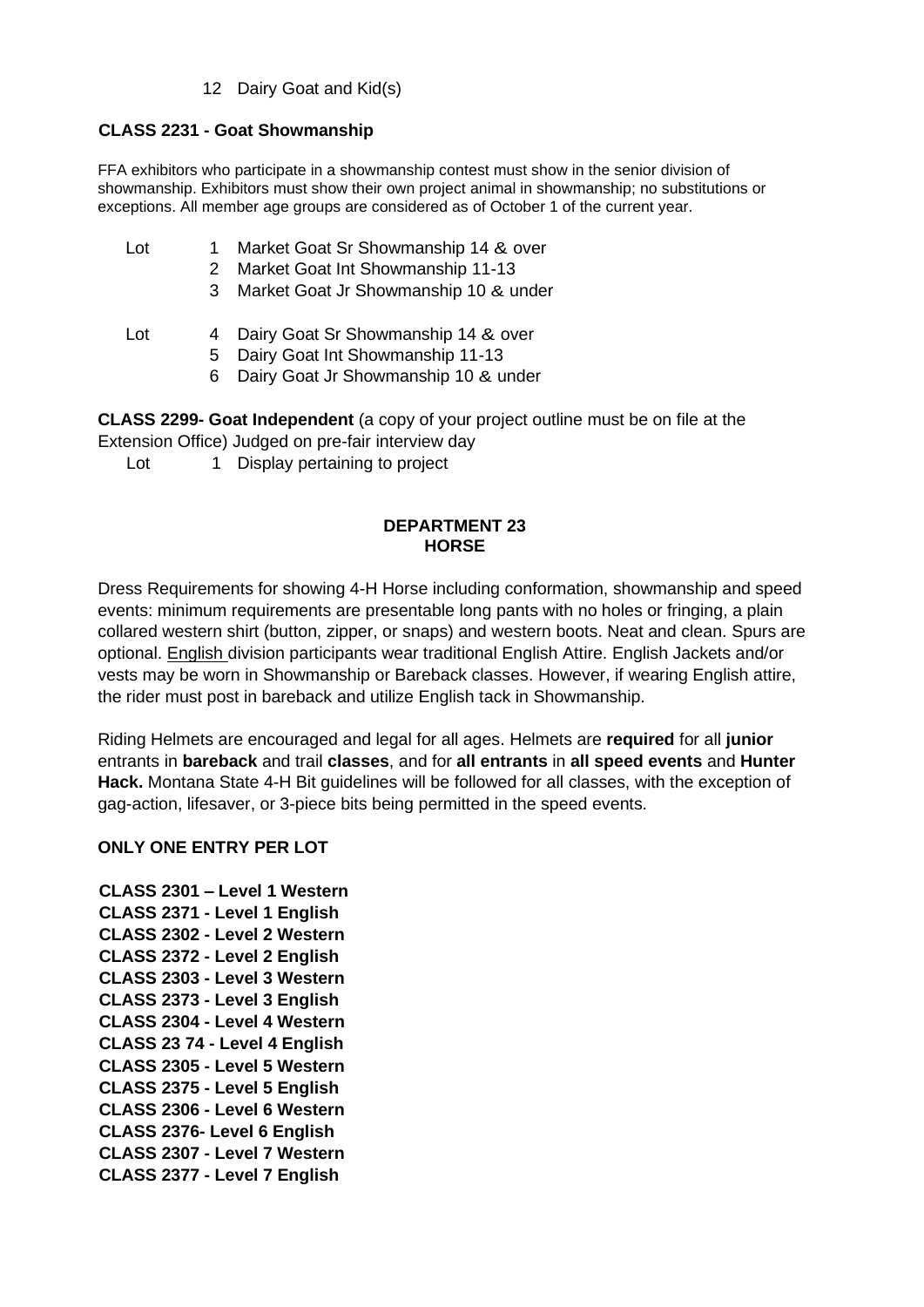**Western/English Equitation on the Rail**- Classes to be judged at a walk, trot and lope/canter both ways of the ring. Riders will be judged on seat, legs, hands, ability to control the horse and maintain proper leads & diagonals. Riders may be asked to back at judge's discretion. Class will not be judged on horses conformation or way of moving. Riders must be currently enrolled in a 4-H horse project and be showing a horse in the appropriate class for that project. You may not cross enter with walk-trot equitation, except for English to Western or vice-versa. Riders must wear proper English/Western attire for Fergus County. Chaps and spurs may be worn.

Proper English Attire Includes: English shirt (white dickie/short sleeved shirt), English breeches, a jacket, English boots, and a helmet. **Please note:** If you are having difficulty finding these clothing items, please contact the Extension office and we can help you.

**Walk-trot Equitation** will be judged only at a walk & trot, otherwise same rules as above apply. Only members in Level 1 Horsemanship are eligible to enter. No cross entry with any class that requires loping.

## **CLASS 2308- Western Equitation**

Must ride a horse entered in a Western Horsemanship Level Class Age as of October 1 of current 4-H Year

- Lot 1 Senior (14 & older)
	- 2 Intermediate (11-13)
	- 3 Junior (10 & under)
	- 4 Walk-Trot may not cross enter in a loping class
	- 5 Colt to Maturity 2 & 3 year olds/Green Horse 1 & 2
	- 6 Colt to Maturity 4 & 5 year olds/Green Horse 3 & 4

#### **CLASS 2309- English Equitation**

Must ride a horse entered in a English Horsemanship Level Class Age as of October 1 of current 4-H Year

- Lot 1 Senior (14 & older)
	- 2 Intermediate (11-13)
	- 3 Junior (10 & under)
	- 4 Walk-Trot may not cross enter in a loping class
	- 5 Colt to Maturity 2 & 3 year olds/Green Horse 1 & 2
	- 6 Colt to Maturity 4 & 5 year olds/Green Horse 3 & 4

*Please see fair schedule for date, time and location for Ranch Horse Show.* **CLASS 2330 – Ranch Horse Equitation** 

Must ride a horse ridden in a Ranch Horse Level.

Age as of October 1 of current 4-H Year

- Lot 1 Senior (14 & older)
	- 2 Intermediate (11-13)
	- 3 Junior (10 & under)
	- 4 Walk/Trot- may not cross in any class that requires a lope.
- **CLASS 2331 – Working Ranch Horse Level 1**
- **CLASS 2332 – Working Ranch Horse Level 2**
- **CLASS 2333 – Working Ranch Horse Level 3**
- **CLASS 2334 – Working Ranch Horse Level 4**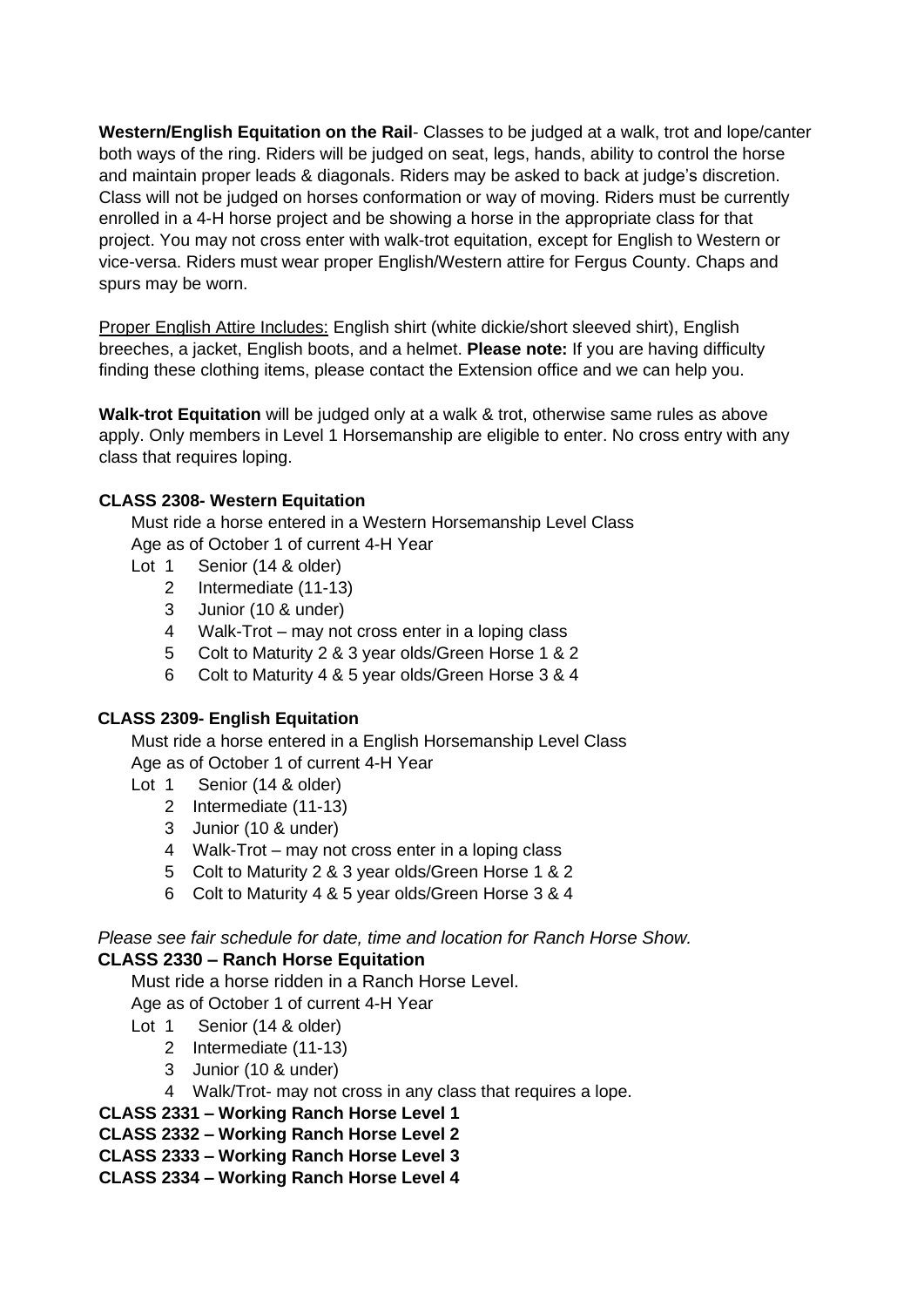**CLASS 2334A – Working Ranch Horse Level 4+** members will move to this level in Ranch Horse competition once they have medallioned in Ranch Horse Level 4. All project materials remain the same.

For the Ranch Horse written exam, a member can request to have the knowledge test read aloud to them. The test will be proctored by a non-related leader on the day of the competition. The questions may be read aloud, although competitor is responsible for answering the questions on their own knowledge. Request for help must be made ahead of time through the extension office.

*Members must be enrolled in or completed level* 3 *to enter or enroll in Colt to Maturity, Packing, Driving, Green Horse & Hunter Hack.* 

- **CLASS 2335 - Packing Level1 CLASS 2336 - Packing Level 2 CLASS 2337 - Packing Level 3 CLASS 2338 - Packing Level 4 CLASS 2339 - Packing Level 5 CLASS 2341 - Driving Level 1 CLASS 2342 - Driving Level 2 CLASS 2343 - Driving Level 3 CLASS 2344 - Driving Level 4**
- **CLASS 2321 – Colt to Maturity Yearling at Halter**

**CLASS 2351 - Green Horse Level 1 Western/Colt to Maturity 2 yr old CLASS 2352 - Green Horse Level 2 Western/Colt to Maturity 3 yr old CLASS 2353 - Green Horse Level 3 Western/Colt to Maturity 4 yr old CLASS 2354 - Green Horse Level 4 Western/Colt to Maturity 5 yr old**

**CLASS 2355 - Green Horse Level 1 English/Colt to Maturity 2 yr old CLASS 2356 - Green Horse Level 2 English/Colt to Maturity 3 yr old CLASS 2357 - Green Horse Level 3 English/Colt to Maturity 4 yr old CLASS 2358 - Green Horse Level 4 English/Colt to Maturity 5 yr old**

**CLASS 2378 - Bareback (**Age as of October 1 of the current year. )

- Lot 1 Bareback Sr 14 & over
	- 2 Bareback Int. 11 13
	- 3 Bareback Jr. 10 under (helmet required)

**CLASS 2379 – Trail (**Age as of October 1 of the current year)

- Lot 1 Trail Sr 14 & over
	- 2 Trail Int. 11-13
	- 3 Trail Jr. 10 under (helmet required)
	- 4 Yearling Trail
	- 5 Colt to Maturity 2 & 3 year olds/Green Horse 1 & 2
	- 6 Colt to Maturity 4 & 5 year olds/Green Horse 3 & 4

#### **CLASS 2381 Hunter Hack**

- Lot 1 Intermediate Hunter Hack (rider is 13 or younger as of Oct. 1)
	- 2 Senior Hunter Hack (rider is 14 or older as of Oct. 1)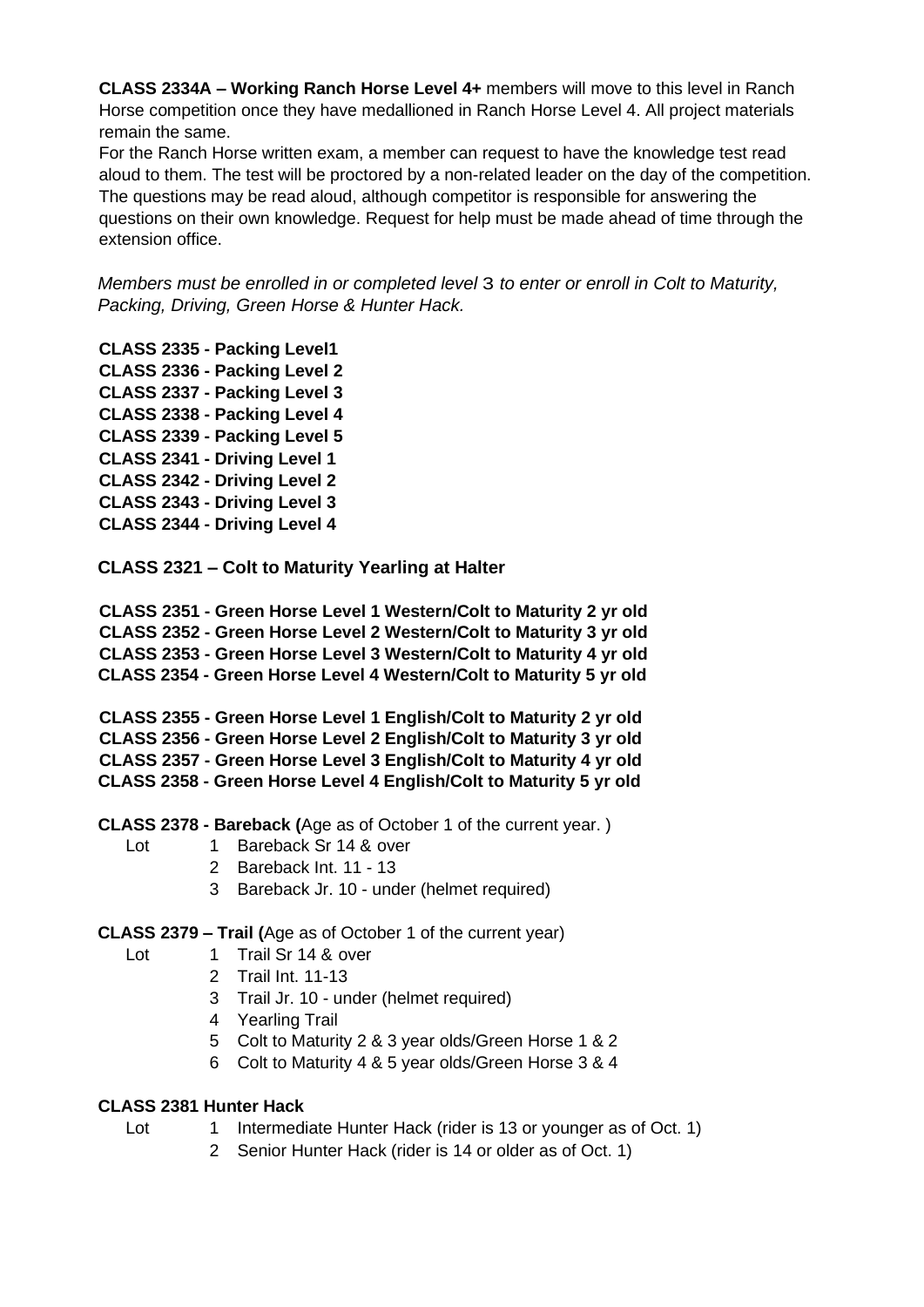**CLASS 2382 – Speed events**

**Must be enrolled in 4-H Horse Independent Study- Rodeo or showing the horse ridden in barrels/poles in another level class in this show.** 

#### **Please refer to Fergus Petroleum County 4-H Horse Policy for legal Tack and Gear information. ALL members must wear a helmet during speed events and hunter hack.**

All member age groups are considered as of October 1 of the current year

- Lot 1 Barrels Sr 14 & over
	- 2 Barrels Jr 13 & under
	- 3 Barrels Walk/Trot- member may not cross enter in a loping class
	- 4 Poles Sr 14 & over
	- 5 Poles Jr 13 & under
	- 6 Poles Walk/Trot- member may not cross enter in a loping class

## **CLASS 2383 - Horse Showmanship**

FFA exhibitors who participate in a showmanship contest must show in the senior division of showmanship. Exhibitors must show their own project animal in showmanship; no substitutions or exceptions. May not show the same horse in two showmanship classes.

All member age groups are considered as of October 1 of the current year.

- Lot 1 Horse Sr Showmanship 14 & over
	- 2 Horse Int Showmanship 11-13
	- 3 Horse Jr Showmanship 10 & Under
	- 4 Colt to Maturity 1, 2 & 3 year olds/Green Horse 1 & 2 Showmanship
	- 5 Colt to Maturity 4 & 5 year olds/Green Horse 3 & 4

*\*Horseless Horse, Careers, Horse Showing and Horse Judging project entries should be a notebook, poster or other display related to the project workbook. One entry per class. Entries will be scheduled for interview judging on Tuesday, July 17*

## **CLASS 2345 - Horse Showing Level 1**

Lot 1 Display pertaining to project level (judged on pre-fair interview day)

#### **CLASS 2346 - Horse Showing Level 2**

Lot 1 Display pertaining to project level (judged on pre-fair interview day)

#### **CLASS 2347 - Horse Showing Level 3**

Lot 1 Display pertaining to project level (judged on pre-fair interview day)

## **CLASS 2350 - Horse Judging**

Lot 1 Display pertaining to project (judged on pre-fair interview day)

## **CLASS 2311 – Horseless Horse 1**

Lot 1 Display pertaining to project level- judging on pre-interview day

## **CLASS 2312 – Horseless Horse 2**

Lot 1 Display pertaining to project level- judging on pre-fair interview

## **CLASS 2313 – Horseless Horse 3**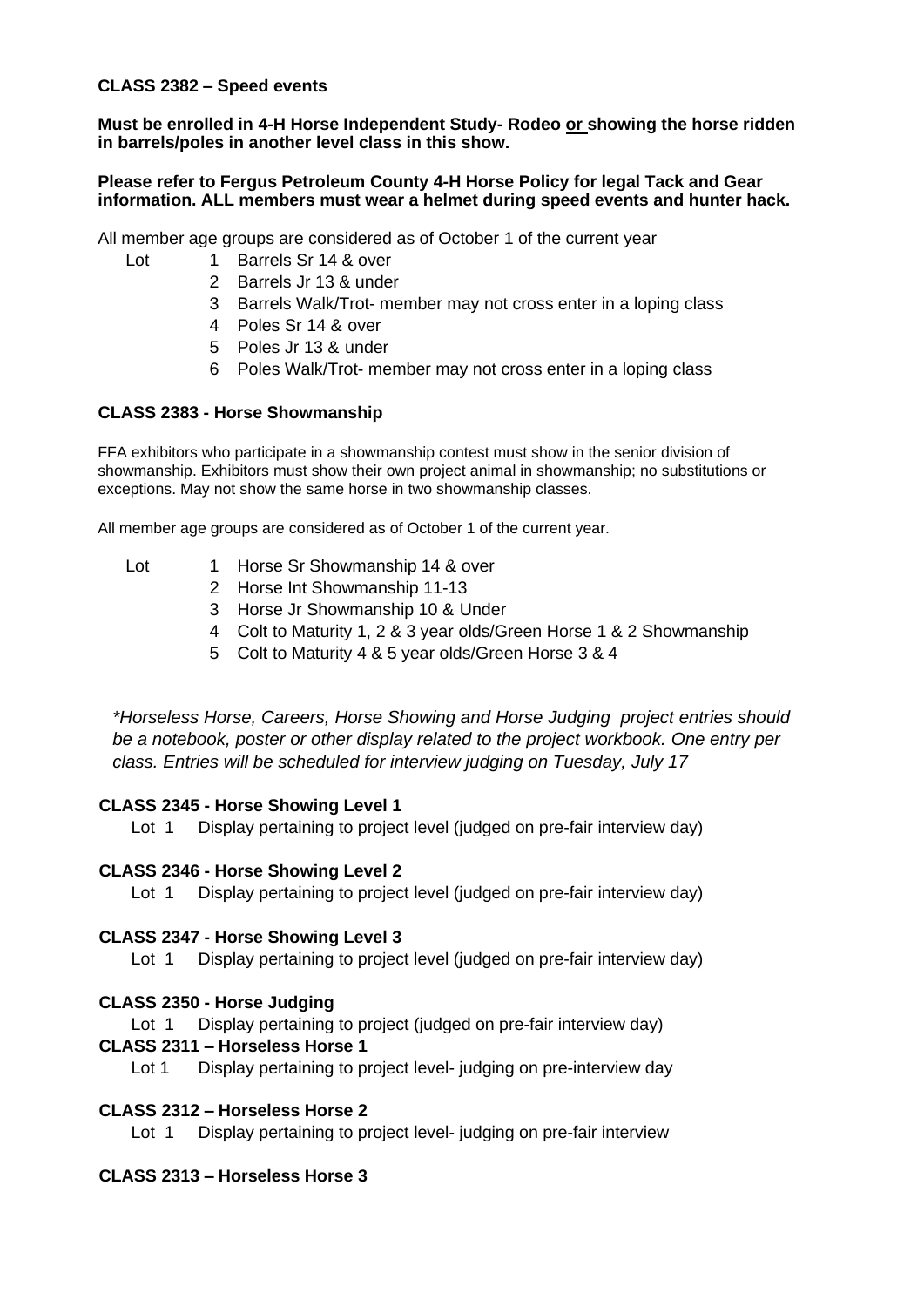Lot 1 Display pertaining to project level- judging on pre-fair interview

## **CLASS 2360 - Careers with Horses Display**

Lot 1 Display pertaining to project (judged on pre-fair interview day)

**CLASS 2399- Horse Independent Study** (a copy of your project outline must be on file in the Extension Office)

Lot 1 Display pertaining to project (judged on pre-fair interview day)

#### **DEPARTMENT 24 SHEEP**

Minimum dress requirements for showing sheep, including market, breeding and showmanship: long pants with no holes or fringing, a long-sleeved shirt with a collar, and hard shoes to protect members from being stepped on by their animals. Neat and clean. Official FFA dress is considered appropriate for FFA members.

No cross entries, (showing the same animal in two classes), except for showmanship.

ONLY ONE ENTRY PER LOT EXCEPT MARKET ANIMAL LOTS MAY HAVE A MAXIMUM OF TWO ENTRIES. *No substitutions and no switching of animals and/or ear tags.*

## **CLASS 2401 - Market Lamb**

Lambs must be tagged with a 4-H ear tag, and weighed and photo to the Extension Office by May 15<sup>th</sup>. Lambs MUST have a scrapie tag to be entered at the Central Montana Fair. All market lambs will be slick sheared within two weeks of show date at the Central Montana. Open to whether and ewe lambs; male animals must be completely neutered.

Lot 1 Market Lamb - 100 Lbs and over. (maximum pay weight is 160 lbs.) The Livestock committee may split classes into weight divisions, with no fewer than 7 animals per weight division. Market Lamb Feeders; 99 Lbs and under. Must be in member's possession by weigh and tag deadline.

#### **CLASS 2411 –Sheep Educational Display**

Lot 1 Educational display (judged on pre-fair interview day)

## **CLASS 2402 - Sheep Breeding**

- Lot 1 Hampshire Ewe Lamb under 1 Yr
	- 2 Hampshire Ewe Lamb 1 yr under
	- 3 Hampshire Ewe 2 Yr & Older
	- 4 Hampshire Ram Lamb under 1 Yr
	- 5 Hampshire Ram 1 yr under 2
	- 6 Hampshire Ram 2 Y rs & over
	- 7 Rambouillet Ewe Lamb under 1 yr
	- 8 Rambouillet Ewe 1 Y r under 2
	- 9 Rambouillet Ewe 2 Yr and over
	- 10 Rambouillet Ram Lamb under lyr
	- 11 Rambouillet Ram 1 Yr under 2
	- 12 Rambouillet Ram 2 Yrs & over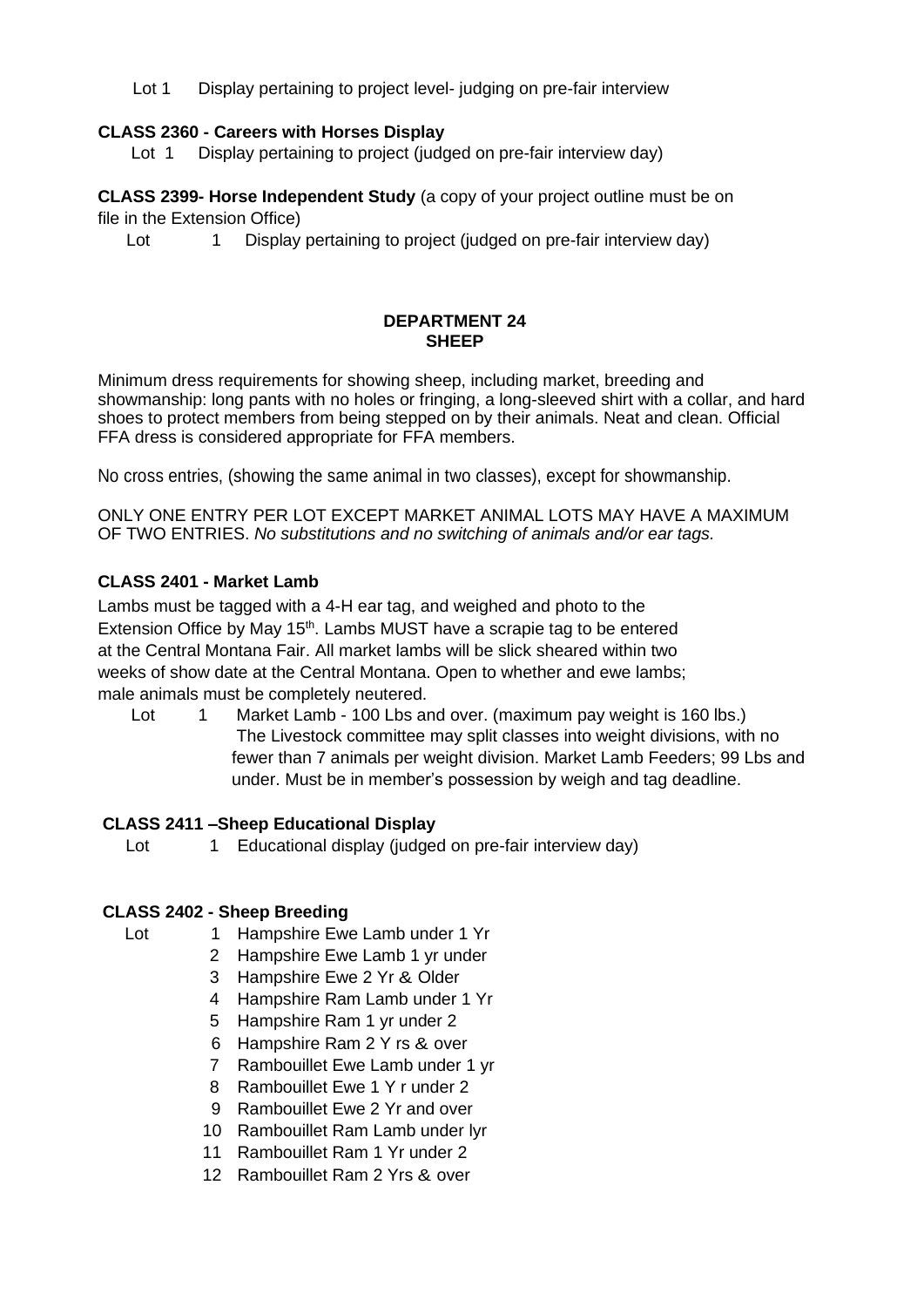- 13 Columbia Ewe Lamb under 1 Yr
- 14 Columbia Ewe 1 Yr and under 2
- 15 Columbia Ewe 2 Y rs & over
- 16 Columbia Ram Lamb under 1 Yr
- 17 Columbia Ram 1 Yr & under 2
- 18 Columbia Ram 2 Yrs and over
- 19 Targhee Ewe Lamb under 1 Yr
- 20 Targhee Ewe 1 Yr under 2
- 21 Targhee Ewe 2 Yrs & over
- 22 Targhee Ram Lamb under 1 Yr
- 23 Targhee Ram 1 Yr and under 2
- 24 Targhee Ram 2 Yrs & over
- 25 Suffolk Ewe Lamb under 1 Yr
- 26 Suffolk Ewe 1 Yr & under 2
- 27 Suffolk Ewe 2 Yrs & over
- 28 Suffolk Ram Lamb under 1 Yr
- 29 Suffolk Ram 1 Y r & under 2
- 30 Suffolk Ram 2 Yrs & over
- 31 Other Ewe Lamb under 1 Y r
- 32 Other Ewe 1 Yr & under 2
- 33 Other Ewe 2 Yrs & over
- 34 Other Ram Lamb under 1 Yr
- 35 Other Ram 1 Yr & under 2
- 36 Other Ram 2 Yrs & over
- 37 Bred and Owned female
- 38 Bred and Owned male
- 39 Ewe and Lamb(s)

\* Bred and Owned classes are not breed specific, and are only open to animals under 20 months of age. A bred and owned animal is one where the 4-H or FFA member owned the dam of the calf at the time of the calf's conception and is enrolled in the beef breeding project. If the calf is registered the 4-H and FFA member must be listed as the Breeder, first and continuous owner on the registration certificate. No joint ownership is allowed. If the animal is not registered, the 4-H or FFA member must be the owner of the brand that the animal bears.

\*Bred and Owned animals CANNOT be cross-entered, but are allowed to compete in Supreme breeding classes.

#### **CLASS 2450 - Sheep Showmanship**

FFA exhibitors who participate in a showmanship contest must show in the senior division of showmanship. Exhibitors must show their own project animal in showmanship; no substitutions or exceptions. All member age groups are considered as of October 1 of the current year.

- Lot 1 Sheep Sr Showmanship 14 & over
	- 2 Sheep Int. Showmanship 11-13
	- 3 Sheep Jr Showmanship 10 & under

**CLASS 2499- Sheep Independent Study** (a copy of your project outline must be on file at the Extension Office) Judged on pre-fair interview day

Lot 1 Display pertaining to project (judged on pre-fair interview day)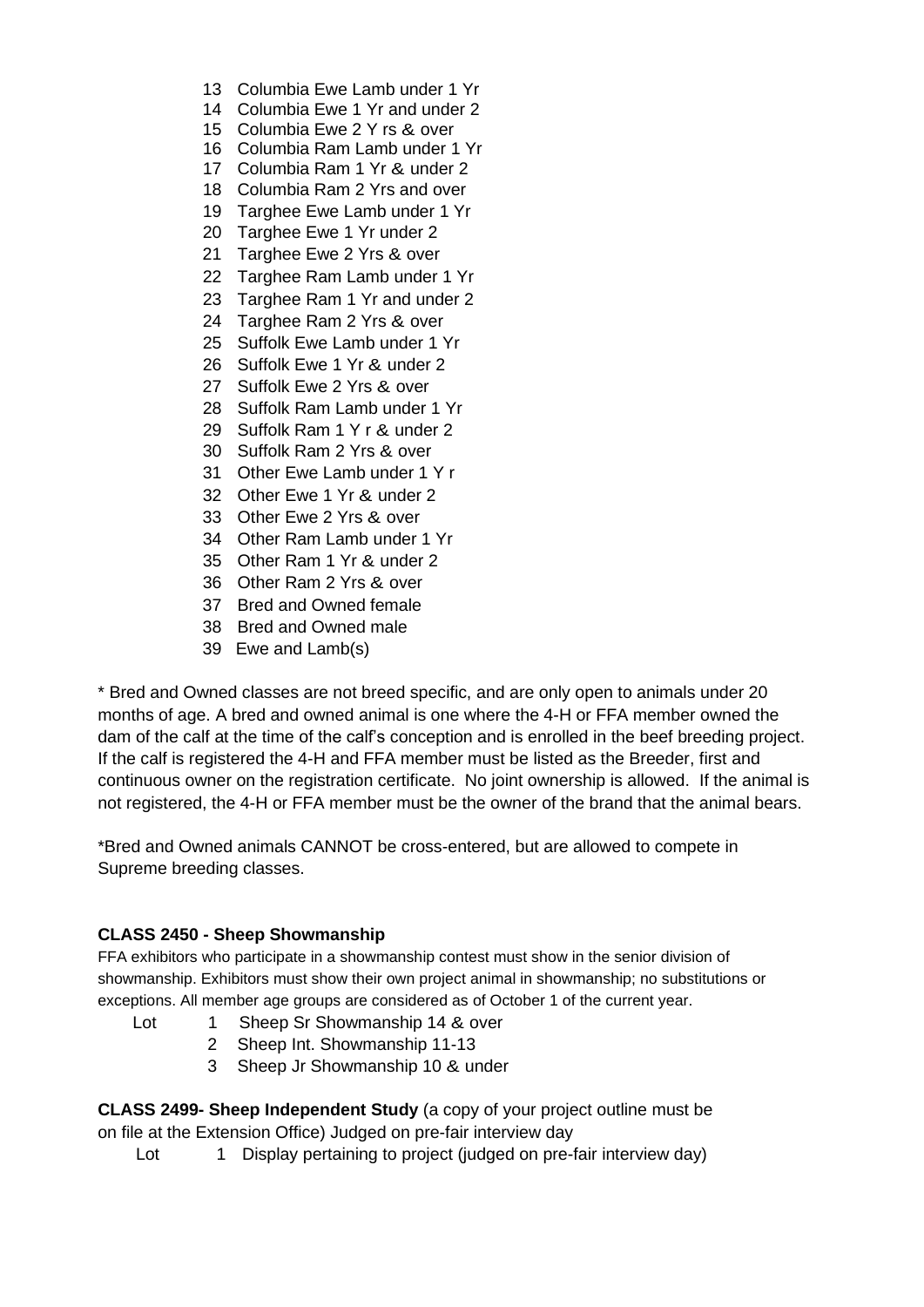## **DEPARTMENT 25 SWINE**

Minimum dress requirements for showing swine, including market, breeding and showmanship classes long pants with no holes or fringing, a long-sleeved shirt with a collar, and hard shoes to protect members from being stepped on by their animals. Neat and clean. Official FFA dress is considered appropriate for FFA members.

No cross entries, (showing the same animal in two classes), except for showmanship.

ONLY ONE ENTRY PER LOT EXCEPT MARKET ANIMAL LOTS MAY HAVE A MAXIMUM OF TWO ENTRIES. *No substitutions and no switching of animals and/or ear tags.*

\*Due to the large number of hogs being exhibited as part of the Junior Livestock show at the Central MT Fair, and the wide geographic area from which the hogs come, all hogs must have a current vaccination for erysipelas rhinitis, and swine influenza.

#### **CLASS 2501 - Market Swine**

Hogs must be tagged with a 4-H tag and weighed and photo to the Extension Office by April  $15<sup>th</sup>$ .

Lot 1 Market Swine – 230 lbs and over (maximum pay weight is 300 lbs) Open to barrows and gilts; male animals must be completely neutered. The Livestock committee may split classes into weight divisions, with no fewer than 7 animals per weight division. Feeder Swine, 75-229 lbs \*Must be in members possession by weigh and tag deadline.

## **CLASS 2511 –Swine Educational Display**

Lot 1 Educational display (judged on pre-fair interview day)

## **CLASS 2502 - Breeding Swine**

- Lot 1 Swine Litter- piglets 10 weeks old or younger, display of sow is optional
	- 2 Gilt Under 1 Year
	- 3 Sow 1 Year Old And Over
	- 4 Boar Under 1 Year Old
	- 5 Boar 1 Year Old And Under 2
	- 6 Bred and Owned female
	- 7 Bred and Owned male

\* Bred and Owned classes are not breed specific, and are only open to animals under 20 months of age. A bred and owned animal is one where the 4-H or FFA member owned the dam of the calf at the time of the calf's conception and is enrolled in the beef breeding project. If the calf is registered the 4-H and FFA member must be listed as the Breeder, first and continuous owner on the registration certificate. No joint ownership is allowed. If the animal is not registered, the 4-H or FFA member must be the owner of the brand that the animal bears.

\*Bred and Owned animals CANNOT be cross-entered, but are allowed to compete in Supreme breeding classes.

#### **CLASS 2550 - Swine Showmanship**

FFA exhibitors who participate in a showmanship contest must show in the senior division of showmanship. Exhibitors must show their own project animal in showmanship; no substitutions or exceptions. All member age groups are considered as of October 1 of the current year.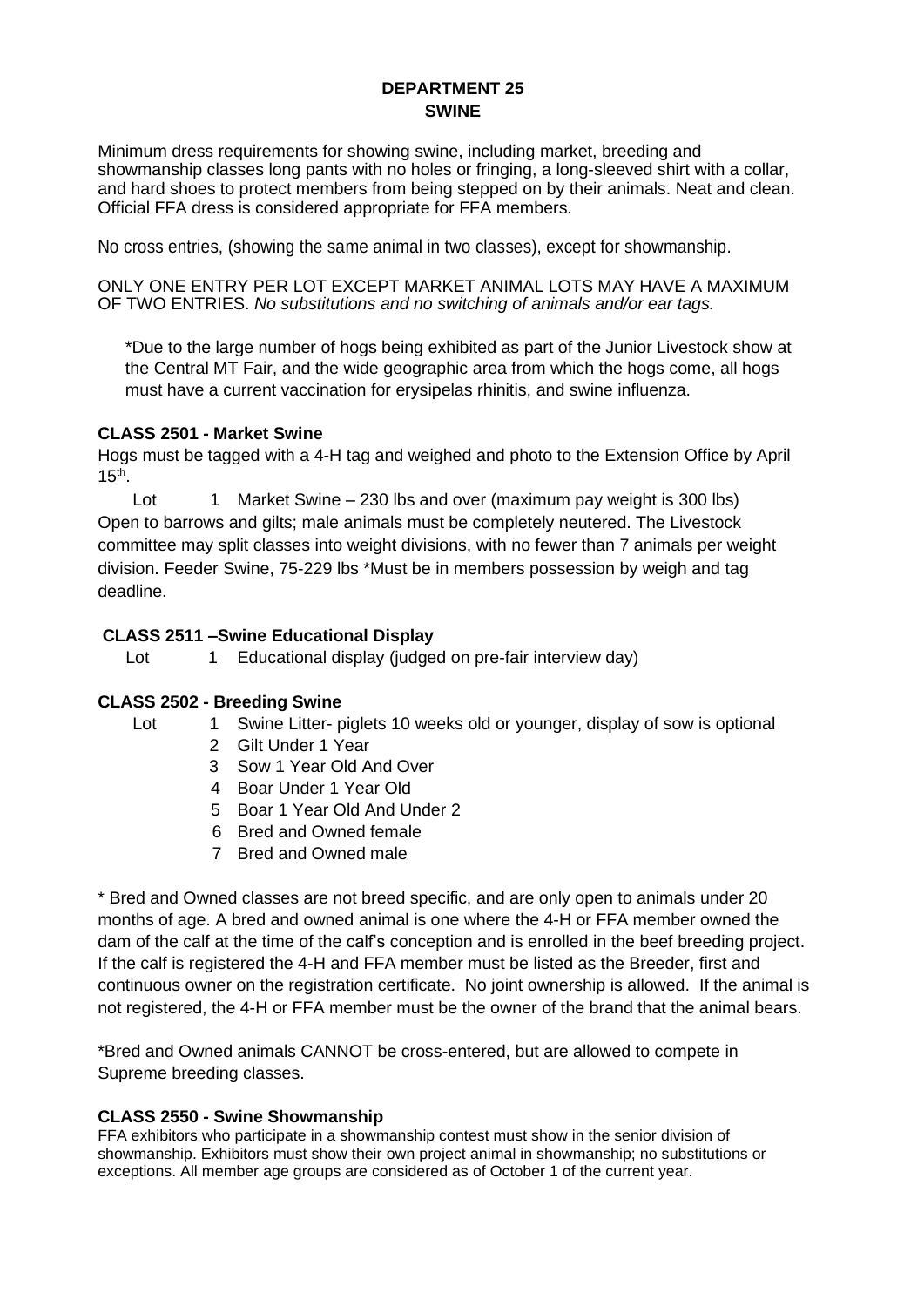- Lot 1 Swine Sr Showmanship 14 & over
	- 2 Swine Intr. Showmanship 11-13
	- 3 Swine Jr Showmanship 10 & Under

**CLASS 2599- Swine Independent Study** (a copy of your project outline must be on file in the Extension Office) Judged on pre-fair interview day

Lot 1 Display pertaining to project (judged on pre-fair interview day)

## **DEPARTMENT 30 CAT**

Dress requirements for showing cats, including showmanship and conformation: long pants with no holes or fringing, a long-sleeved shirt with a collar, and hard soled closed toe shoes. Neat and clean. Official FFA dress is considered appropriate for FFA members.

No cross entries, (showing the same animal in two classes), except for showmanship.

All Cat exhibitors will be scheduled for an interview on pre-fair interview day. Cat educational displays are scheduled for an additional, separate interview on pre-fair interview day. Cat show is Thursday, July 21<sup>st</sup> at 5:30 PM in the Trade Center. Members may show up to 2 cats per lot (age group). The age of the cat is its age on show day. The show will begin with Showmanship (Sr. Int. Jr.) followed by confirmation starting with Lot 1.

## **CLASS 3010 - Cat**

- Lot 1 Cat 6 months and younger
	- 2 Cat over 6 months and under 2 years
		- 3 Cat 2 and under 4 years
		- 4 Cat 4 years and older

## **CLASS 3020- Cat Educational Display**

One entry per lot

1 Educational display pertaining to cat health, breeds or anatomy.

## **CLASS 3031 - Cat Showmanship**

FFA exhibitors who participate in a showmanship contest must show in the senior division of showmanship. Exhibitors must show their own project animal in showmanship; no substitutions or exceptions. All member age groups are considered as of October 1 of the current year.

- Lot 1 Cat Sr Showmanship 14 & over
	- 2 Cat Int Showmanship 11-13
	- 3 Cat Jr Showmanship 10 & under

**CLASS 3099 - Cat Independent Study** (a copy of your project outline must be on file in the Extension Office) Judged on pre-fair interview day. One entry per lot.

Lot 1 Display pertaining to project

## **DEPARTMENT 31 DOG**

Dress requirements for showing dog, including showmanship and conformation: long pants with no holes or fringing, a long-sleeved shirt with a collar, and hard soled closed toe shoes. Neat and clean. Official FFA dress is considered appropriate for FFA members.

Dogs' equipment- Obedience Class- leash with chain collar or prong collar if needed to control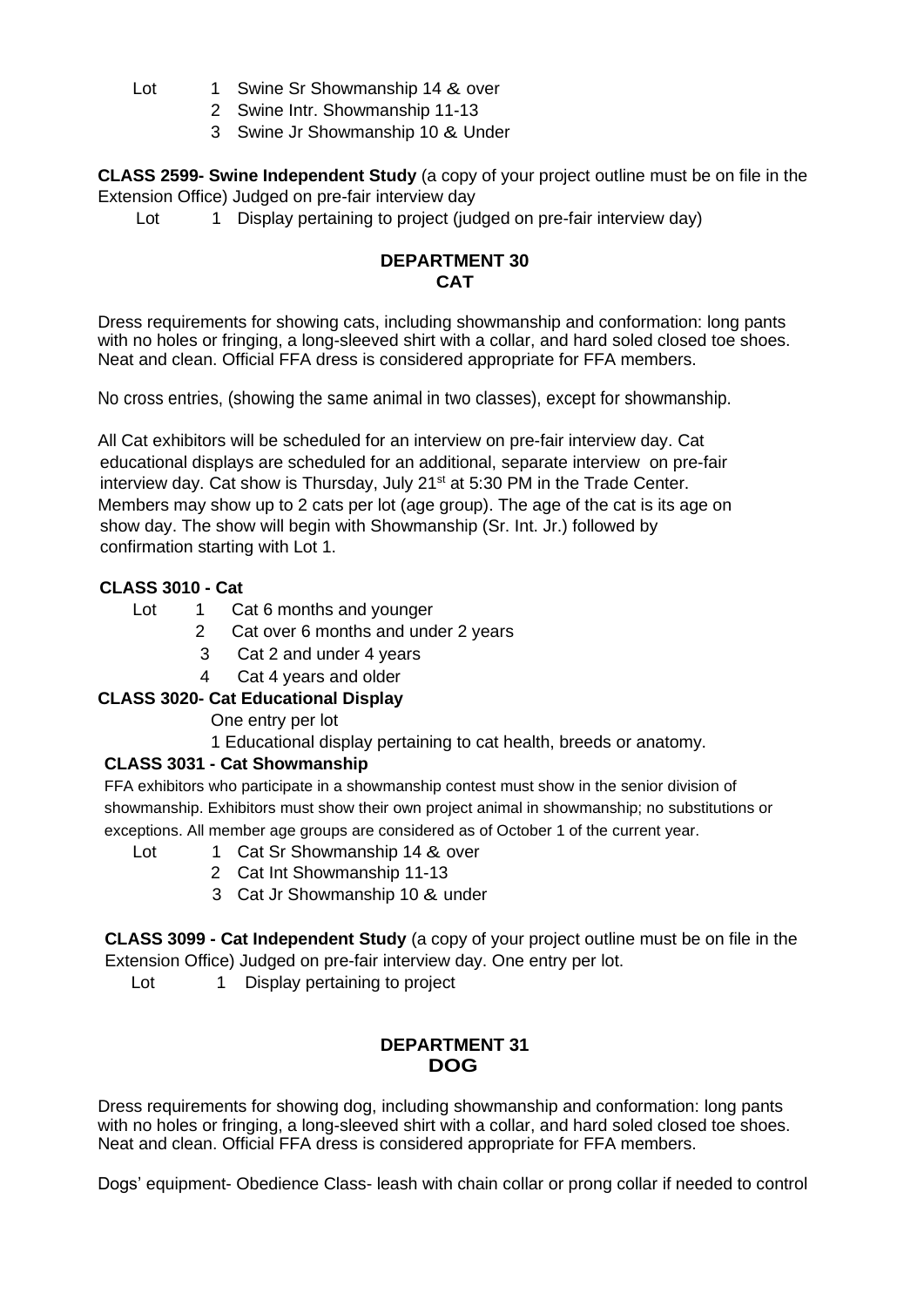your dog. Showmanship- Showmanship leash preferred; prong collar may be used if needed to control your dog. Dogs that show aggression outside of the show ring, to people or other dogs will be muzzled. Dogs that show aggression in the show ring may be disqualified by the judge. Bring water dishes and water, poop scoopers and bags.

\*It is highly recommended that members attend 4-H obedience and showmanship clinics with their dogs and practice socialization skills with their dogs frequently.

No cross entries, (showing the same dog in two levels of obedience or agility).

## ONLY ONE ENTRY PER LOT!

\*Dog must be shown by its member in obedience to enter in agility.

\*Dogs may be entered in showmanship only.

\*Puppies are between 6 months and one year on show day.

\*Members must show their own project dog in all classes.

\*Show on Monday, July 25, 8:00 AM in Gazebo Area- Show order; obedience classes-

Excellent B/A, Advanced B/A, Novice B/A followed by showmanship (Sr. Int. Jr.) and ending with agility.

\*Bring lawn chairs. Rain or shine in this location.

## **CLASS 3101 - Dog Rally Obedience**

- Lot 1 Novice A- 1<sup>st</sup> year for dog
	- 2 Novice B-  $2<sup>nd</sup>$  year or more for dog, advance with a blue ribbon
	- 3 Advanced A-1<sup>st</sup> year for dog
	- 4 Advanced B- 2<sup>nd</sup> year or more for dog, advance with blue ribbon
	- 5 Excellent A- 1<sup>st</sup> year for dog
	- 6 Excellent B- $2^{nd}$  year plus for dog
	- 7 Agility A- 1<sup>st</sup> year for dog
	- 8 Agility B- 2<sup>nd</sup> and 3<sup>rd</sup> year for dog
	- 9 Agility C-  $4<sup>th</sup>$  year plus for dog

## **CLASS 3102 Dog Educational Displays -** *Interview Judging on pre-fair interview day*

Lot 1 Educational Display pertaining to dog breeds, health or anatomy

## **CLASS 3131 - Dog Showmanship** *(4-H age, October 1)*

FFA exhibitors who participate in a showmanship contest must show in the senior division of showmanship. Exhibitors must show their own project animal in showmanship; no substitutions or exceptions. All member age groups are considered as of October 1 of the current year.

- Lot 1 Dog Sr Showmanship 14 & over
	- 2 Dog Int Showmanship 11-13
	- 3 Dog Jr Showmanship 10 & under

**CLASS 3199 Independent Dog** (project outline must be on file in the Extension Office) Lots 1 -4 Interview Judged on pre-fair interview day, Lot 5 Judged at dog show.

- Lot 1 Educational Display
	- 2 Leadership Display
	- 3 Community Service Display
	- 4 Video of Training Procedure
	- 5 Demonstration of Dogs Training with Dog (Judged at Dog Show)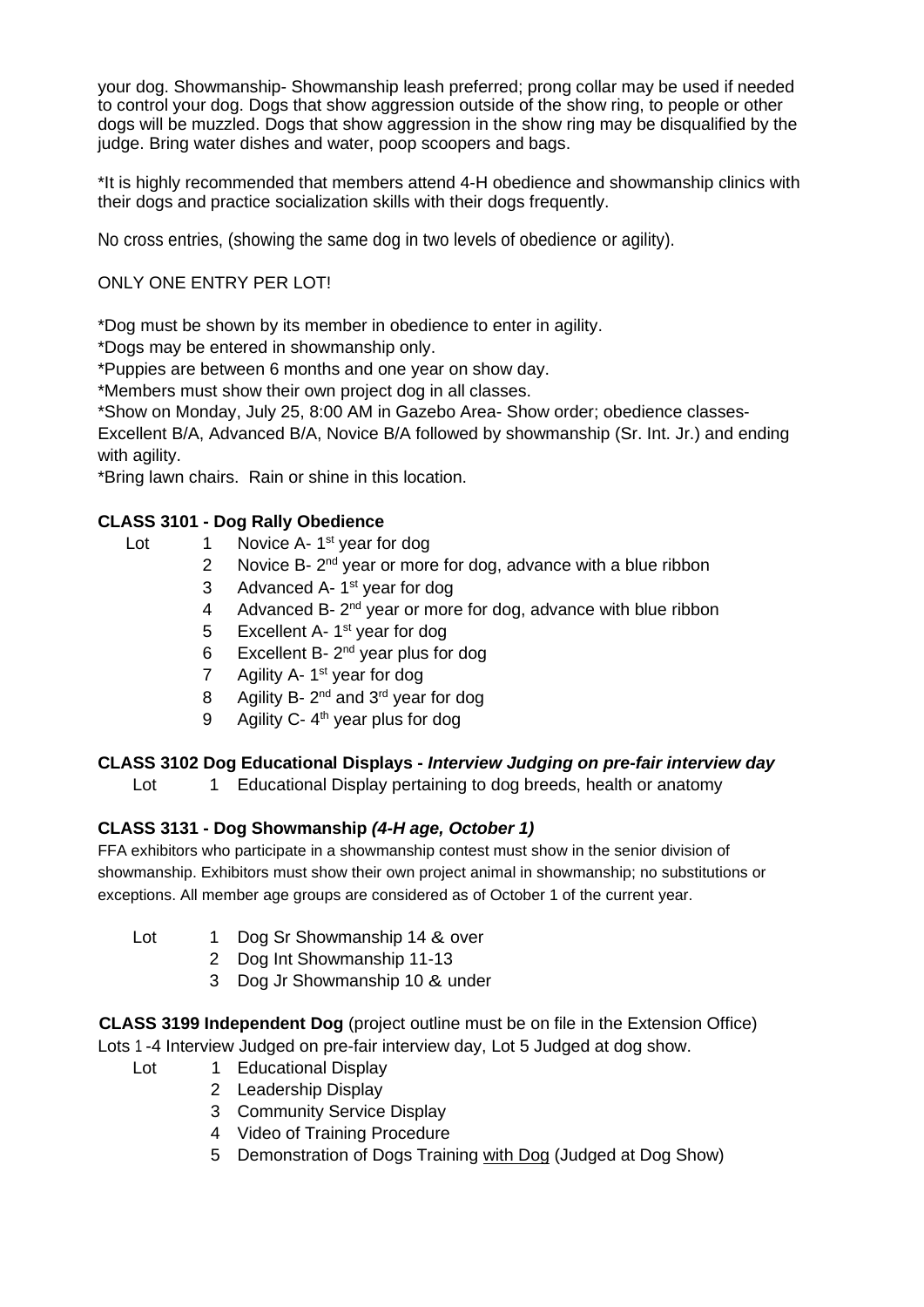## **DEPARTMENT 32 POCKET PETS**

Dress requirements for showing pocket pets; long pants with no holes or fringing, a longsleeved shirt with a collar, and hard soled closed toe shoes. Neat and clean. Official FFA dress is considered appropriate for FFA members.

No cross entries, (showing the same animal in two classes).

Pocket Pet indoor entries will be schedule for interview judging on Tues. July 14. Pocket Pet show is also on the  $14<sup>th</sup>$  at 2:00 in the Trade Center.

## **CLASS 3210 – Pocket Pets Educational Display**

Lot 1 Display pertaining to pocket pet health, breeds or anatomy

## **CLASS 3211 - Pocket Pet Animal Exhibit**

Animals entered under pocket pets must not have another class available (i.e. cat, dog, cavy) May enter up to 2 animals per lot of the same species, lots must be a different species, maximum 6 animals per class.

- Lot 1 Species 1
	- 2 Species 2
	- 3 Species 3

**CLASS 3212 – Cavy** (South American rodents, i.e. Guinea pigs, maras, yellow toothed/mountain/rock cavies)

\*May show up to 2 per lot, maximum 6 cavies,

- Lot 1 Under 6 months
	- 2 6 months to 2 years
	- 3 2 years and older

## **Class 3213- Cavy Showmanship**

\*Members 4-H age determined on October 1 of current 4-H year

\*1<sup>st</sup> place in each age division will be qualified to participate in the Round Robin

- Lot 1 Senior- 4-H age 14 and older
	- 2 Intermediate- 4-H age 11 to 13
	- 3 Junior- 4-H age 8 to 10

**CLASS 3299 - Pets Independent Study** (a copy of your project outline must be on file in the Extension Office) Judged with pre-fair interviews

Lot 1 Display pertaining to project

#### **DEPARTMENT 33 POULTRY**

Dress requirements for showing poultry, including showmanship and conformation: long pants with no holes or fringing, a long-sleeved shirt with a collar, and hard soled closed toe shoes. Neat and clean. Official FFA dress is considered appropriate for FFA members.

No cross entries, (showing the same animal in two classes), except for showmanship & pairs.

Light Duck- 4.5 lbs or less mature weight. Breeds; Runner Ducks, Khaki Campbell Ducks, Magpie Ducks, Call Ducks, East Indie Ducks, Mallard Ducks

ONLY ONE ENTRY PER LOT EXCEPT MARKET (Lot 30) MAXIMUM TWO ENTRYIES!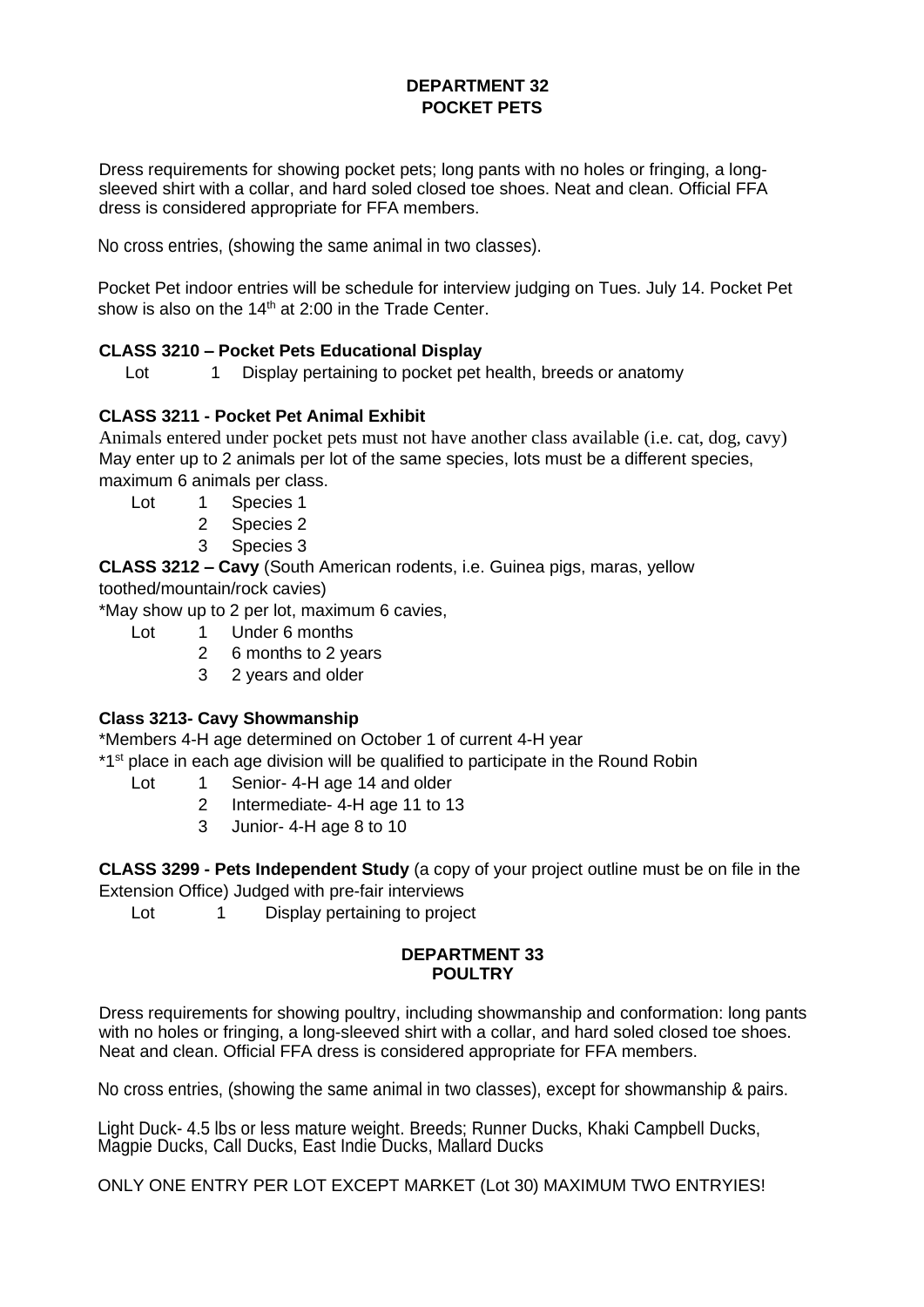\*2022 Show Schedule will begin with Showmanship, Sr. Int. Jr. followed by Lots 1-41 and then Market Poultry

## **CLASS 3310 – Poultry- 1 bird per lot**

## **Please indicate the breeds of your birds on your entry form.**

- Lot 1 Game Bird, 1 bird any age, either sex
	- 2 Ornamental bird, 1 bird- any age, either sex
	- 3 Standard Duck, single female over 1 year
	- 4 Standard Duck, single female under 1 year
	- 5 Standard Duck, single male over 1 year
	- 6 Standard Duck, single male under 1 year
	- 7 Standard Duck, pair 1 male & 1 female
	- 8 Light Duck, single female over 1 year
	- 9 Light Duck, single female under 1 year
	- 10 Light Duck, single male over 1 year
	- 11 Light Duck, single male under 1 year
	- 12 Small Duck, pair 1 male & 1 female
	- 13 Goose, single female over 1 year
	- 14 Goose, single female under 1 year
	- 15 Goose, single male over 1 year
	- 16 Goose, single male under 1 year
	- 17 Goose, pair- 1 male and 1 female
	- 18 Clean-Legged chicken, single female over 1 year
	- 19 Clean-Legged chicken, single female under 1 year
	- 20 Clean-Legged chicken, single male over 1 year
	- 21 Clean-Legged chicken, single male under 1 year
	- 22 Clean-Legged chicken, pair 1 male & 1 female
	- 23 Feather-Legged chicken, single female over 1 year
	- 24 Feather-Legged chicken, single female under 1 year
	- 25 Feather-Legged chicken, single male over 1 year
	- 26 Feather-Legged chicken, single male under 1 year
	- 27 Feather-Legged chicken, pair 1 male & 1 female
	- 28 Crested Chicken, single female over I year
	- 29 Crested Chicken, single female under1 year
	- 30 Crested Chicken, single male over 1 year
	- 31 Crested Chicken, single male under 1 year
	- 32 Crested Chicken, pair 1 male & 1 female
	- 33 Pigeons single female under 1 year
	- 34 Pigeons single female over 1 year
	- 35 Pigeons single male under 1 year
	- 36 Pigeons single male over 1 year
	- 37 Pigeons pair 1 male & 1 female
	- 38 Turkeys (not heritage breed) male any age
	- 39 Turkeys (not heritage breed) female any age
	- 40 Heritage Breed Turkey- male any age
	- 41 Heritage Breed Turkey- female any age

#### **CLASS 3320 – Poultry Market- must be a meat breed and at finished weight by fair.**

Chicken Meat Breeds; Jersey Giants, Plymouth Rocks, Brahmas, Cochins (standard), Cornish, Cornish Rock Crosses, Orpingtons, and other dual-purpose chickens. Turkey's, Geese, Heavy Breed Ducks; Pekin, Muscovy, Moulard, Aylesbury, Rouen or any meat breed at a finished weight of at least 5 pounds.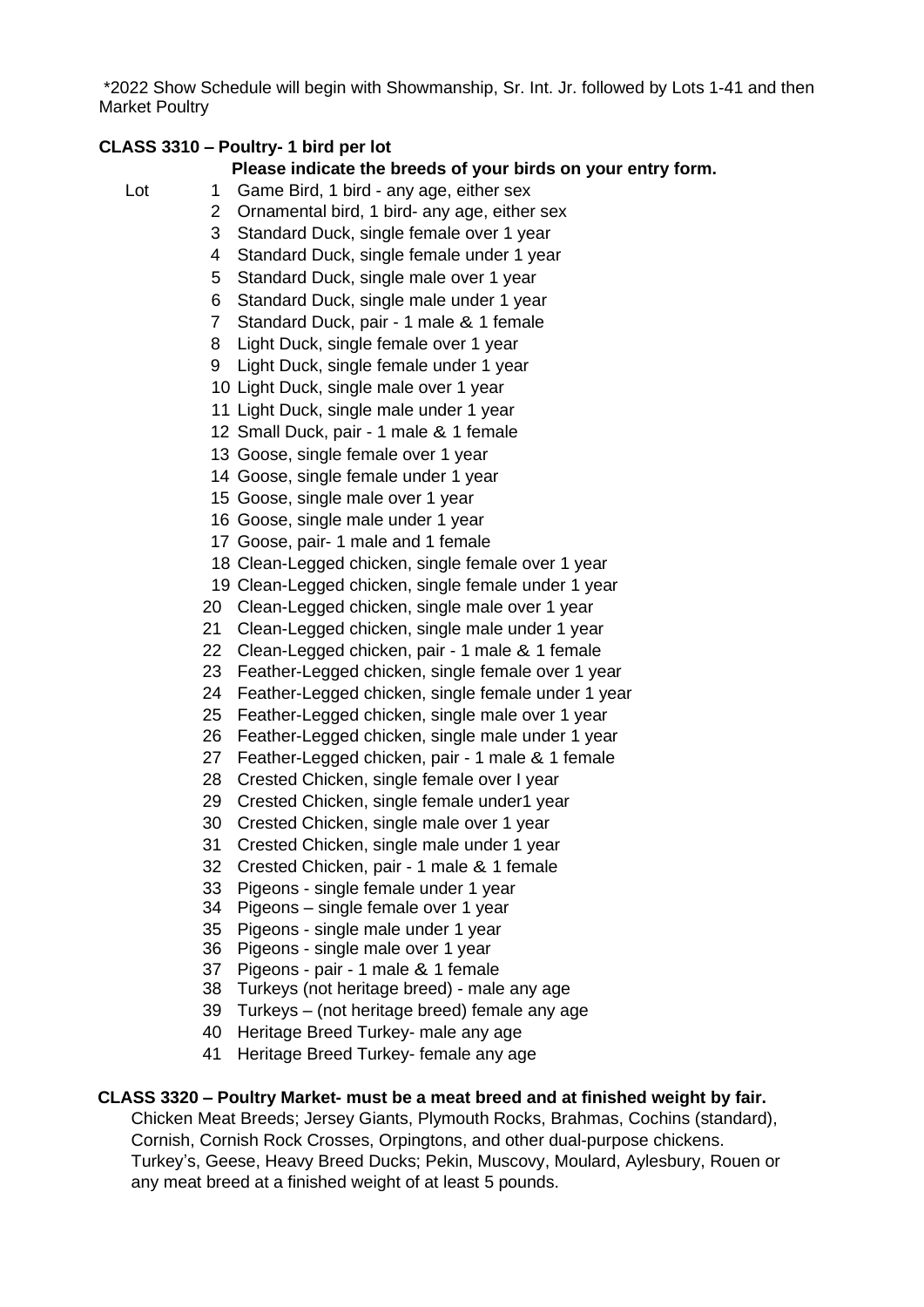*See APA Breed Standards for appropriate finished weight for each breed. Members must enter Poultry Showmanship to enter Market Poultry.* 1 Market Poultry - member may enter 2 birds

## **CLASS 3330 – Poultry Educational Display**

Lot 1 Educational display- interview judged on pre-fair interview day

#### **CLASS 3340 - Poultry Showmanship**

FFA exhibitors who participate in a showmanship contest must show in the senior division of showmanship. Exhibitors must show their own project animal in showmanship; no substitutions or exceptions. All member age groups are considered as of October 1 of the current year.

- Lot 1 Poultry Sr Showmanship 14 & Over
	- 2 Poultry Int Showmanship 11-13
	- 3 Poultry Jr Showmanship 10 & under

**CLASS 3399 - Poultry Independent Study** (a copy of your project outline must be on file at the Extension Office)

Lot 1 Display pertaining to project

#### **DEPARTMENT 34 RABBIT**

Dress requirements for showing rabbit, including showmanship and conformation: long pants with no holes or fringing, a long-sleeved shirt with a collar, and hard soled closed toe shoes. Neat and clean. Official FFA dress is considered appropriate for FFA members.

*\*Medallions are NOT awarded for each lot; rabbits will be regrouped by breed and sex for medallion selection.* 

*Age Definition- Jr. – 6 months and younger on show day, Sr.- 7 months and older on show day.*

TWO ENTRIES PER LOT IN CONFIRMATION CLASSES & MARKET CLASS.

\*2022 Show Schedule will begin with Showmanship, Sr. Int. Jr. then Breed Confirmation Classes Lots 1 through 32 followed by Market on Monday July 25 at 3:00 PM. Agility will be on Tuesday morning, July 26, starting at 9:00 AM.

If there are two or less entries in a breed the Small Animal Committee may add those classes to lot 21-28.

#### **CLASS 3410 – Rabbit- may show 2 per lot**

*Breed Classes*

- 
- Lot 1 Jr. Holland Lop Doe
	- 2 Sr. Holland Lop Doe
	- 3 Jr. Holland Lop Buck
	- 4 Sr. Holland Lop Buck
	- 5 Jr. Fuzzy Lop Doe
	- 6 Sr. Fuzzy Lop Doe
	- 7 Jr. Fuzzy Lop Buck
	- 8 Sr. Fuzzy Lop Buck
	- 9 Jr. Himalayan Doe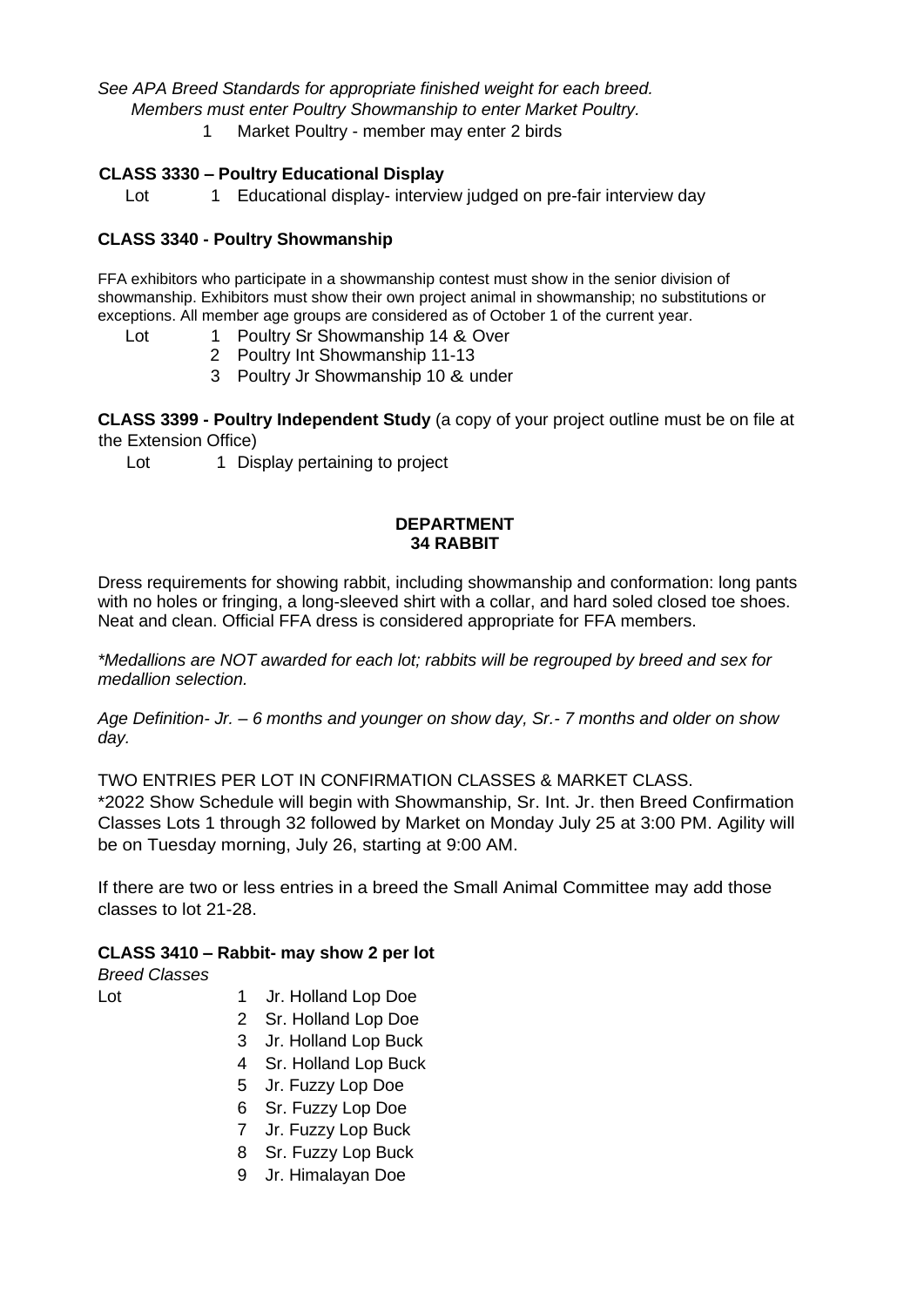- 10 Sr. Himalayan Doe
- 11 Jr. Himalayan Buck
- 12 Sr. Himalayan Buck
- 13 Jr. Mini Lop Doe
- 14 Sr. Mini Lop Doe
- 15 Jr. Mini Lop Buck
- 16 Sr. Mini Lop Buck
- 17 Jr. Mini Rex Doe
- 18 Sr. Mini Rex Doe
- 19 Jr. Mini Rex Buck
- 20 Sr. Mini Rex Buck

*Please indicate the breed of your rabbit on your entry for lots 21 through 28. The committee will create classes for breeds with three or more entries.* 

*Large breeds are 8 pounds and over mature weight*

- 21 Jr. Other Large Breeds Doe
- 22 Sr. Other Large Breeds Doe
- 23 Jr. Other Large Breeds Buck
- 24 Sr. Other Large Breeds Buck *Small breeds are 7 pounds and smaller mature weight*
- 25 Jr. Other Small Breeds Doe
- 26 Sr. Other Small Breeds Doe
- 27 Jr. Other Small Breeds Buck
- 28 Sr. Other Small Breeds Buck
- 29 Jr. Mixed Breeds Doe
- 30 Sr. Mixed Breeds Doe
- 31 Jr. Mixed Breeds Buck
- 32 Sr. Mixed Breeds Buck

*See Rabbit Standard of Breeds Perfections for Breed Weights*

## **CLASS 3420 – Market Rabbit – meat breeds only and must be at finished weight by fair**

Market Rabbit Breeds include New Zealand, Californian, Champagne De'Argent, Rex, Flemish Giant. Please see breed standards to determine finished weight for breed.

*Members must enter Rabbit Showmanship to enter in Market Class.* 

**Lot 1 Market Rabbit- may enter 2**

## **CLASS 3430 - Rabbit Agility**

- Lot 1 Beginners- 1<sup>st</sup> year for Rabbit in Agility (may enter 1 rabbit)
	- 2 Intermediate-  $2^{nd}$  and  $3^{rd}$  year for Rabbit in Agility (may enter 2 rabbits)
	- 2 Experienced- 4<sup>th</sup> year or more for Rabbit in Agility (may enter 2 rabbits)

#### **CLASS 3440 - Rabbit Showmanship**

FFA exhibitors who participate in a showmanship contest must show in the senior division of showmanship. Exhibitors must show their own project animal in showmanship; no substitutions or exceptions. All member age groups are considered as of October 1 of the current year.

- Lot 1 Rabbit Sr Showmanship 14 & over
	- 2 Rabbit Int Showmanship 11-13 1
	- 2 Rabbit Jr Showmanship 10 & under